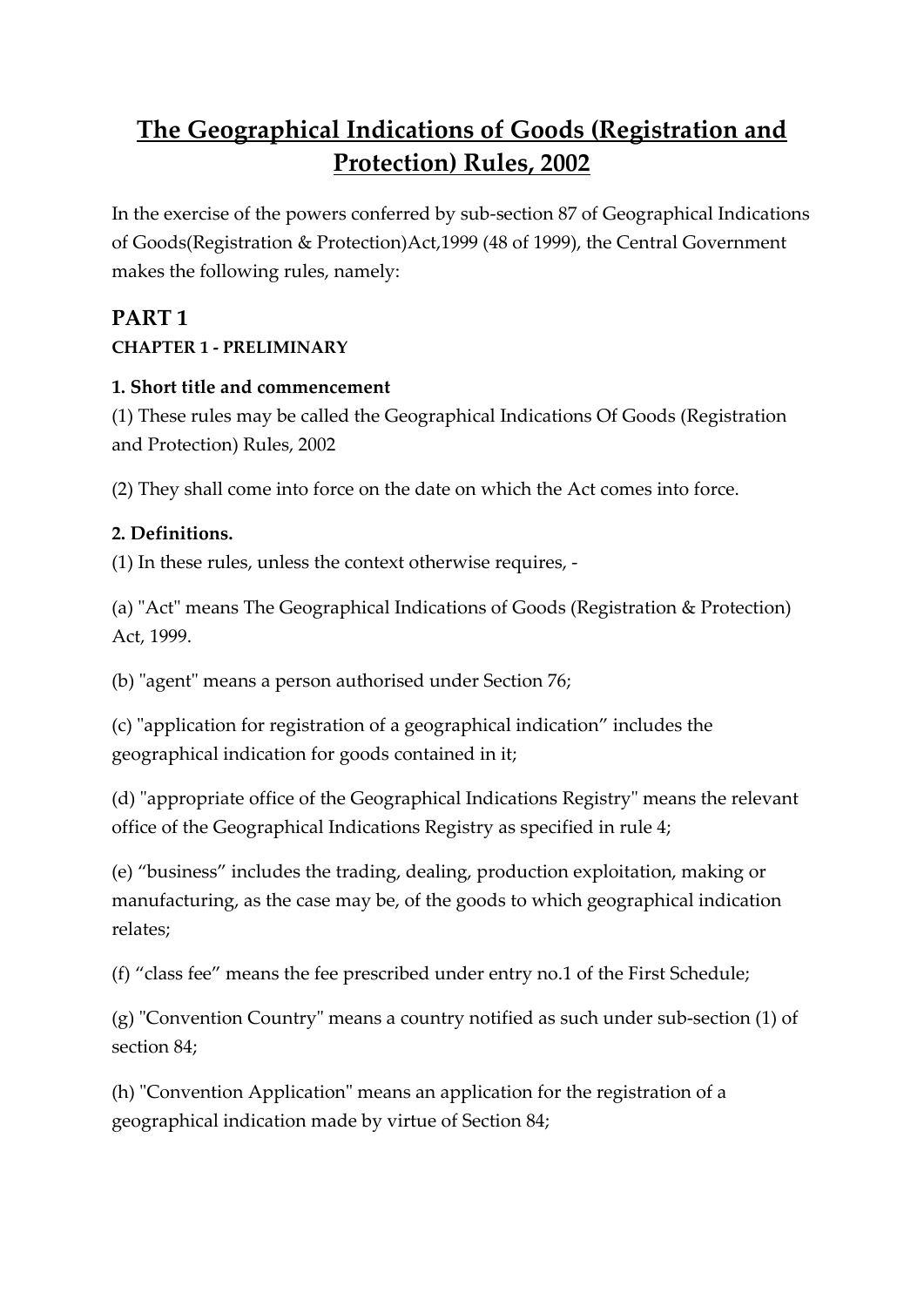(i) "divisional application" means a divided application made by the division of a single initial application for registration of a geographical indication for different classes of goods;

(j) "divisional fee" means the fee so prescribed under the First Schedule;

(k) "Form" means a form set forth in either the Second or the Third Schedule;

(l) "graphical representation" means the representation of a geographical indication for goods in paper form;

(m) "journal" means the Geographical Indications Journal;

(n) "notified date" means the date on which the rules come into force;

(o) "opposition" includes an opposition to the registration of a geographical indication or authorised user as the case may be;

(p) "principal place of business in India" means the relevant place in India as specified in rule 3;

(q) "publish" means publish in the Geographical Indications Journal;

(r) "registered geographical indications agent" means a geographical indications agent whose name is actually on the Register of Geographical Indications Agent maintained under rule 102;

(s) "renewal" means and includes renewal of a geographical indication by the registered proprietor of geographical indication or of the authorised user of a geographical indication as the case may be;

(t) "Schedule" means a Schedule to the rules;

(u) "section" means a section of the Act;

(v) "Specification" means the designation of goods in respect of which a geographical indication is registered or proposed to be registered;

(w) All other words and expressions used but not defined in these rules and defined in the Act shall have the meaning assigned to them in the Act.

(2) In these rules, except as otherwise indicated, a reference to a section is a reference to that section in the Act, a reference to a rule is a reference to that rule in these rules, a reference to a Schedule is a reference to that schedule to these rules and a reference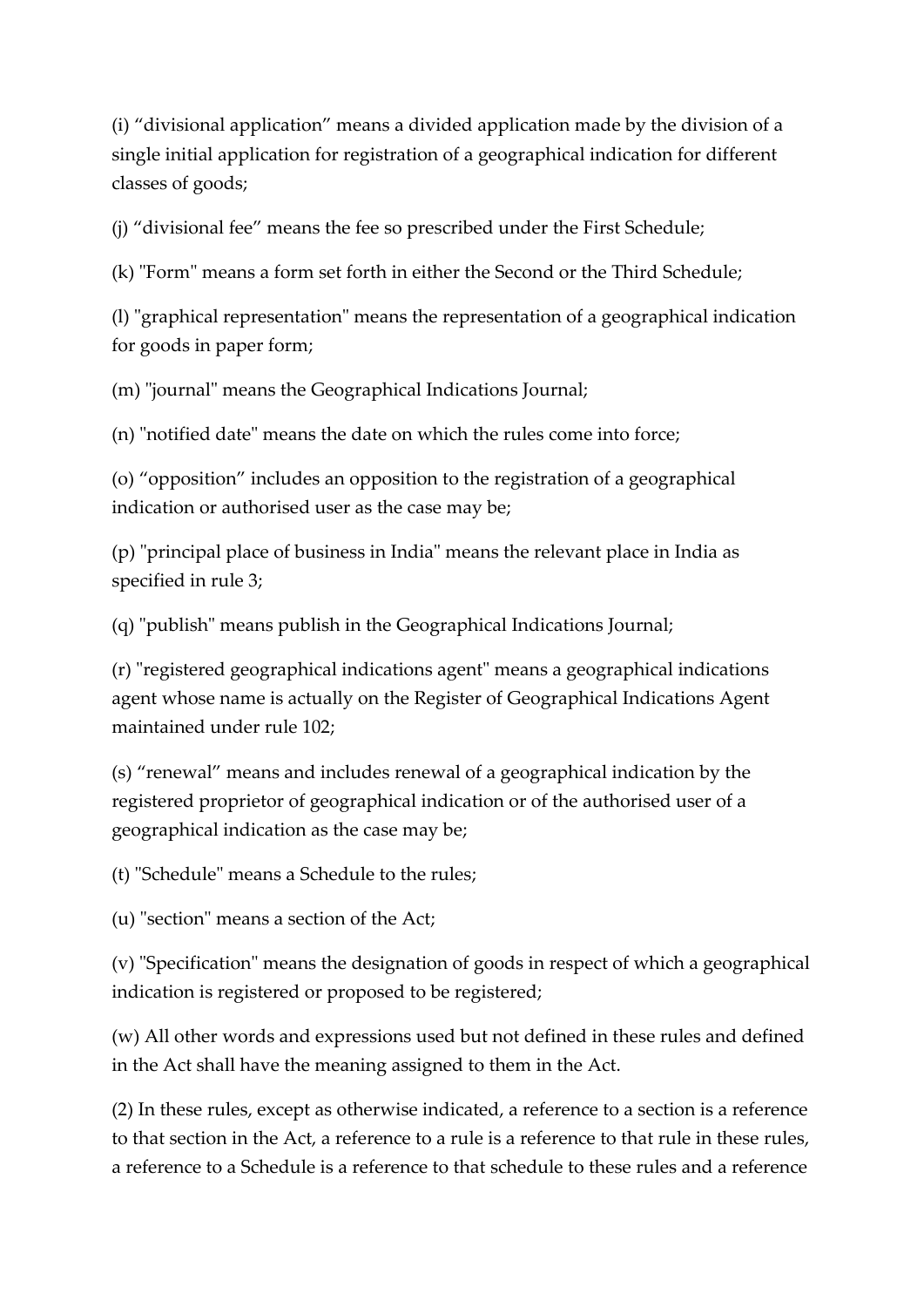to a form is a reference to that form mentioned in the second or third schedule, as the case may be.

#### **3. Principal place of business in India.**

"Principal place of business in India" means-

(i) where a person carries on business in the goods concerned bearing a geographical indication

(a) if the business is carried on in India at only one place, that place;

(b) if the business is carried on in India at more places than one, the place mentioned by him as the principal place of business in India;

(ii) where a person is not carrying on a business of the goods concerned bearing a geographical indication

(a) if he is carrying on any other business in India at only one place, that place;

(b) if he is carrying on any other business in India at more places than one, the place mentioned by him as the principal place of business in India; and

(iii) where a person does not carry on any business in India but has a place of residence in India, then such place of residence in India.

### **4. Appropriate office of the Geographical Indications Registry.**

(1) The "appropriate office of the Geographical Indications Registry" for the purposes of making an application for registration of a geographical indication under section 11(1) or registration as an authorised user under section 17(1) or for giving notice of opposition under sub-section (1) of section 14 or sub-section (3)(e) of Section 17, as the case may be or for filing an application for rectification under section 27 or for any other proceedings under the Act and the rules shall be - in relation to a geographical indication for which an application for registration is made on or after the notified date, the office of the Geographical Indications Registry within whose territorial limits –

(i) the principal place of business in India of the applicant as disclosed in his application or, in the case of an association of persons or producers the principal place of business in India of the applicant whose name is first mentioned in the application, as having such place of business is situate;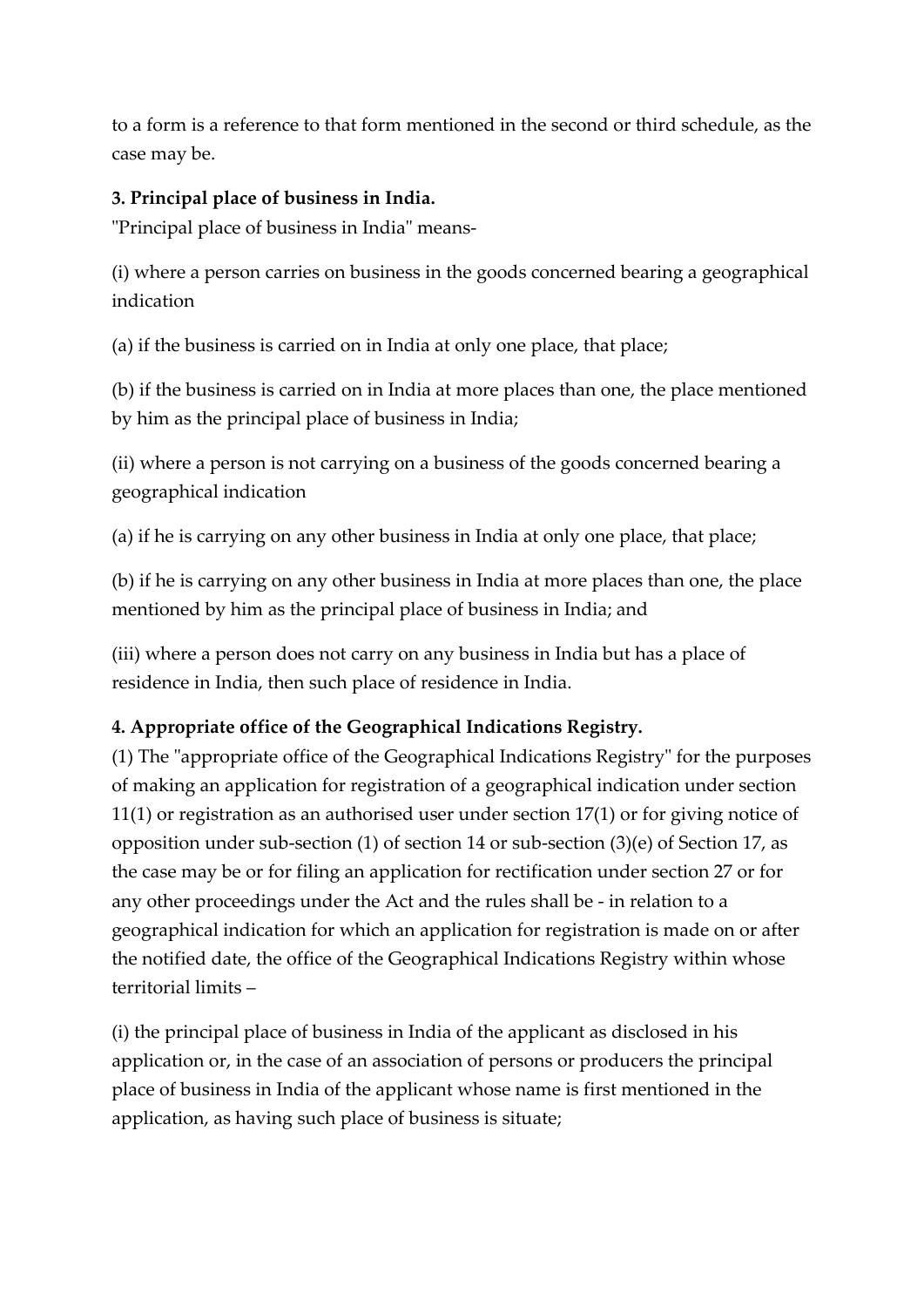(ii) where neither the applicant nor any of the association of persons or producers, as the case may be, has a principal place of business in India, the place mentioned in the address for service in India as specified in the application is situate.

(2) Notwithstanding anything contained in sub-rule (1) all applications, communications, documents or fee authorised or required by the Act or the rules to be sent, served, left or paid shall be sent or paid at or to the Head Office of the Registry notified by the Central Government initially and subsequently at the appropriate office as and when notified.

## **5. Jurisdiction of appropriate office not altered by change in the principal place of business or address for service.**

No change in the principal place of business in India or in the address for service in India, as the case may be, of an applicant or of any of the association of persons or producers for registration in relation to any geographical indication for which an application for registration is made on or after the notified date, made or effected subsequent to that date shall affect the jurisdiction of the appropriate office of the Geographical Indications Registry.

#### **6. Entry of the appropriate office in the Register.**

Subject to sub-rule (2) of Rule 4, in respect of every geographical indication registered after the notified date, the Registrar shall cause to be entered in the register the appropriate office of the Geographical Indications Registry and the Registrar may, at any time, correct any error in the entry so made.

#### **7. Leaving of documents, etc.**

Save as otherwise provided in sub-rule (2), of rule 4 all applications, notices, statements or other documents or any fee authorised or required by the Act or the rules to be made, served, left or sent or paid at or to the Geographical Indications Registry in relation to a geographical indication shall be made, served, left or sent or paid to the appropriate office of Geographical Indications Registry.

#### **8. Documents etc., filed or left not at the appropriate office.**

Subject to the provisions of rule 7, in an exceptional case where any application, statement or other document or any fee authorised or required by the Act or the rules is made, served, left or sent or paid, at or to an office inadvertently which is not the appropriate office of the Geographical Indications Registry as and when such an office is notified under this Act by the Central Government under sub-rule 2 of rule 4, the Registrar may on a written request return such application, statement or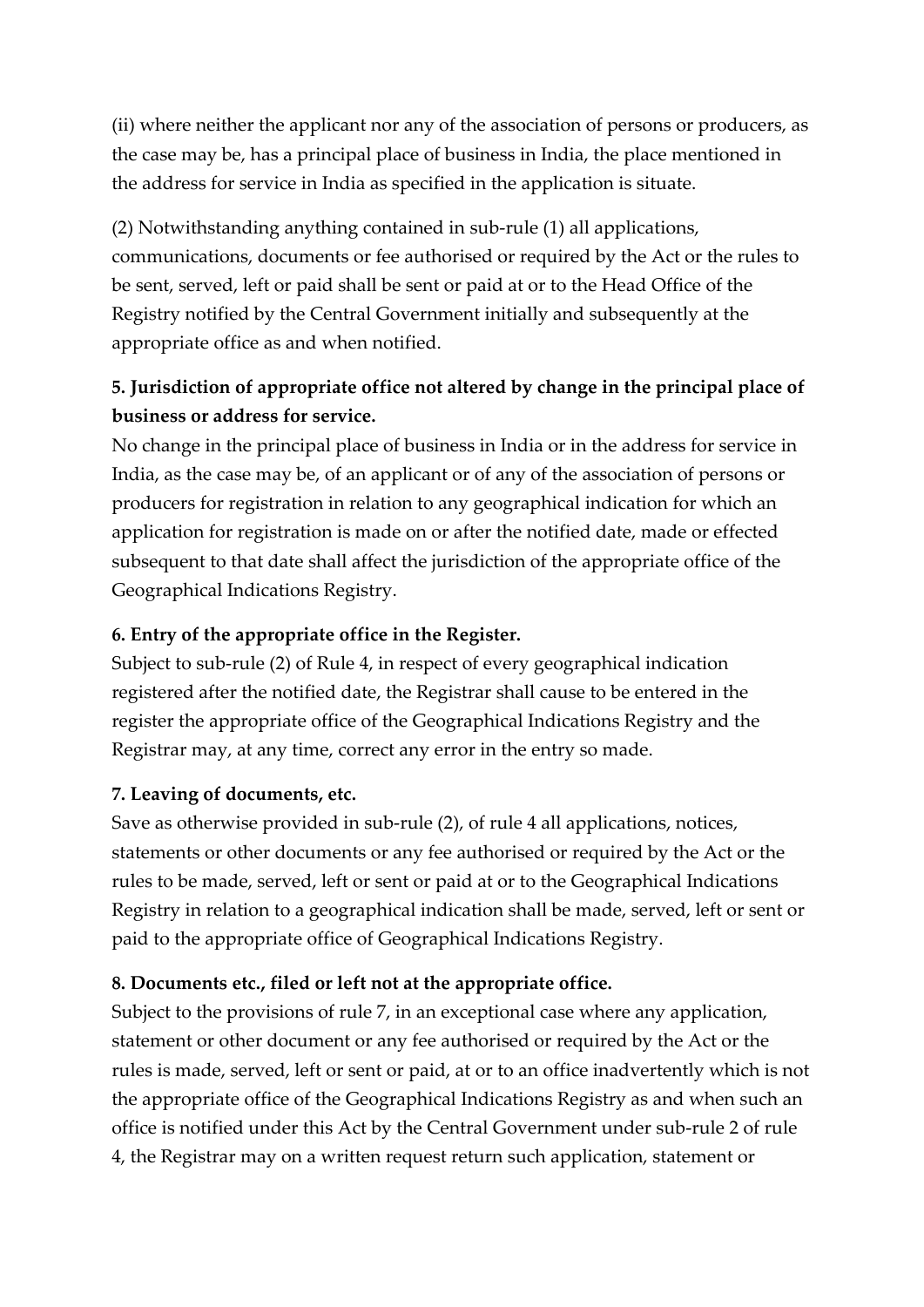document to the appropriate office if he is satisfied that it was a bona fide error on the part of the applicant in such cases:

Provided the period for which such application, or statement or document is retained by the office which is not the appropriate office shall be excluded for the purposes of computing the period of limitation where any of such application, statement or document is required to be presented within the prescribed period.

Provided before declining any such request the Registrar shall provide an opportunity of being heard.

#### **9. Issue of notices, etc:**

Subject to sub-rule (2) of rule 4 any notice or communication relating to any application, matter or proceeding under the Act or the rules shall ordinarily be issued from the appropriate office of the Geographical Indications Registry but may, nevertheless, be issued by the Head of Office of any office of the Geographical Indications Registry.

#### **10. Fees:**

(1) The fees to be paid in respect of applications, oppositions, registration, renewal or any other matters under the Act or the rules shall be those specified in the First Schedule, hereinafter referred to as the prescribed fees.

(2) Where in respect of any matter a fee is required to be paid under the rules, the form or the application or the request of the petition, therefor, shall be accompanied by the prescribed fee.

(3) Fees may be paid in cash or sent by money order addressed to the Registrar of Geographical Indications or by a bank draft issued by, or by a cheque drawn on by a scheduled bank at the place where the appropriate office of the Geographical Indications Registry is situated and if sent through posts shall be deemed to have been paid at the time when the money order or the properly addressed bank draft or cheque would be delivered in the ordinary course of post.

(4) Bank drafts and cheques shall be crossed and made payable to the Registrar at the appropriate office of the Geographical Indications Registry and they shall be drawn on a scheduled bank at the place where the appropriate office of the Geographical Indications Registry is situated.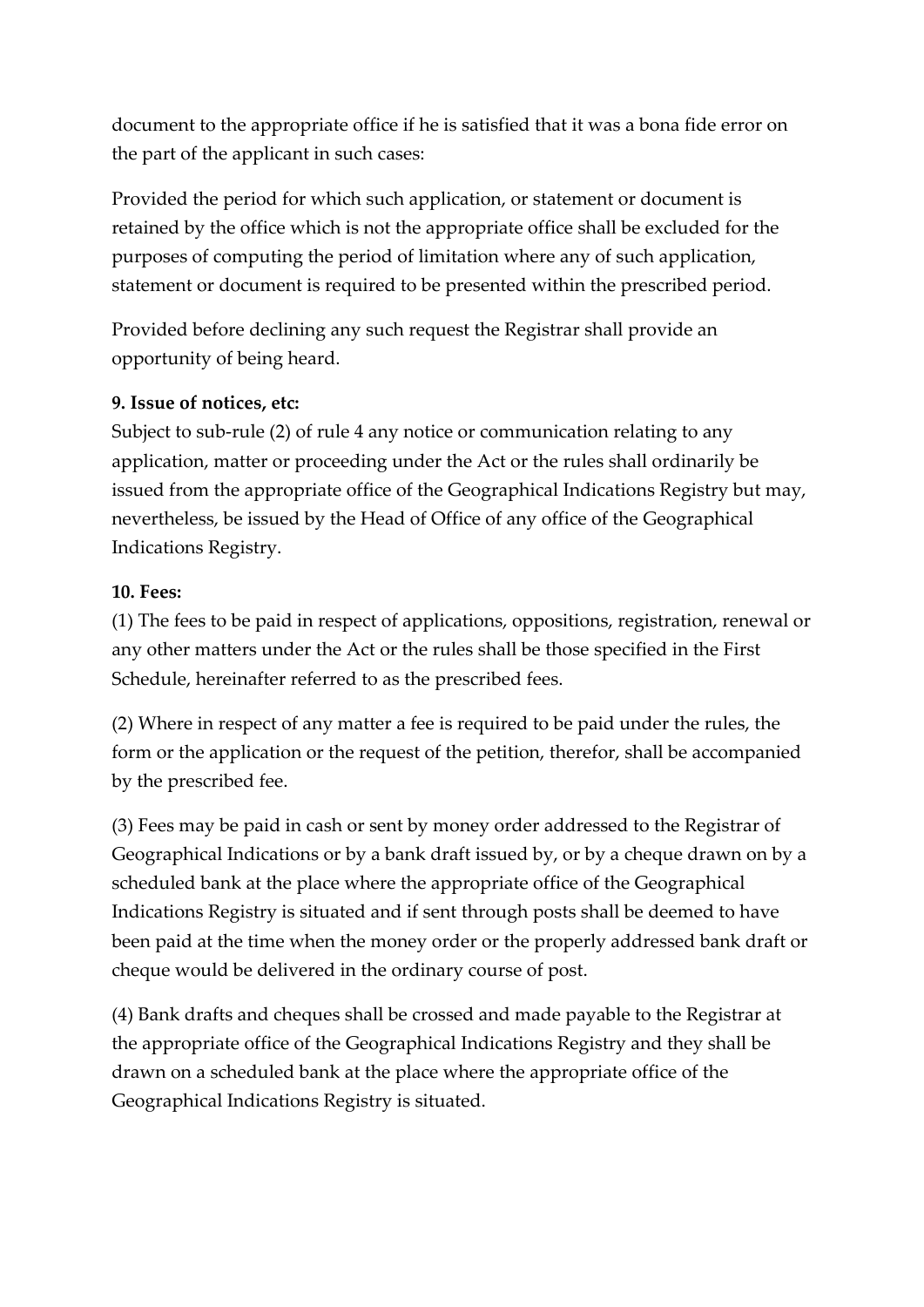(5) Where a fee is payable in respect of filing of document and either the document is filed without fee or with insufficient fee, such document shall be deemed to have not been filed for the purposes any proceedings under the rules.

(6) Where any fee paid by a party is ordered to be returned by the Registrar under any of the provisions of the Act or the rules the amount may be refunded by money order in which event money order commission shall be deductible from such amount.

(7) The Registrar may after notification in the Geographical Indications Journal make available electronic fee transfer facilities subject to such conditions as may be specified on that behalf.

### **11. Forms:**

(1) The forms set forth in the Second and the Third Schedules shall be used in all cases to which they are applicable and may be modified as directed by the Registrar to meet other cases.

(2) Any form, when filed at the Geographical Indications Registry shall be accompanied by the prescribed fee.

(3) A requirement under this rule to use a form as set forth in the schedules is satisfied by the use either of a replica of that form or of a form which is acceptable to the Registrar and contains the information required by the form as set forth in the schedule and complies with any direction as to the use of such a form.

(4) The Registrar may after notification in the Geographical Indications Journal specify such forms as are required to be submitted in machine readable forms. Thereafter, such forms shall be completed in such a manner as may be specified as to permit an automated input of the content into a computer such as by character recognition or scanning.

### **12. Size, etc of documents:**

(1) Subject to any other directions that may be given by the Registrar, all applications, notices, statements, or other documents except the geographical indication required by the Act or the rules to be made, served, left or sent, at or to the Geographical Indications Registry shall be typewritten, lithographed or printed in Hindi or in English in large and legible characters with deep permanent ink upon strong paper, and except in the case of affidavits, on one side only and of size of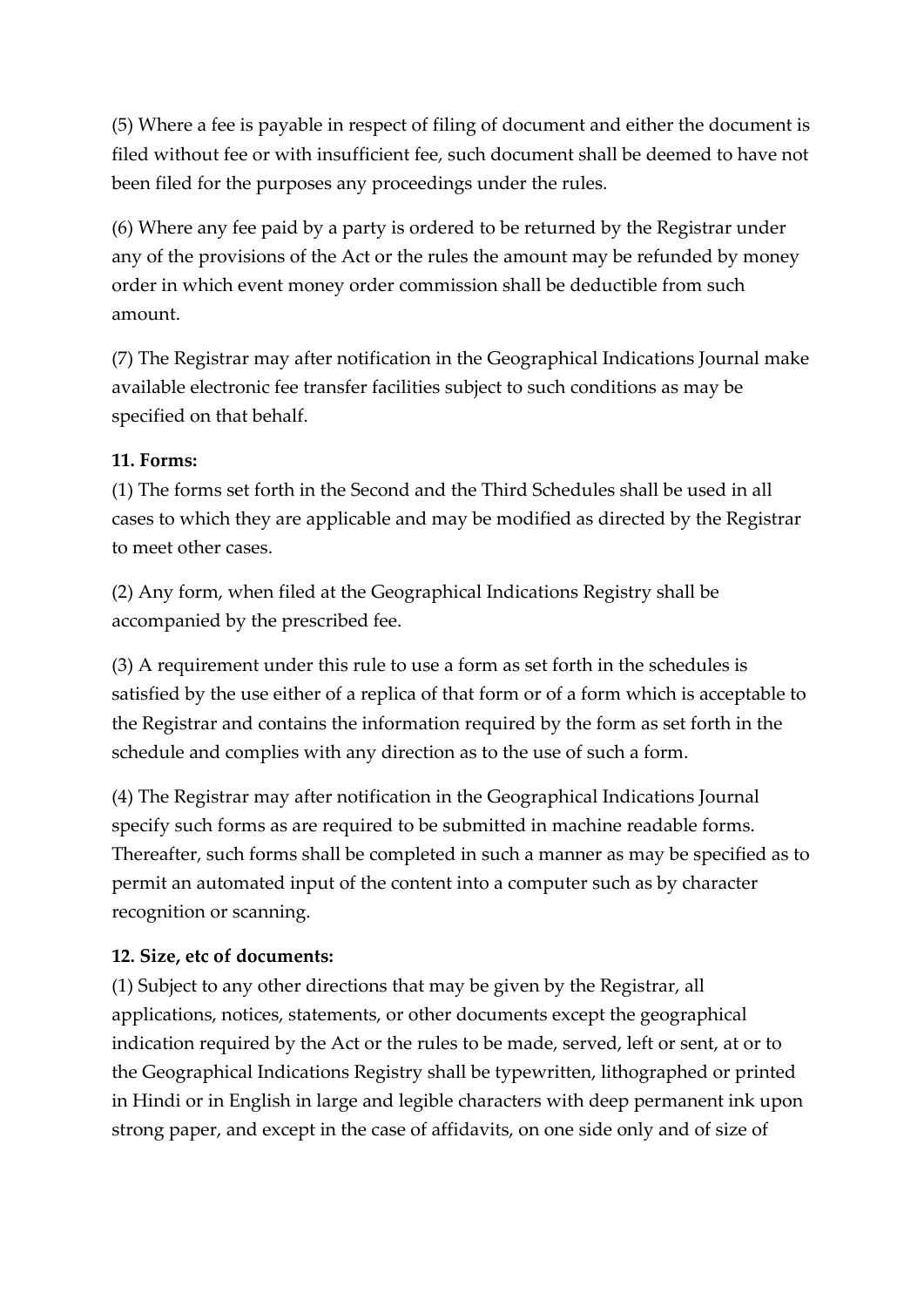approximately 33 cms by 20 cms and shall have on the left hand part thereof a margin of not less than 4 centimetres.

(2) Duplicate documents including copies of geographical indications shall be filed at the Geographical Indications Registry if at any time so required by the Registrar.

(3) The Registrar may after notification in the Geographical Indications Journal alter the size of all applications, notices, statements or other document and forms required under the rules to make it compatible in machine readable form.

(4) The Registrar may after notification in the Geographical Indications Journal permit the filing of applications, statements, notices or other documents by electronic means subject to such conditions as he may specify either generally by published notice in the Journal or in any particular case by written notice to the persons desiring to file any such documents by such means.

#### **13. Signing of documents:**

(1) An application for the registration of a geographical indication purporting to be filed by an association of persons or producers shall be signed by the authorised signatory thereof to sign such documents and a document purporting to be signed by a body corporate or any organisation or any authority established by or under any law for the time being in force shall be signed by the Chief Executive, or the Managing Director or the secretary or other principal officer of such organisation. A document purporting to be signed by a partnership shall be signed by at least one of the partners. The capacity in which an individual signs a document on behalf of an association of persons or a body corporate shall be stated below his signature.

(2) Signatures to an application and any other documents shall be accompanied by the name of the signatory in English or in Hindi and in capital letters.

#### **14. Service of documents:**

(1) All applications, notices, statements, papers having representations affixed thereto, or other documents authorised or required by the Act or the rules to be made, served, left or sent, at or to the Geographical Indications Registry or with or to the Registrar or any other person may be sent through the post by a prepaid letter.

(2) Any application or any document so sent shall be deemed to have been made, served, left or sent at the time when the letter containing the same would be delivered in the ordinary course of post.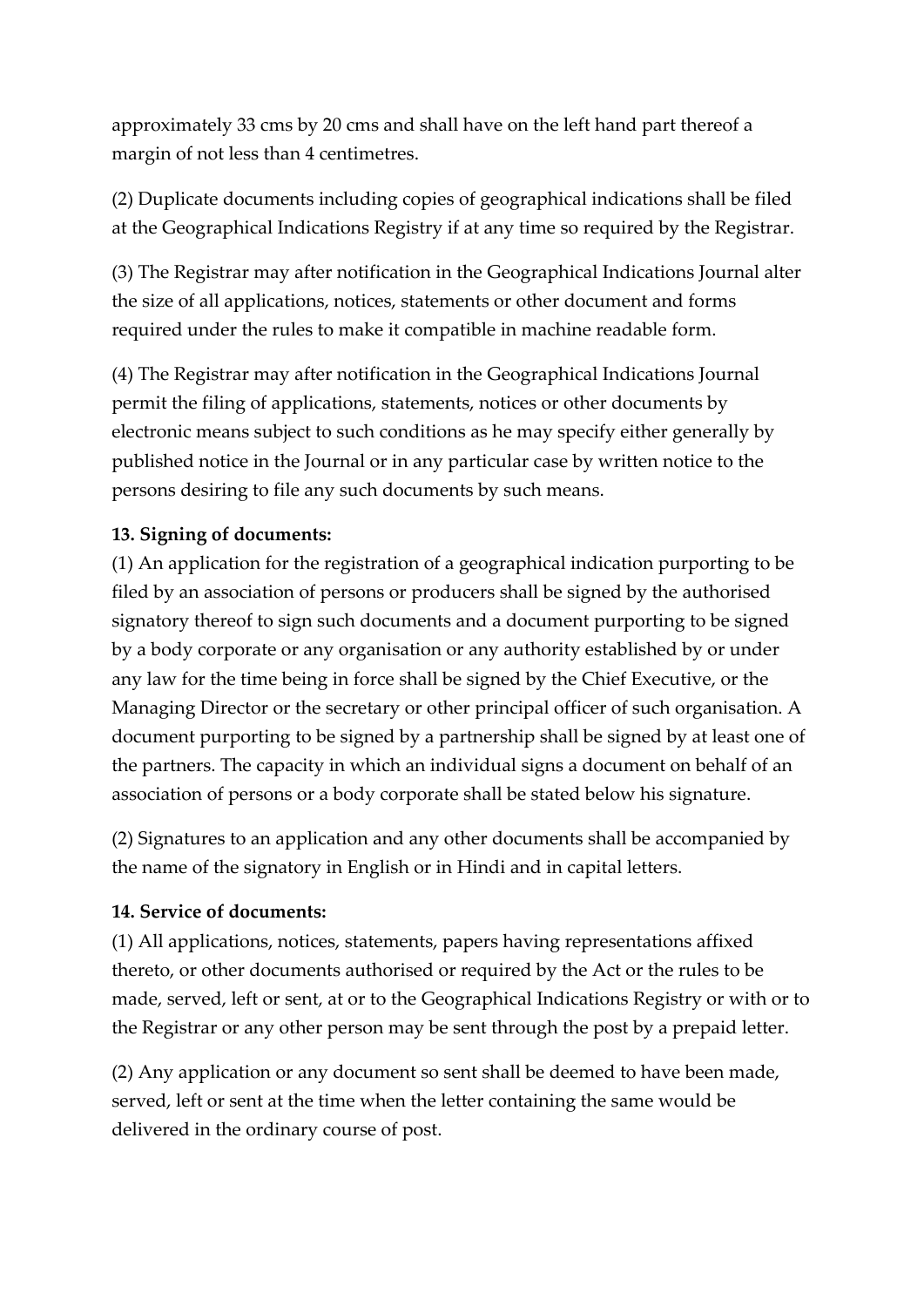(3) In proving such sending it shall be sufficient to prove that the letter was properly addressed and put into the post.

### **15. Particulars of address etc. of applicants and other persons:**

(1) Names and addresses of the association of persons, producers, authorised users and other persons shall be given in full, together with their nationality, calling and such other particulars as are necessary for identification.

(2) In the case of a body corporate the full name and nationality of the Board of Directors thereof shall be stated.

(3) In the case of foreign applicants and persons having no principal place of business in India, their addresses in their home country shall be given in addition to their address for service in India.

(4) In the case of a body corporate or any organisation or authority established by or under any lawfor the time being in force, the country of incorporation or the nature of registration, if any, as the case may be, shall be given.

### **16. Statement of principal place of business in India in an application:**

(1) Every application for registration of a geographical indication or as an authorised user shall state the principal place of business in India, if any, of the applicant or the authorised user or in the case of association of persons or producers of goods such of them as have a principal place of business in India.

(2) Subject to the provisions of rules 17, 18, and 20, any written communication addressed to an applicant or his agent, or an authorised user or his agent or in the case of association of persons, the person authorised to act in the matter in connection with the registration of a geographical indication or their agent, at the address of his principal place of business in India given by him in the application shall be deemed to be properly addressed.

### **17. Address for service:**

(1) An address for service in India shall be given:-

a) by every applicant for registration of a geographical indication or by an authorised user of a geographical indication who has no principal place of business in India;

b) in the case of an association of persons or producers for registration of a geographical indication if none of them has a principal place of business in India;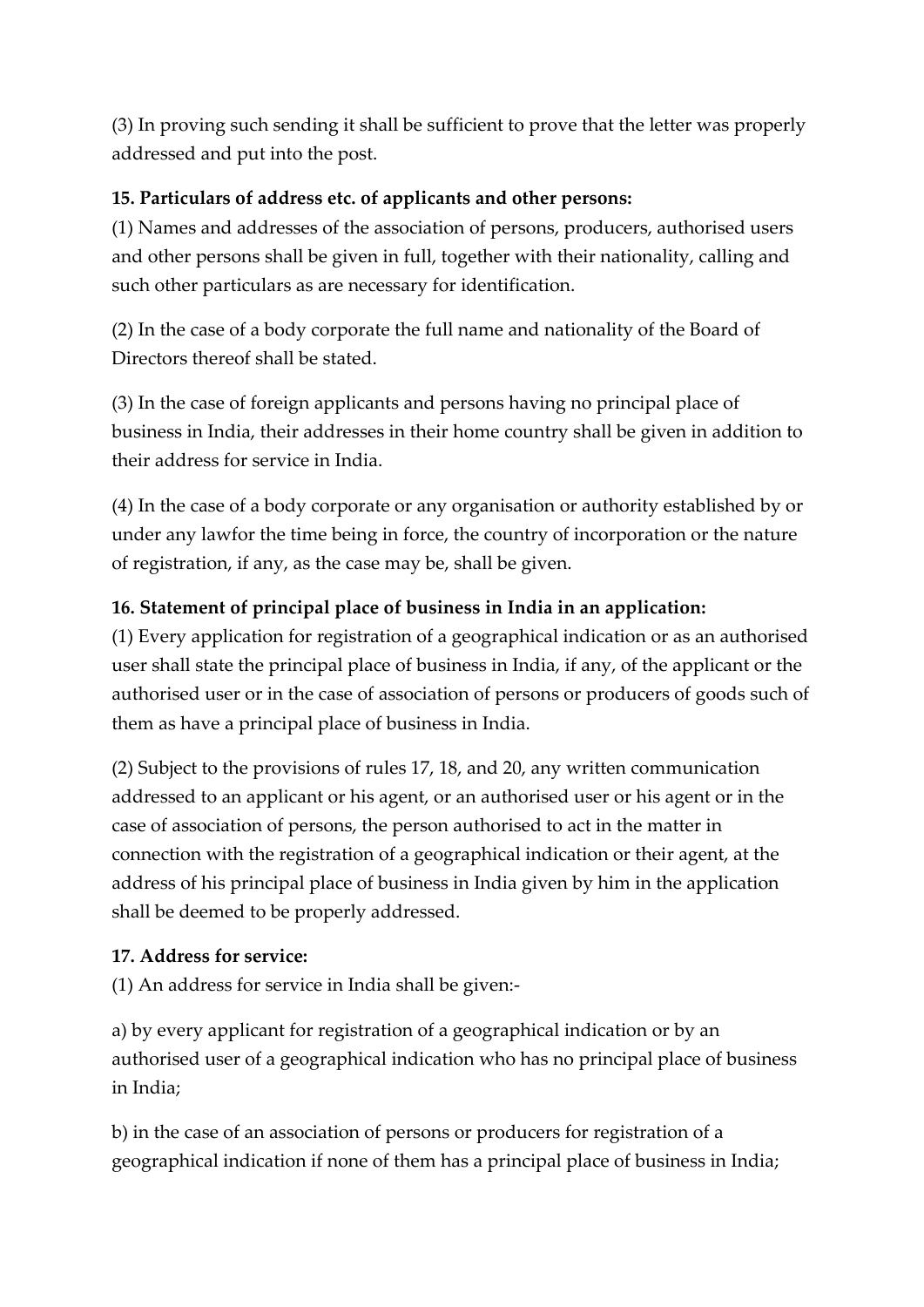c) by the applicant for a geographical indication who had his principal place of business in India at the date of making the application for registration but has subsequently ceased to have such place, and

d) by every applicant or authorised user in any proceeding under the Act or the rules and every person filing a notice of opposition, who do not have a principal place of business is India.

e) by every person granted leave to intervene under Rule 67 (the intervener)

f) Every proprietor of a registered geographical indication which is the subject of an application to the Registrar for the invalidation or rectification of the registered geographical indication.

g) by every applicant for cancelling, expunging and varying any entry on the register relating to a Geographical Indication or of an authorised user under sub-section (1) and (2) of Section 27

(2) Any written communication addressed to a person as aforesaid at an address for service in India given by him shall be deemed to be properly addressed.

(3) Unless an address for service in India as required in sub-rule (1) is given, the Registrar shall be under no obligation to send any notice that may be required by the Act or the rules and no subsequent order or decision in the proceedings shall be called in question on the ground of any lack or non-service of notice.

## **18. Address for service in application and opposition proceedings:**

An applicant for registration of a geographical indication or as an authorised user or an opponent filing a notice of opposition may notwithstanding that he has a principal place of business in India, if he so desires, may furnish to the Registrar with an address in India to which communications in relation to the application or opposition proceedings only may be sent. Such address of the applicant or the authorised user or the opponent shall be deemed, unless subsequently cancelled, to be the actual address of the applicant or the authorised user or the opponent, as the case may be, and all communications and documents in relation to the application, or notice of opposition may be served by leaving them at, or sending them by post to such address of the applicant or the authorised user or the opponent, as the case may be.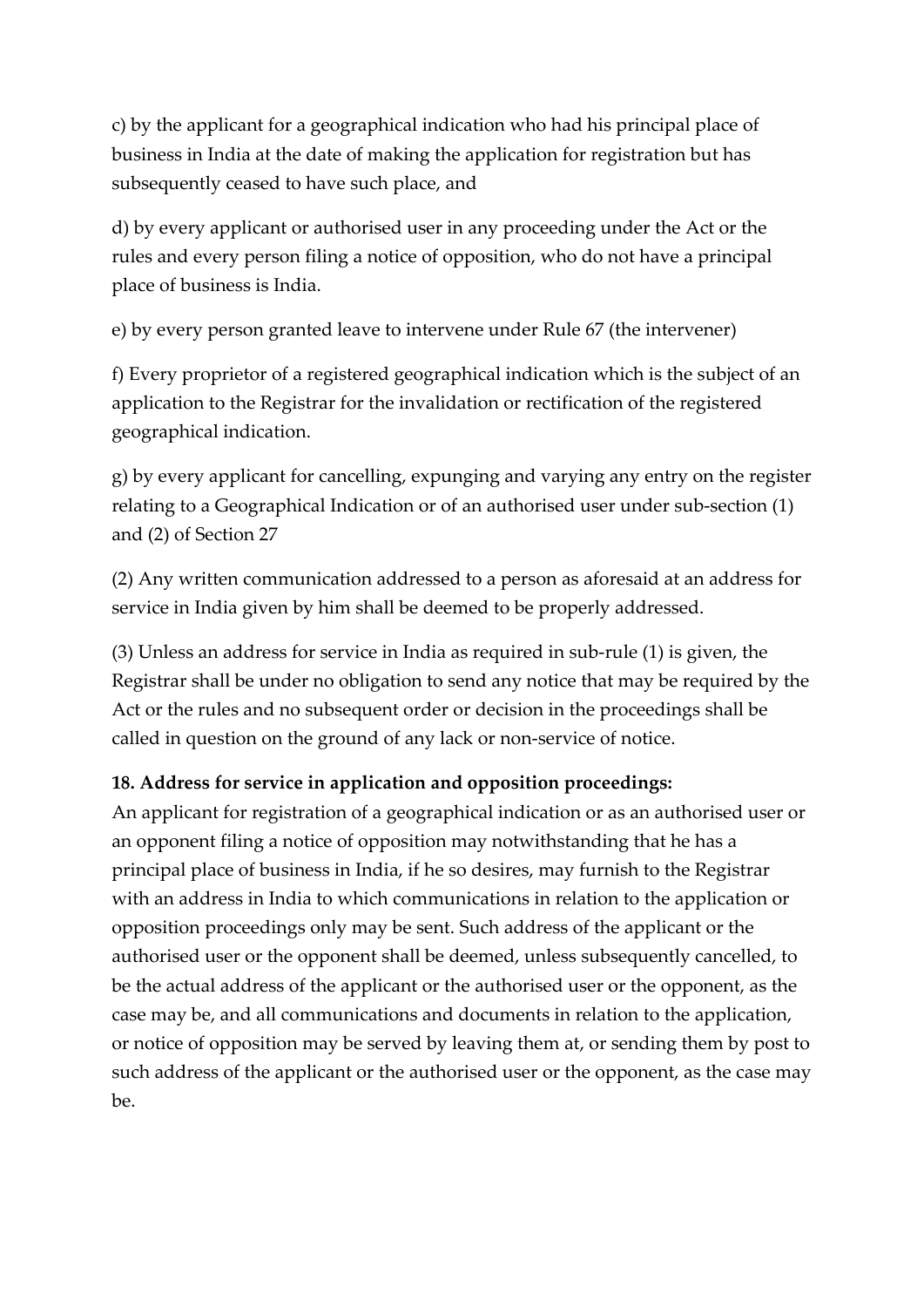#### **19. Non-availability of an address for service:**

The Registrar may, at any time when a doubt arises as to the continued availability of an address for service in India entered in the register, request the person for whom it is entered by letter directed to any other address entered in the register or if no such address is entered in the register to the address at which the Registrar considers that the letter would reach him to confirm the address for service in India and if within two months of making such a request the Registrar receives no such confirmation, he may strike the entry in the register of the address for service in India and require such person to furnish a fresh address for service in India or his address at the principal place of business in India, if he has any at that time.

#### **20. Agency:**

(1) The authorisation of an agent for the purpose of Section 76 shall be executed on Form GI-10 or in such other written form as the Registrar may deem sufficient and proper.

(2) In the case of such authorisation, service upon the agent of any document relating to the proceeding or matter shall be deemed to be service upon the person so authorising him; all communications directed to be made to such person in respect of the proceeding or matter may be addressed to such agent, and all appearances before Registrar relating thereto may be made by or through such agent.

(3) In any particular case the Registrar may require the personal signature or presence of an applicant, opponent, proprietor, authorised user or other person.

### **21. Classification of goods:**

(1) For the purposes of the registration of a geographical indication or as an authorised user, goods shall be classified in the manner specified in the Fourth Schedule.

(2) The goods mentioned in the Fourth Schedule only provide a means by which the general content of numbered international classes can be quickly identified. They correspond to the major content of each class and are not intended to be exhaustive in accordance with the International Classification of Goods. For determining the classification of particular goods and for full disclosure of the content of international classification, reference may be made to the alphabetical index of goods if any, published by the Registrar under sub-section (3) of section 8 or the current edition of International Classification of Goods for the purpose of registration of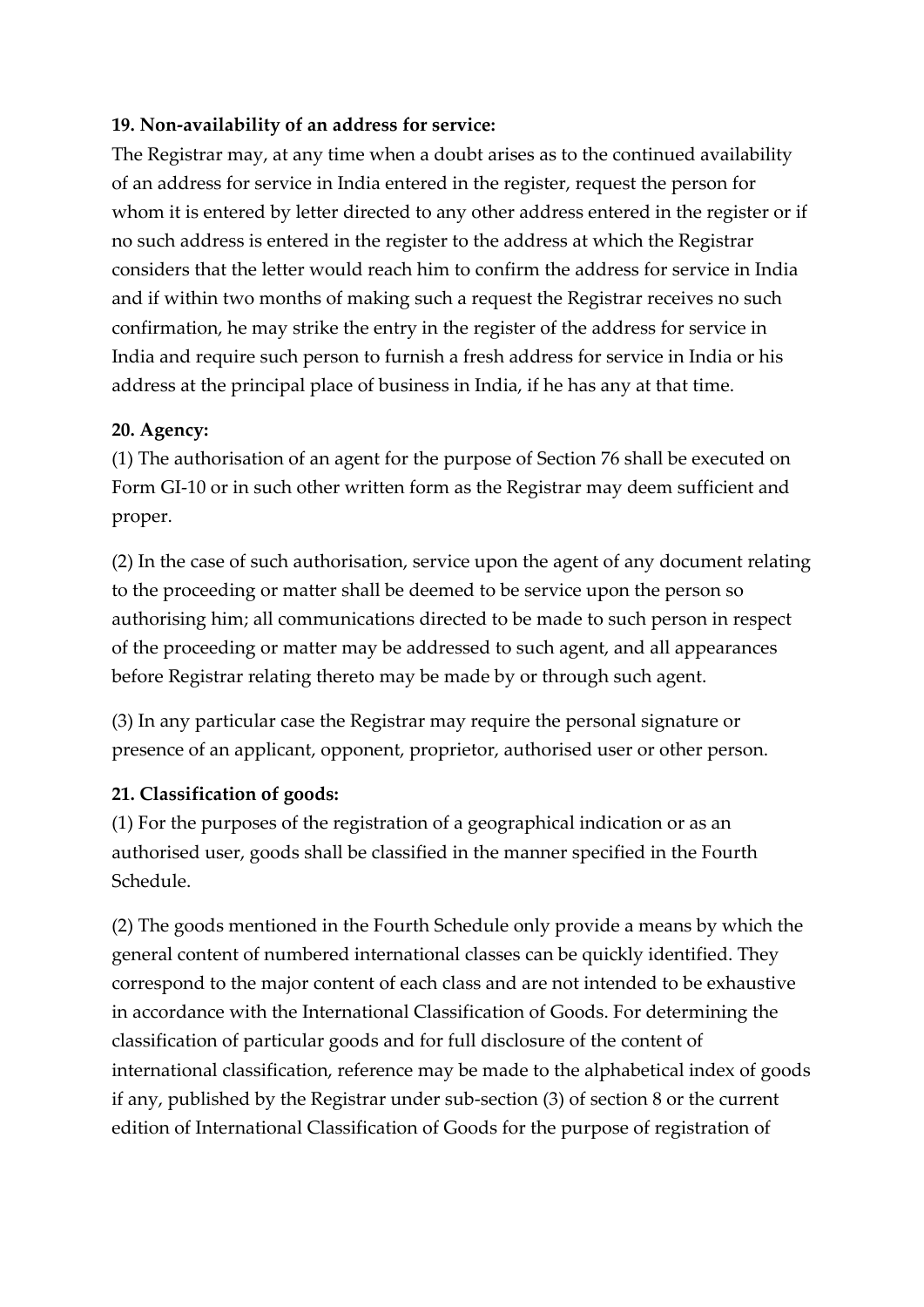trade marks published by the World Intellectual Property Organisation or any subsequent edition as may be available.

(3) Where goods of more than one class are set out in an application for which only one application fee has been paid, the Registrar shall require the applicant to amend the application in order to restrict the goods to a single class.

### **22. Request to Registrar for search:**

(1) Any person may request the Registrar on form GI-5 to cause a search to be made in respect of specified goods classified in any one class in the Fourth Schedule in order to ascertain whether any geographical indication is on record which resembles a trade mark or geographical indication of which two representations accompany the form. The Registrar shall cause a search to be made and inform the applicant of the result of such search.

(2) If within three months from date of communication of the result of the search aforesaid an application is made for the registration of the trade mark or geographical indication in question and the Registrar takes objection on the ground that the mark or the geographical indication resembles a geographical indication, which was not disclosed in the search, but was on record on the last of the date on which the search was made the applicant shall be entitled, after withdrawal of the application for the registration of the said trade mark or the geographical indication, to have repaid to him the fee paid for search in Form GI-5

#### **CHAPTER II - PROCEDURE FOR REGISTRATION OF GEOGRAPHICAL INDICATIONS**

### **23. Form and signing of application.**

(1) Every application for the registration of a geographical Indication shall be made in the prescribed form and shall be signed by the applicant or his agent and must be made in triplicate alongwith three copies of a Statement of Case.

(2) An application to register a geographical indication for a specification of goods included in any one class shall be made in Form GI-1;

(3) An application to register a geographical indication under section 84(1) for a specification of Goods included in any one class from a convention country shall be made in Form GI- 1;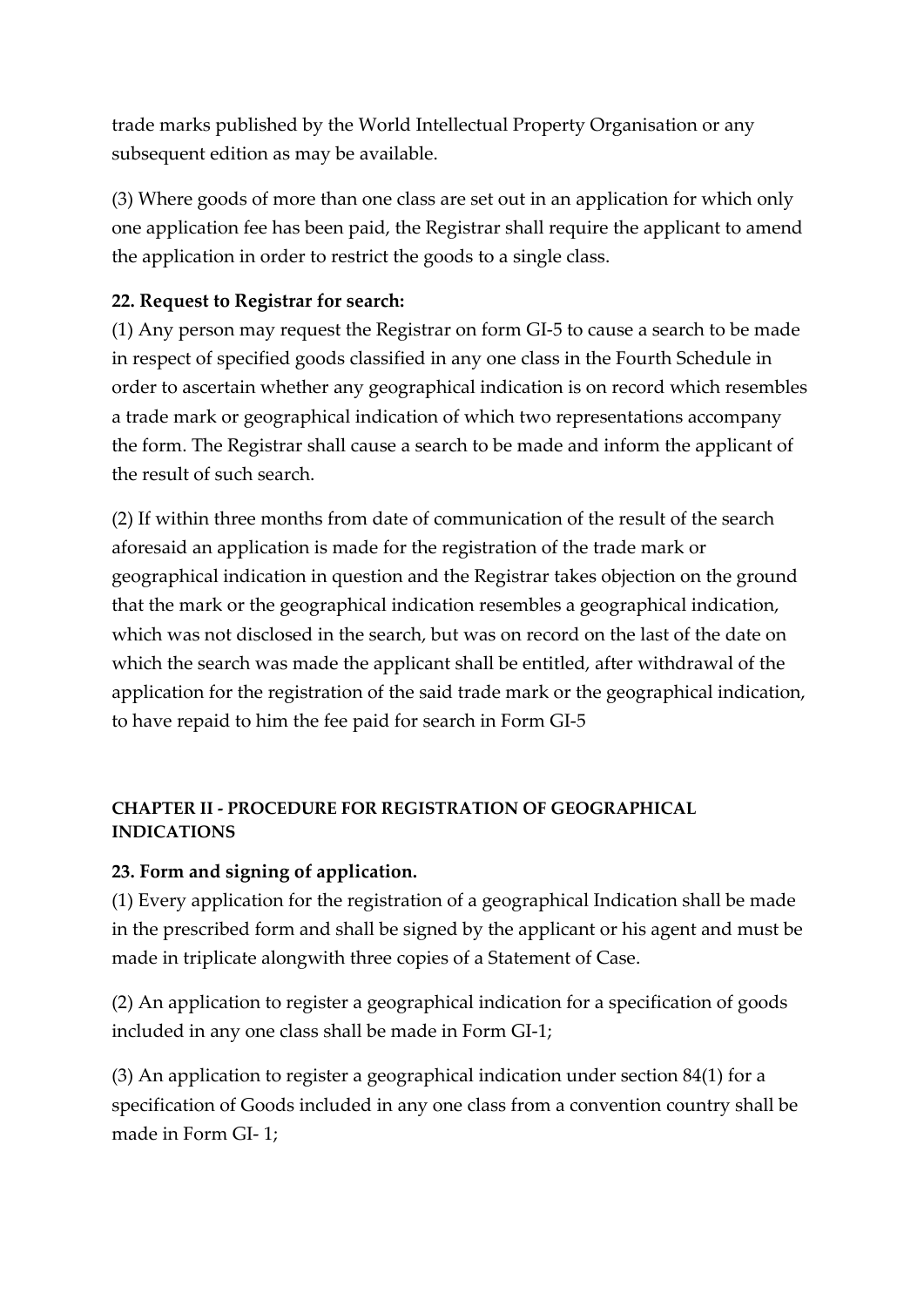(4) A single application for the registration of a geographical indication for different classes of goods from a convention country under section 84(1) shall be made in Form GI-1;

(5) A single application for the registration of a geographical indications for different classes of goods shall be made in Form GI-1;

(6) Every application for the registration of a geographical indication for goods must satisfy the following conditions:

a) The geographical indication must be defined with sufficient precision so that the right to obtain relief in respect of infringement of geographical indication can be determined;

b) The graphical representation must be able to stand in place of the geographical indication without the need for supporting samples;

c) It must be reasonably practicable for persons inspecting the Register or reading the Geographical Indications Journals to understand from the graphical representation what the geographical indication is

d) An application for the registration of a three dimensional geographical indication shall not be acted upon as such unless the application for registration contains a statement to that effect;

e) Where a colour combination is claimed as an element of a geographical indication in an application for the registration, it shall not be acted upon as such unless the application contains a statement to that effect and specifies the colours;

(7) An amendment to divide an application under proviso to section 15 shall be made in FormGI-5;

(8) Every application shall be in respect of one geographical indications only for as many class or classes of goods as may be made.

(9) The Registrar may require a more concise description of a geographical indications if relates to colour combination, a three-dimensional geographical indication, design which are symbols of definite concepts, a configuration of goods or packaging to evaluate the substantive rights in the geographical indications.

(10) Where an applicant files a single application for one or more classes and the Registrar determines that the goods applied for fall in class or classes in addition to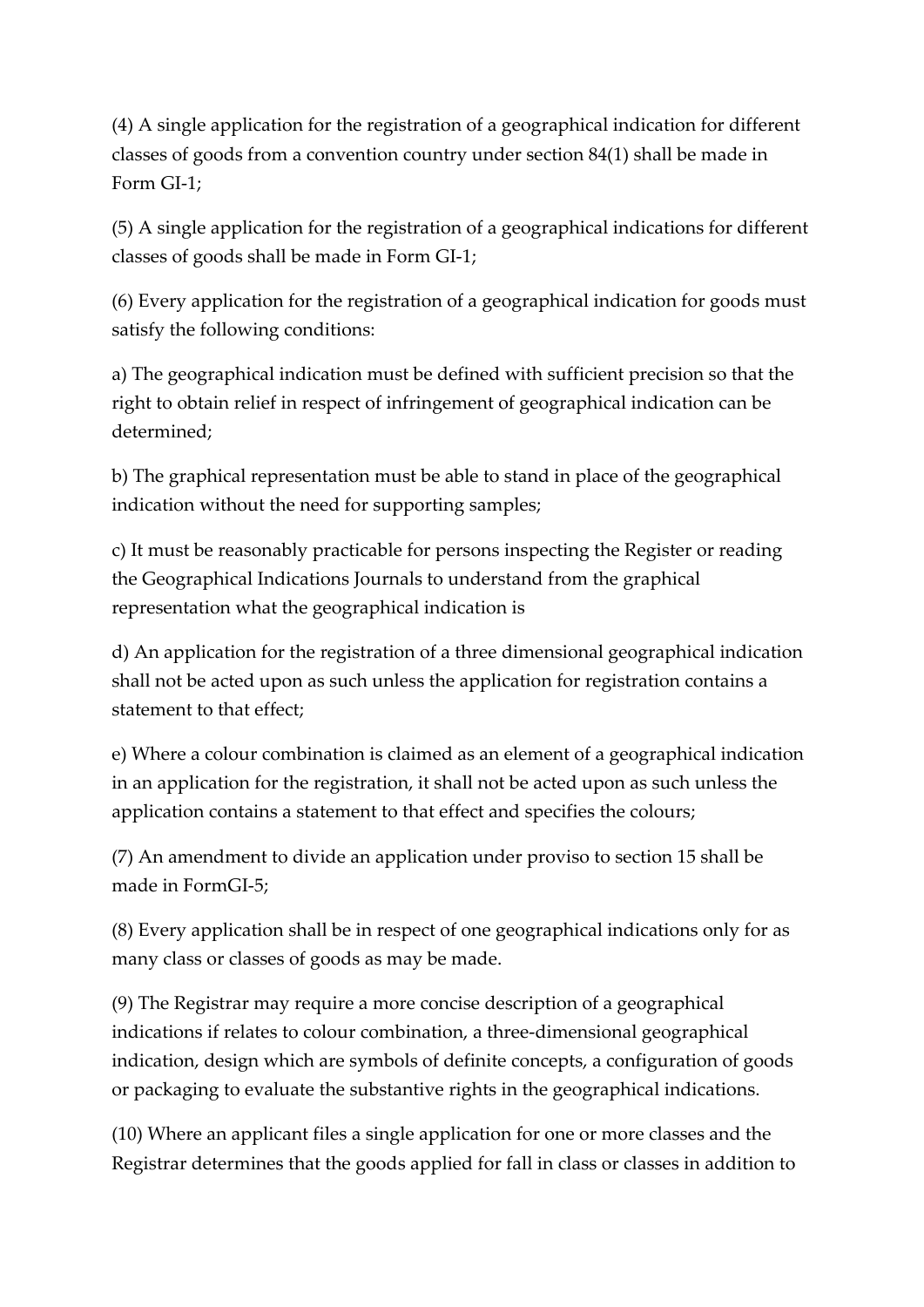those applied for, the applicant may restrict the specification of goods to the class applied for or amend the application to add additional class or classes on payment of the appropriate class fee and the divisional fee. The new class created through a division retains the benefit of original filing date or in the case of an application from a convention country, the convention application date under sub-section (1) of section 84 provided the claim was otherwise properly asserted in the original application.

### **24. Application under convention arrangement.**

(1) Where an application for registration of a geographical indications is filed by an applicant from a convention country under section 84, a certificate by the Registry or competent authority of the Geographical Indications Office of the convention country shall be included in the application for registration under sub-rule (3) or (4) of Rule 23, as the case may be, and it shall include the particulars of the geographical indication, the country and the date or dates of filing of the first application in the convention country and such other particulars as may be required by the Registrar.

(2) Unless such certificate has been filed at the time of the filing of the application for registration, there shall be filed, within two months of the filing of the application under sub-rule (3) or (4) of rule 23, as the case may be, certifying or verifying to the satisfaction of the Registrar the date of the filing of the application, the country, the representation of geographical indication, the class and goods covered by the application.

(3) The application relied under sub-rule (1) must be the applicants' first application in a convention country for the same geographical indications and for all or some of the goods under that application. The application must include a statement indicating the filing date of the foreign application relied upon, the convention country where it was filed, the serial number, if available and a statement indicating the convention application date as claimed.

(4) Where a single application under sub section (3) of section 11 from a convention country is received in respect of a geographical indication for one or more classes of goods, the applicant must establish a continuous valid basis for the convention application date in all classes.

## **25. Statement of user in applications.**

An application to register a geographical indication or as an authorised user shall, contain a statement of the period during which, and the person by whom it has been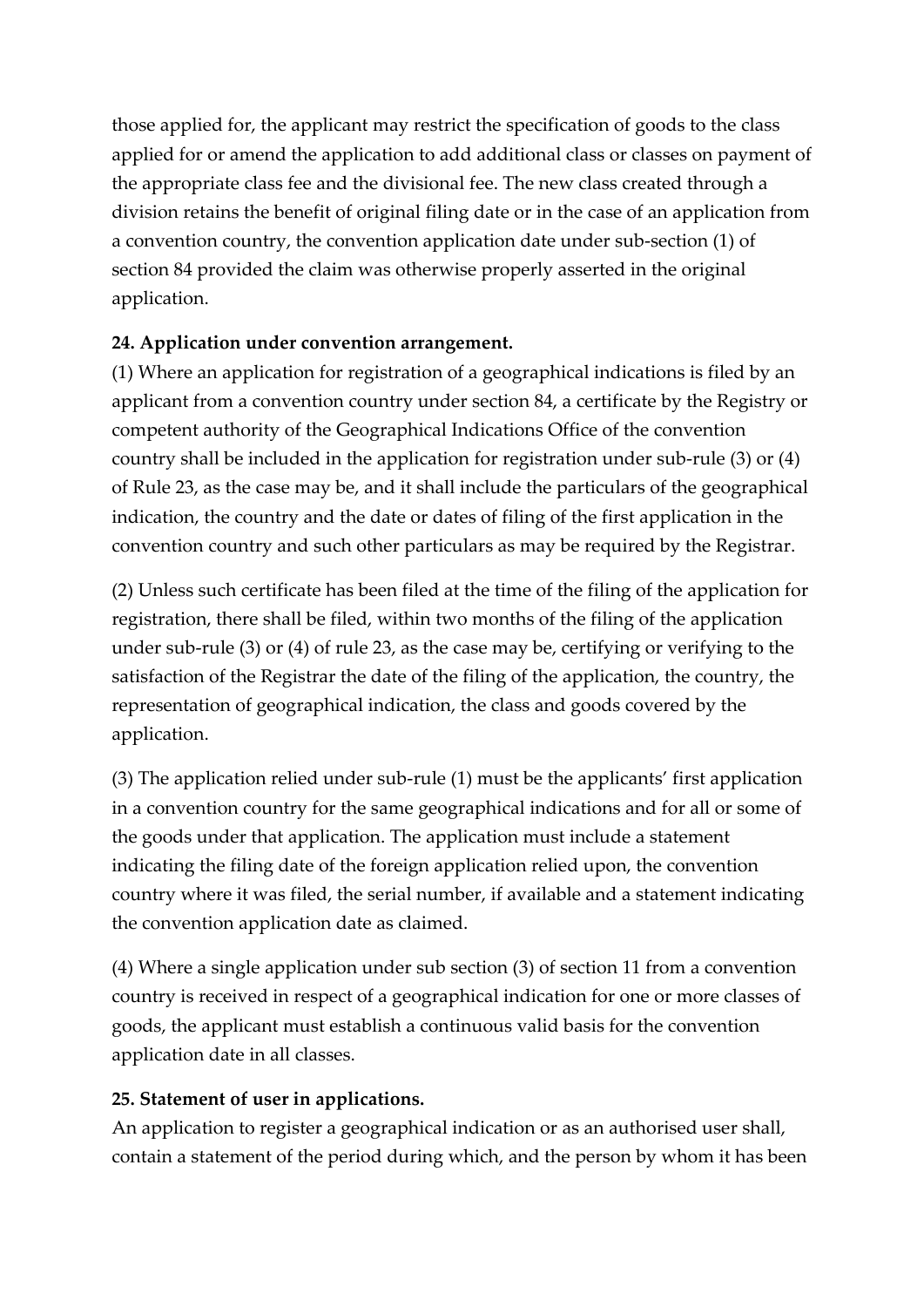used in respect of the goods mentioned in the application. The applicant shall file an affidavit testifying to such user with exhibits showing the geographical indication as used, the volume of sales under that geographical indication, the definite territory of the country, region or locality in the country to which geographical indication relates and such other particulars as the Registrar on perusal of the application may call for from the applicants.

### **26. Representation of Geographical Indication.**

Every application for the registration of a geographical indication and where additional copies of the application are required every such copy, shall contain a representation of the geographical indication in the space provided on the application form for that purpose provided the size of such representation shall not exceed 33 centimetres by 20 centimetres with a margin of 4 cm. on the left hand side.

### **27. Additional representations.**

(1) Every application for the registration of a geographical indication shall, except as hereinafter provided, be made in triplicate and shall be accompanied by five additional representations of the geographical indication. The representations of the geographical indication on the application and each of its copies and the additional representations shall correspond exactly with one another. The additional representations shall in all cases be noted with the specification and class of goods for which registration is sought, the name and address of the applicant, together with the name and address of his agent, if any, the period of use, and such other particulars as required under sub-rule 1 to rule 32 by the Registrar and shall be signed by the applicant or his agent.

(2) Where an application contains a statement to the effect that the applicant wishes to claim combination of colours as a distinctive feature of the geographical indication, the application shall be accompanied with three reproduction of the geographical indication in black and white and five reproduction of the geographical indication in colour.

(3) (i) Where an application for the registration of a geographical indication consist of shape of goods or its packaging, the reproduction furnished shall consist of at least three different view of the geographical indication and a description by word of the geographical indication .

(ii) If the Registrar considers the different views and description of the geographical indication in sub-para (i) still does not sufficiently show the particulars of the shape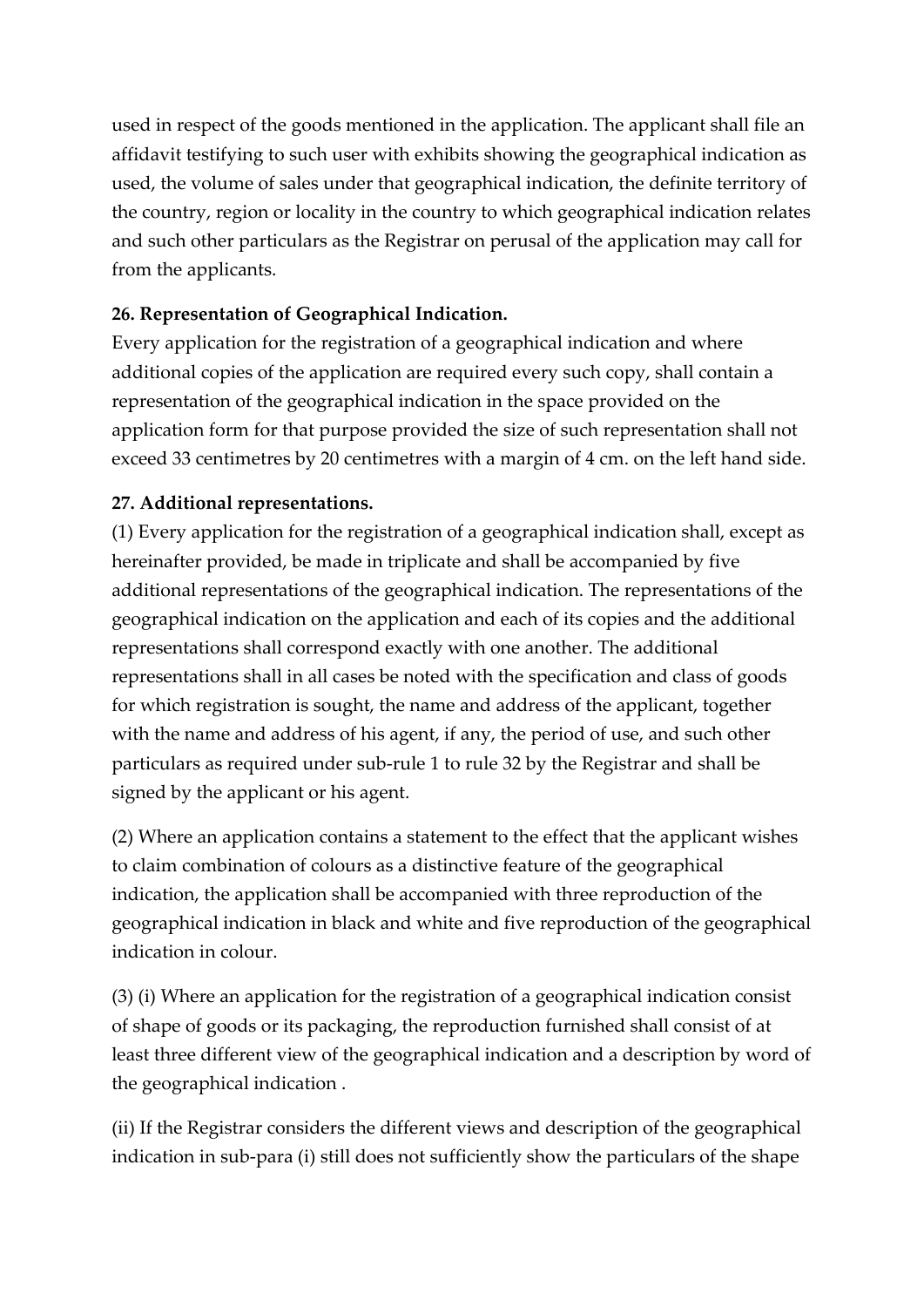of goods or its packaging he may call upon the applicant to furnish a specimen of the goods or packaging, as the case may be, as sold in respect of the geographical indication .

### **28. Representations to be durable and satisfactory.**

(1) All representations in respect of a geographical indication shall be of a durable nature, and each additional representation required to be filed with an application for registration shall be mounted on a sheet of strong paper of the size of approx. 33 cm by 20 cm leaving a margin of not less than 4 centimetres on the left hand part of the sheet.

(2) If the Registrar is not satisfied with any representation of a geographical indication he may at any time require another representation satisfactory to him to be substituted before proceedings with the application.

### **29. Transliteration and translation .**

(1) Where a geographical indication contains a word or words in characters other than Devnagari or Roman, there shall be endorsed on the application form and the additional representation thereof, a sufficient transliteration and translation to the satisfaction of the Registrar of each of such words, and every such endorsement shall state the language to which the word belongs and shall be signed by the applicant or his agent failing which the Registrar shall be under no obligation to take any action on the application.

(2) Where an application for a geographical indication or authorised user contains a word or words in a language other than Hindi or English, the Registrar may ask for an exact translation thereof together with the name of the language, and such translation and name, if he so requires, shall be endorsed and signed as aforesaid.

## **30. Name or description of goods on a Geographical Indication.**

Where the name or description of any goods appears on a geographical indication, the Registrar may refuse to register such geographical indication.

## **31. Deficiencies .**

Subject to sub-rule (2) of rule 10, where an application for registration of a geographical indication does not satisfy requirements under section 11 or rule 23, the Registrar shall send notice thereof to the Applicants to remedy the deficiencies and if within one month from the date of receipt of the notice, the applicants fails to remedy any deficiency so notified by him the application may be treated as abandoned.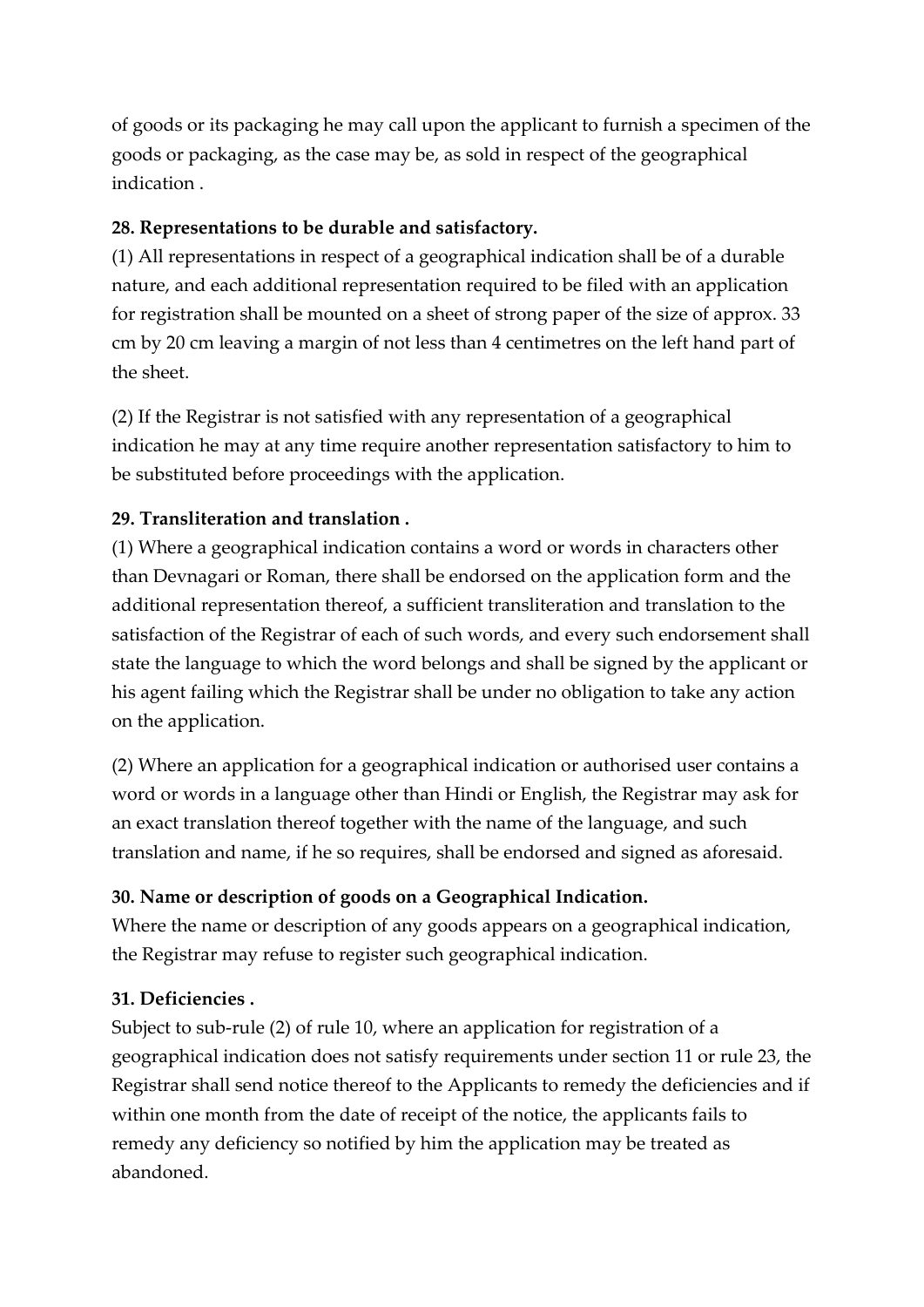#### **PROCEDURE ON RECEIPT OF APPLICATION FOR REGISTRATION OF A GEOGRAPHICAL INDICATION**

### **32. (1). Content of application:**

Every application for the registration of a geographical indication shall be made in the prescribed forms and shall contain the following:

(1) a statement as to how the geographical indication serves to designate the goods as originating from the concerned territory of the country or region or locality in the country, as the case may be, in respect of specific quality, reputation or other characteristics which are due exclusively or essentially to the geographical environment, with its inherent natural and human factors, and the production, processing or preparation of which takes place in such territory, region or locality as the case may be ;

(2) the class of goods to which the geographical indication relates shall apply;

(3) the geographical map of the territory of the country or region or locality in the country in which the goods are produced of originate or are being manufactured;

(4) the particulars regarding the appearance of the geographical indication as to whether it is comprised of the words or figurative elements or both;

(5) A statement containing such particulars of the producers of the concerned goods proposed to be initially registered. The statement may contain such other particulars of the producers mentioned in Section 11(2)(f) including a collective reference to all the producers of the goods in respect of which the application is made.

(6) the statement contained in the application shall also include the following:

a) an affidavit as to how the applicant claim to represent the interest of the association of persons or producers or any organization or authority established by or under any law ;

b) The standards benchmark for the use of the geographical indication or the industry standard as regards the production, exploitation, making or manufacture of the goods having specific quality, reputation, or other characteristic of such goods that is essentially attributable to its geographical origin with the detailed description of the human creativity involved, if any or other characteristic from the definite territory of the country, region or locality in the country, as the case may be;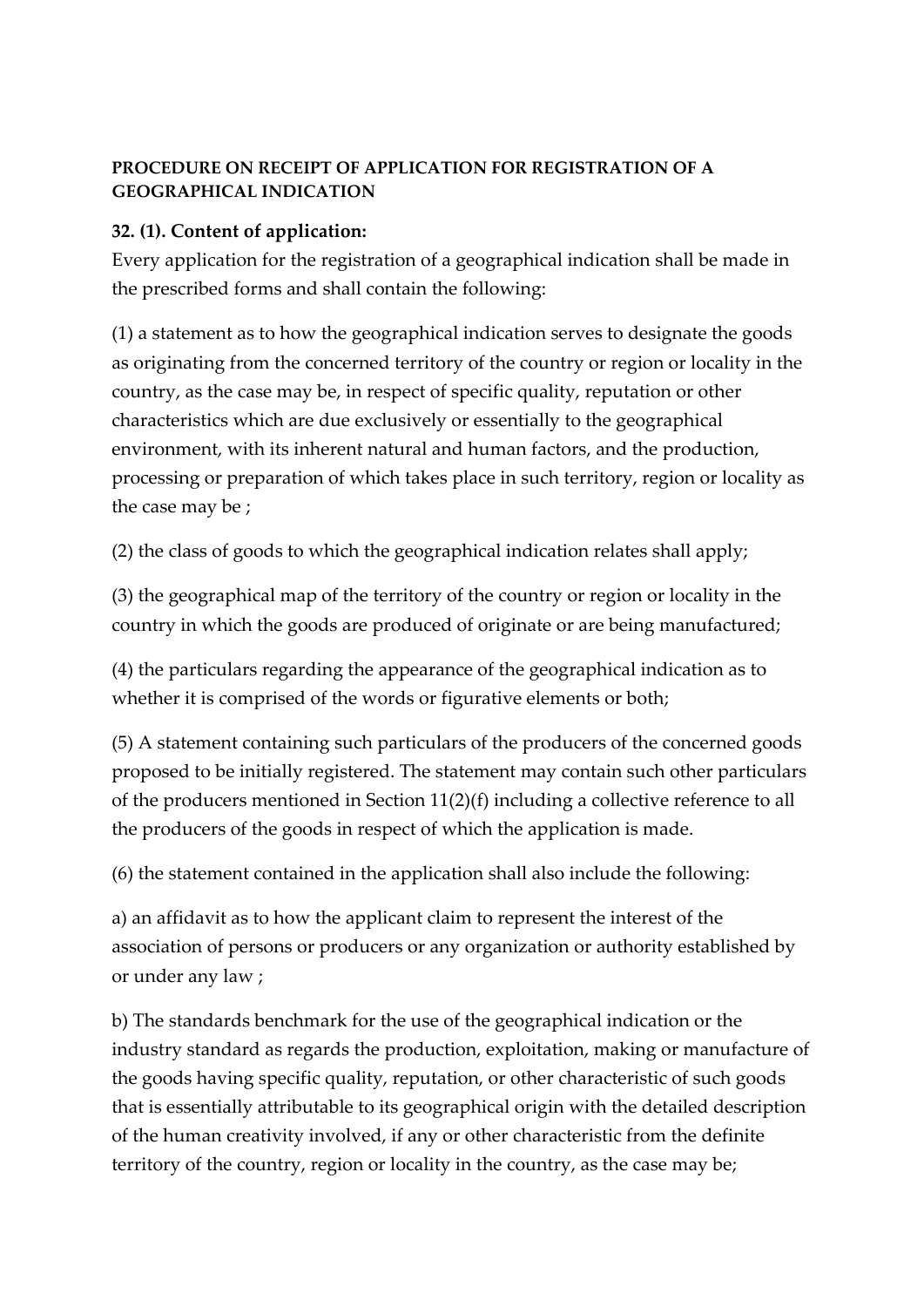c) the particulars of the mechanism to ensure that the standards, quality, integrity and consistency or other special characteristic in respect of the goods to which the geographical indication relates which are maintained by the producers, maker or manufacturers of the goods, as the case may be;

d) three certified copies of the map of the territory, region or locality showing the title, name of publisher and date of issue along with the application;

e) the particulars of special human skill involved or the uniqueness of the geographical environment or other inherent characteristics associated with the geographical indication to which the application relates;

f) the full name and address of the association of persons or organisation or authority representing the interest of the producers of the concerned goods;

g) particulars of the inspection structure, if any, to regulate the use of the geographical indication in respect of the goods for which application is made in the definite territory region or locality mentioned in the application;

h) where the geographical indication is a homonymous indication to an already registered geographical indication, the material factors differentiating the application from the registered geographical indications and particulars of protective measures adopted by the applicant to ensure consumers of such goods are not confused or mislead or confused in consequence of such registration;

(2) Acknowledgement of receipt of applications.-Every application for the registration of a geographical indication in respect of any goods shall, on receipt, be acknowledged by the Registrar. The acknowledgement shall be by way of return of one of the additional representations of the geographical indication filed by the applicant along with his application with the official number of the application duly entered thereon.

#### **33. Examination of application.**

Upon receipt of an application, the Registrar shall examine the application and the accompanying Statement of Case as required under rule 32(1) as to whether it meets the requirements of the Act and the Rules and for this purpose, he shall ordinarily constitute a Consultative Group of not more than seven representatives chaired by him from organization or authority or persons well versed in the varied intricacies of this law or field to ascertain the correctness of the particulars furnished in the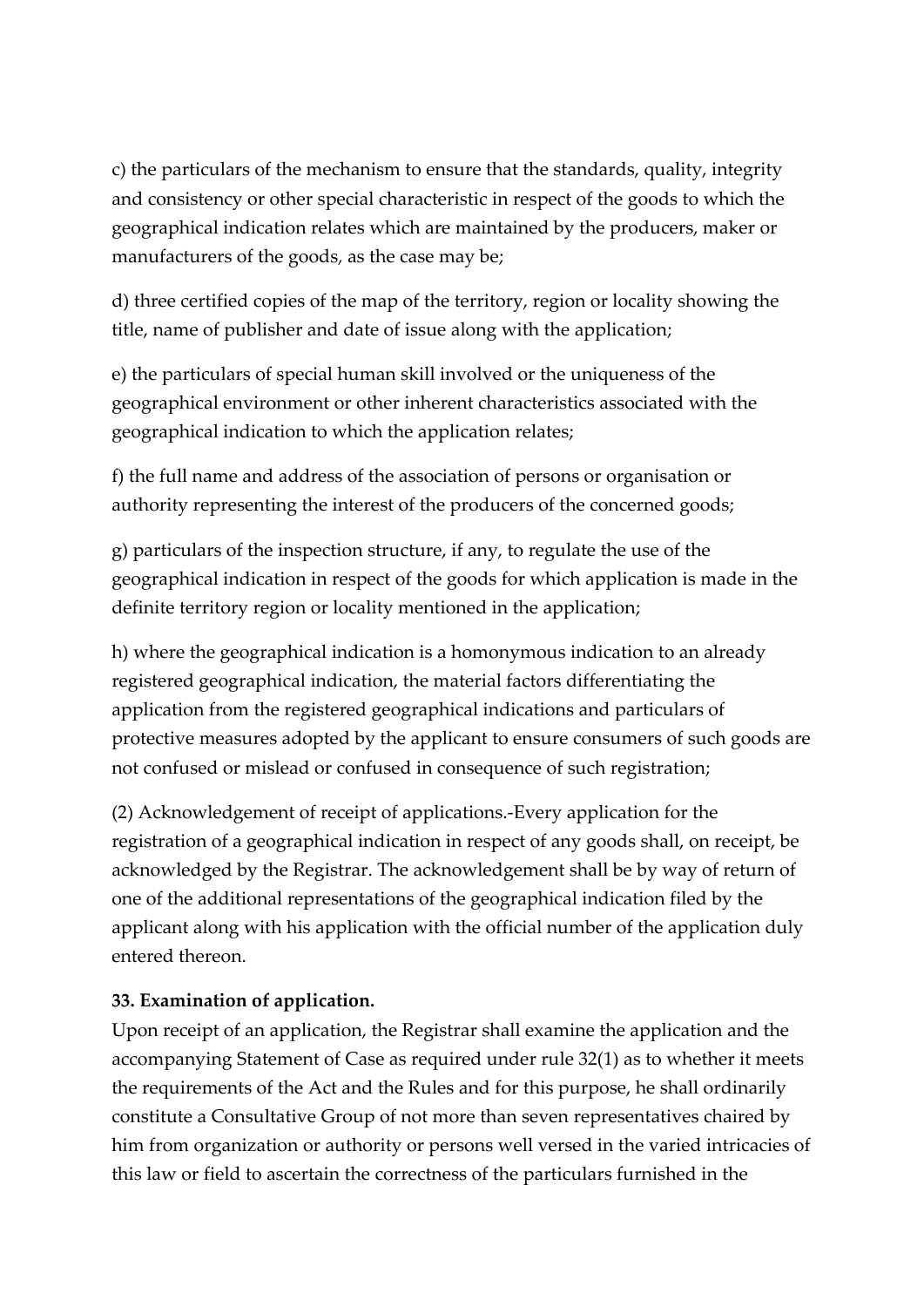Statement of Case referred to in rule 32(1) which shall ordinarily be finalised within three months from the date of constitution of the Consultative Group. Thereupon, the Registrar shall issue a Examination Report on the application to the applicant.

### **34. Objection to acceptance-Hearing.**

(1) If, on consideration of the application on merits and of any evidence of use or of a given quality, reputation or other characteristic of such goods that are essentially attributable to its geographical origin or of any other matter relevant which the applicant may be required to furnish, the Registrar has any objection to the acceptance of the application or proposes to accept it subject to such conditions, amendments, modifications or limitations as he may think right to impose, the Registrar shall communicate such objection or proposal in writing to the applicant.

(2) If within two months from the date of communication mentioned in sub-rule (1), the applicant does not amend his application according to the proposal aforesaid, or submit his observations to the Registrar or apply for a hearing or fails to attend the hearing, as the case may be, the application shall be dismissed.

### **35. Decision of Registrar.**

(1) The decision of the Registrar under rule 34 or rule 37 after a hearing or without a hearing if the applicant has duly communicated his observations in writing and has stated that he does not desire to be heard, shall be communicated to the applicant in writing and if the applicant intends to appeal from such decision he may within one month from the date of receipt of such communication request the Registrar to state in writing the grounds of, and the materials used by him in arriving at his decision.

(2) In a case where the Registrar makes any requirements to which the applicant does not object the applicant shall comply therewith before the Registrar issues a statement in writing under sub-rule (1)

(3) The date when the statement in writing under sub-rule (1) is sent shall be deemed to be the date of the Registrar's decision for the purpose of appeal.

## **36. Correction and amendment of application.**

An applicant for registration of a geographical indication may, whether before or after acceptance of his application but before the registration of the geographical indication, apply on Form GI-5 accompanied by the prescribed fee for the correction of any error in or in connection with his application or any amendment of his application provided such proposed amendment does not relates to amendment of the geographical indication or amendment in the description of goods or to the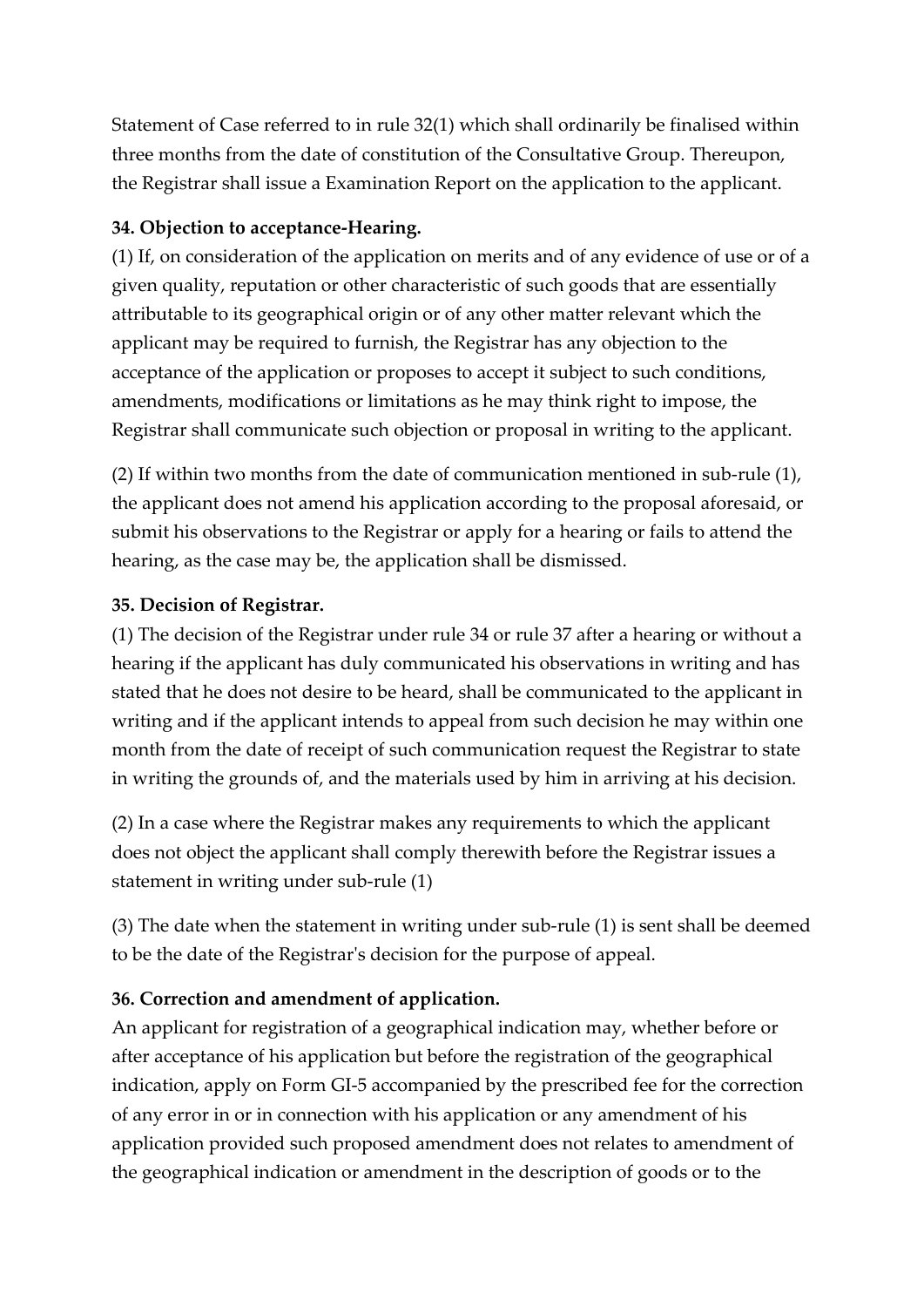definite, territory, region or locality, as the case may be, that would have the effect of substantially altering or substituting the original application.

### **37. Withdrawal of acceptance by the Registrar.**

(1) If, after the acceptance of an application but before the registration of the geographical indication , the Registrar has any objection to the acceptance of the application on the ground that it was accepted in error, or that the geographical indication ought not to have been accepted in the circumstances of the case, or proposes that the geographical indication should be registered only subject to conditions or limitations, or to conditions additional to or different from the conditions or limitations subject to which the application has been accepted, the Registrar shall communicate such objection in writing to the applicant.

(2) Unless within thirty days from the date of the communication mentioned in subrule (1) the applicant amends his application to comply with the requirements of the Registrar or applies for a hearing, the acceptance of the application shall be deemed to be withdrawn by the Registrar, and the application shall proceed as if it had not been accepted.

(3) Where the applicant intimates the Registrar within the period mentioned in subrule (2) that he desires to be heard, the Registrar shall give notice to the applicant of a date when he will hear him. Such appointment shall be for a date at least 15 days after the date of the notice, unless the applicant consents to a shorter notice. The applicant may state that he does not desire to be heard and submit such submissions as he may consider desirable.

(4) The Registrar may, after hearing the applicant and on considering the submissions, if any, of the applicant pass such orders as he may deem fit.

### **ADVERTISEMENT OF APPLICATION**

### **38. Manner of Advertisement.**

(1) An application for the registration of a geographical indication required or permitted to be advertised by sub-section (1) of section 13 or to be re-advertised by sub-clause (2) of that section shall be ordinarily advertised in the Journal within three months of the acceptance of an application for advertisement.

(2) The Registrar may after notification in the Journal put the published Geographical Indications Journal on the internet, website or any other electronic media.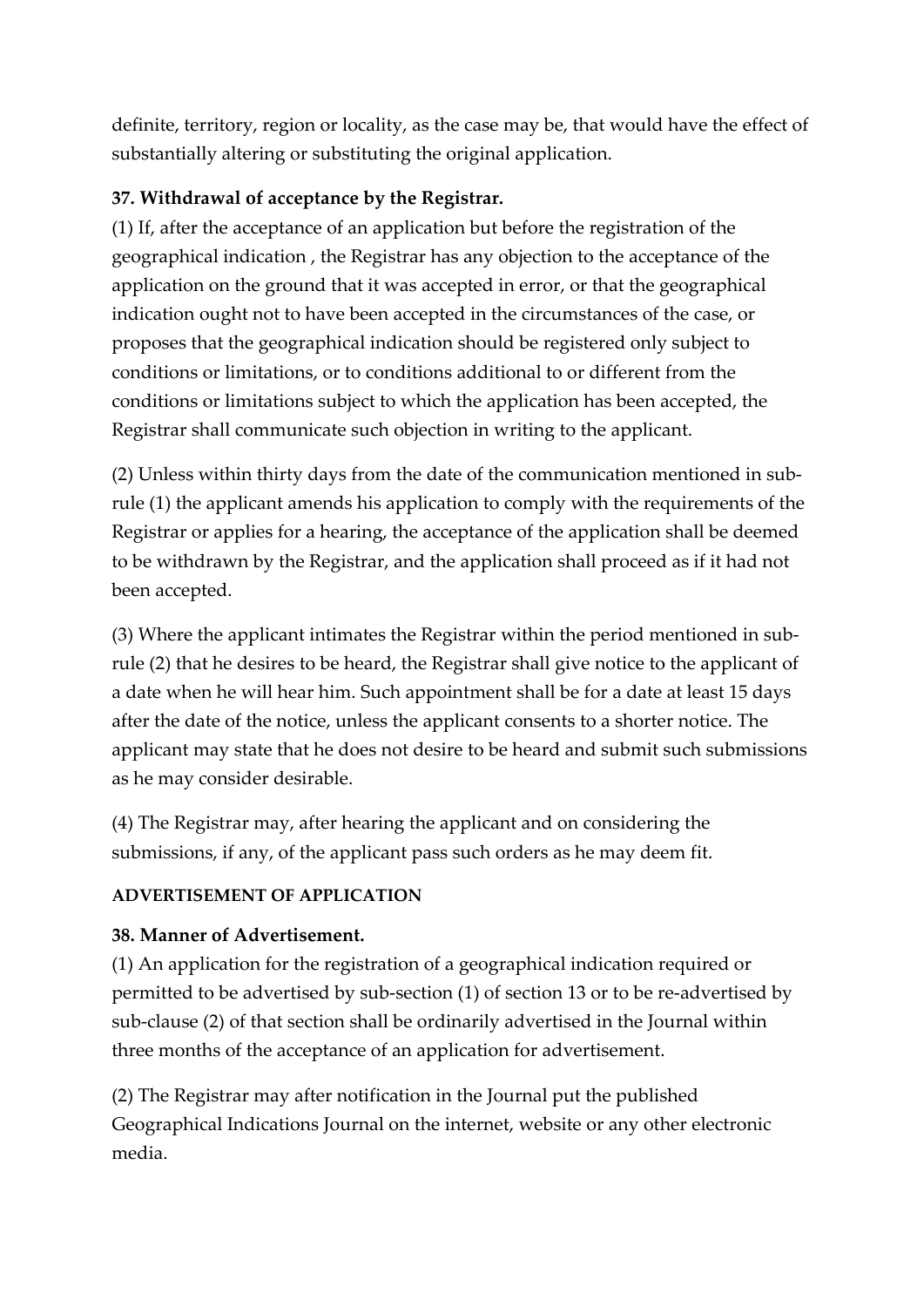(3) The Registrar may after notification in the Journal make available the Geographical Indications Journal in CD-ROM on payment of the cost thereof.

### **39. Notification of correction or amendment of application.**

In the case of an application to which Para (b) of sub-section (2) of section 13 applies, the Registrar may if he so decides, instead of causing the application to be advertised again, insert in the Journal a notification setting out the number of the application, the class in which it was made, the name and address of the principal place of business in India, if any, of the applicant or where the applicant has no principal place of business in India his address for service in India, the number of the Journal in which it was advertised and the correction or amendment made in the application.

## **40. Request to Registrar for particulars of advertisement of a Geographical Indication.**

Any person may request the Registrar on Form GI-7 to be informed of the number, date and page of the Journal in which a geographical indication specified in the form was advertised and the Registrar shall furnish such particulars to the person making the request.

### **OPPOSITION TO REGISTRATION**

### **41. Notice of Opposition.**

(1) A notice of opposition to the registration of a geographical indication under subsection (1) of section 14 or an authorised user under section 17(3)(e) shall be given in triplicate on Form GI-2 within three months or within such further period not exceeding one month in the aggregate from the date when such Journal was made available to the public (which date shall be certified as such by the Registrar) as the case may be, of the application for registration in the Journal. The notice shall include a statement of the grounds upon which the opponents objects to the registration of the geographical indication or of the authorised user, as the case may  $he$ 

(2) Where a Notice of Opposition is filed in respect of single application for the registration of a geographical indication it shall bear the fee in respect of each class in relation to which the opposition is filed.

(3) Where an opposition is filed only for a particular class or classes in respect of a single application made under sub-section (3) of section 11, the application shall not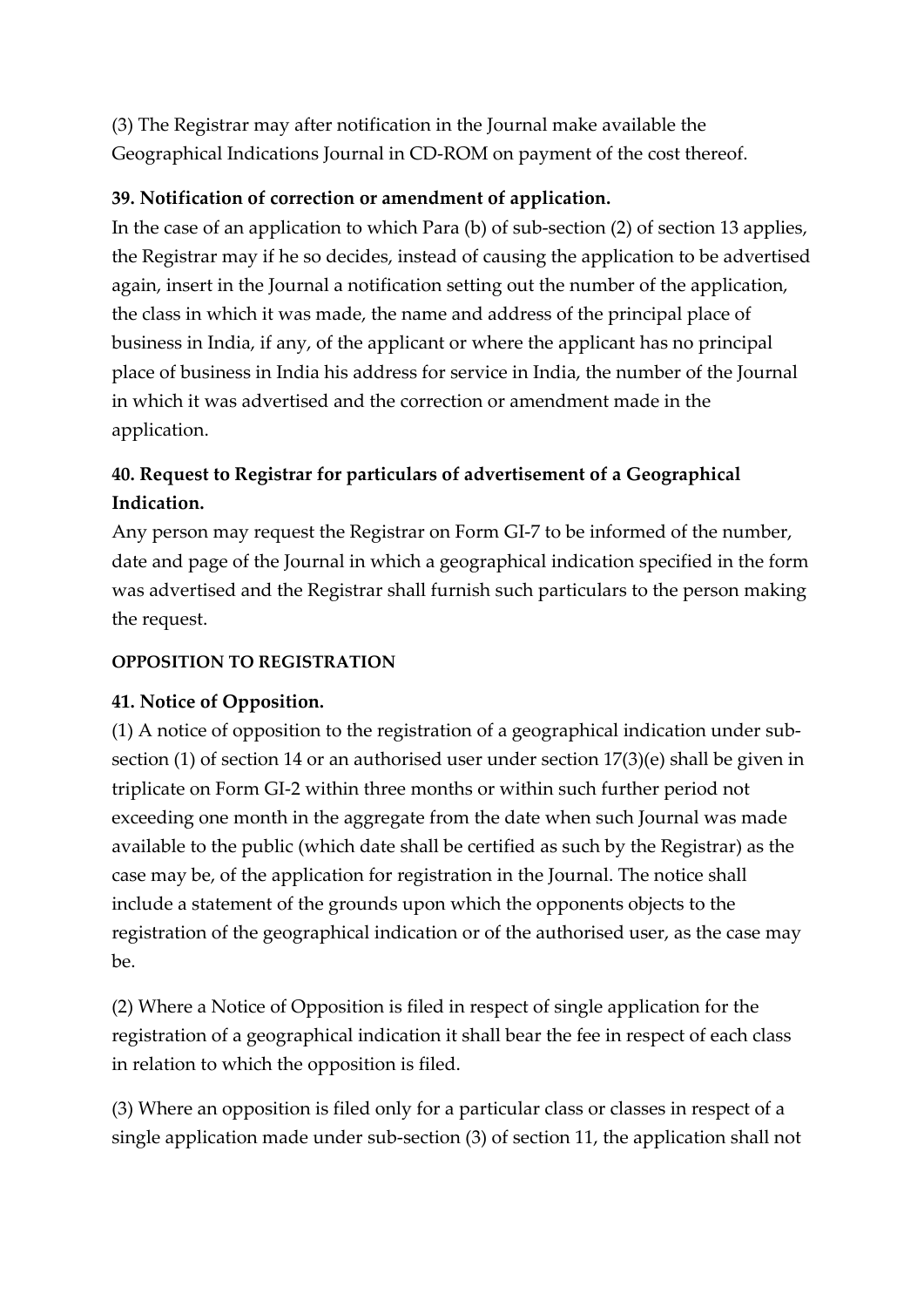proceed to registration until a request in Form GI-5 for division of the application together with the divisional fee is made by the applicant.

(4) Where in respect of a single application for the registration of a geographical indication no notice of opposition is filed in any class or classes, the application in respect of such class or classes shall proceed to registration after the division of the application in the class or classes in respect of which an opposition is pending.

(5) An application for an extension of the period within which a notice of opposition to the registration of a geographical indication or an authorised user may be given under sub- section (1) of section 14, shall be made on Form GI-2 accompanied by the prescribed fee before the expiry of the period of three months under sub-section (1) of section 14.

(6) A copy of notice of opposition shall be ordinarily served by the Registrar to the applicants within two months of the receipt of the same by the appropriate office.

### **42. Verification of Notice of Opposition**

(1) The notice of opposition shall be verified by the opponent.

(2) The verification shall specifically state by reference to the numbered paragraphs of the notice of opposition, what is verified of his own knowledge and what is verified upon information received and believed to be true.

(3) The verification shall be signed by the person making it and shall state the date and the place at which it was signed.

### **43. Counterstatement.**

(1) The counter-statement required by sub-section (2) of section 14 shall be sent in triplicate on Form GI-2 within two months from the receipt by the applicant of the copy of the notice of opposition from the Registrar and shall set out what facts, if any, alleged in the notice of opposition, are admitted by the applicant. A copy of the counter-statement shall be served by the Registrar on the person giving notice of opposition ordinarily within two month from the date of receipt of the same.

(2) The counter statement shall be verified in the same manner as the notice of opposition as stated in rule 42.

## **44. Evidence in support of opposition by the opponents.**

(1) Within two months from services on him of a copy of the counterstatement or within such further period not exceeding one month in the aggregate thereafter as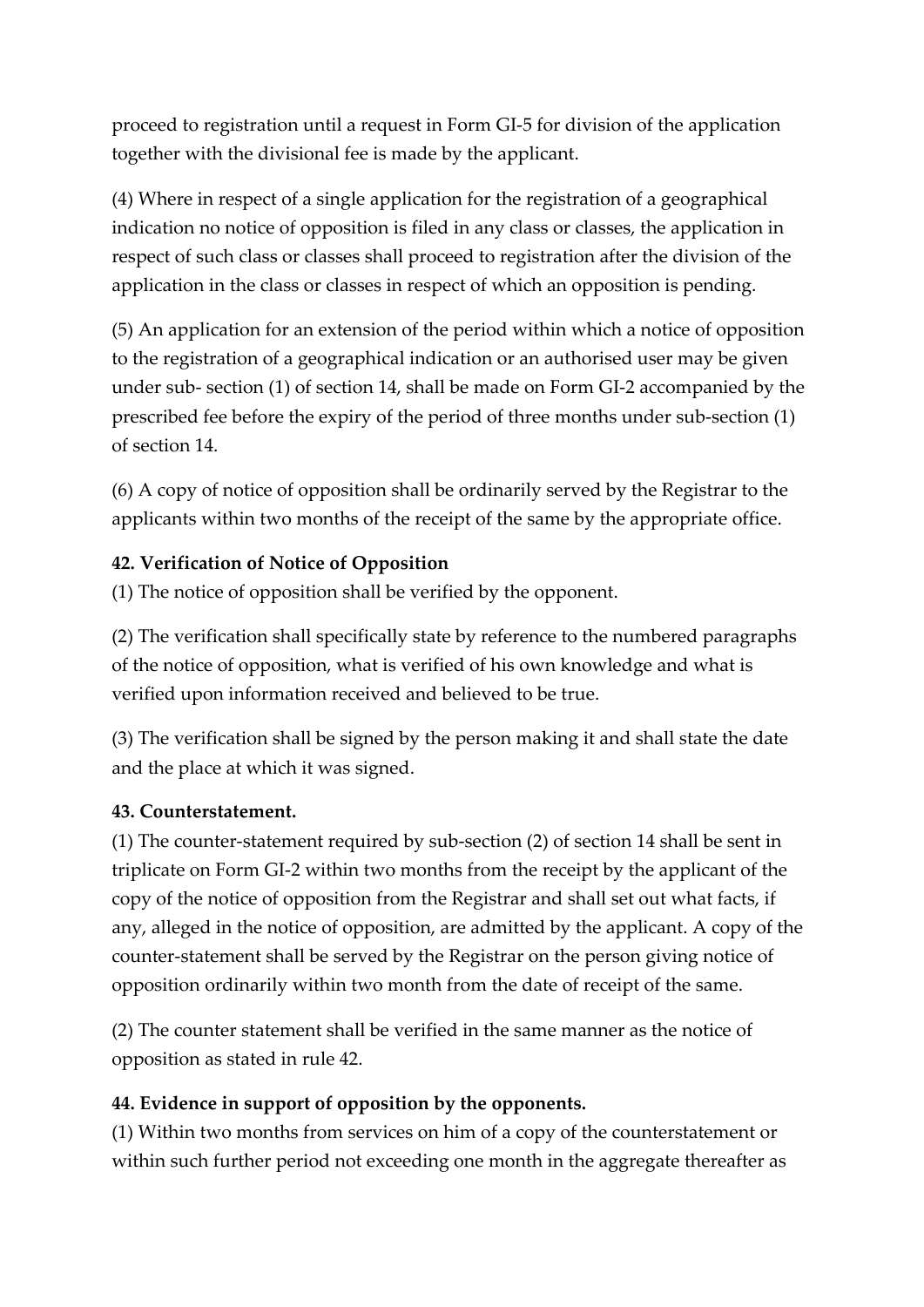the Registrar may on request allow, the opponent shall either leave with the Registrar such evidence by way of affidavit as he may desire to adduce in support of his opposition or shall intimate to the Registrar and to the applicant in writing that he does not desire to adduce evidence in support of his opposition but intends to rely on the facts stated in the notice of opposition. He shall deliver to the applicant copies of any evidence that he leaves with the Registrar under this sub-rule and intimate the Registrar forthwith in writing of such delivery.

(2) If an opponent takes no action under sub-rule (1) within the time mentioned therein, he shall, be deemed to have abandoned his opposition.

(3) An application for the extension of the period of one month mentioned in subrule (1) shall be made in Form GI-9 accompanied by prescribed fees before the expiry of the period of two months mentioned therein.

### **45. Evidence in support of application by the applicant.**

(1) Within two months or within such further period not exceeding one months thereafter in the aggregate as the Registrar may on request allow, on the receipt by the applicant of the copies of affidavits in support of opposition or of the intimation that the opponent does not desire to adduce any evidence in support of his opposition, the applicant shall leave with the Registrar such evidence by way of affidavit as he desires to adduce in support of his application and shall deliver to the opponent copies thereof or shall intimate to the Registrar and the opponent that he does not desire to adduce any evidence but intends to rely on the facts stated in the counterstatement and or on the evidence already left by him in connection with the application in question. In case the applicant relies on any evidence already left by him in connection with the application, he shall deliver to the opponent copies thereof.

(2) An application for the extension of the period of one month mentioned in subrule (1) shall be made in Form GI-9 accompanied by prescribed fees before the expiry of the period of two months mentioned therein.

### **46. Evidence in reply by opponent.**

Within one month from the receipt by the opponent of the copies of the applicant's affidavit or within such further period not exceeding one month in the aggregate thereafter as the Registrar may on request on Form-GI 9 accompanied by the prescribed fee allow, the opponent may leave with the Registrar evidence by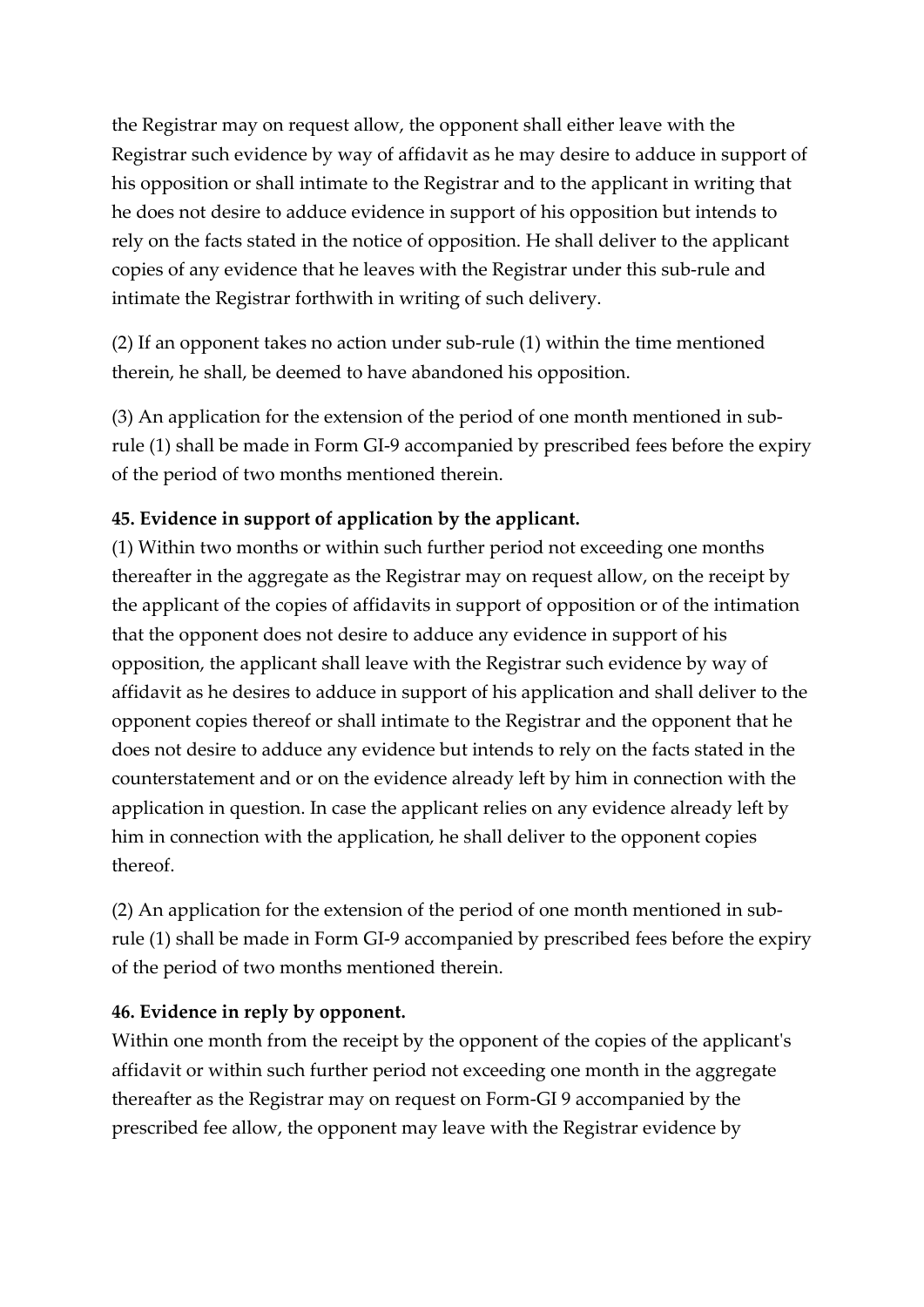affidavit in reply and shall deliver to the applicant copies thereof. This evidence shall be confined to matters strictly in reply.

### **47. Further evidence.**

No further evidence shall be left on either side, but in any proceedings before the Registrar, he may at any time, if he thinks fit, give leave to either the applicant or the opponent to leave any evidence upon such terms as to costs or otherwise as he may think fit.

#### **48. Exhibits.**

Where there are exhibits to affidavits filed in an opposition, a copy of the exhibit or impression of each exhibit shall be sent to the other party on his request and at his expense, or, if such copies or impression cannot conveniently be furnished, the original shall be left at the Registry in order that they may be open to inspection. The original exhibits shall be produced at the hearing unless the Registrar otherwise directs.

#### **49. Translation of documents.**

Where a document in a language other than Hindi or English is referred to in the notice of opposition or any other proceedings before the Registrar, counter-statement or an affidavit filed in an opposition, an attested translation thereof in English or Hindi shall be furnished in duplicate.

### **50. Hearing and decision.**

(1) Upon completion of the evidence (if any), the Registrar shall give notice to the parties of a date when he will hear the arguments in the case. Such notice shall be ordinarily given within three months of completion of the evidence. The date of hearing shall be for a date at least one month after the date of the first notice, unless the parties consent to a shorter notice. Within fourteen days from the receipt of the first notice, any party who intends to appear shall so notify the Registrar. Any party who does not so notify the Registrar within the time last aforesaid shall be treated as not desiring to be heard and the Registrar shall proceed ex-parte in the matter.

(2) If sufficient cause is shown, not more than two request for adjournment for one month each by either the opponent or the applicant to the proceeding may be considered by the Registrar on a request in Form GI-9 accompanied with the grounds for such request.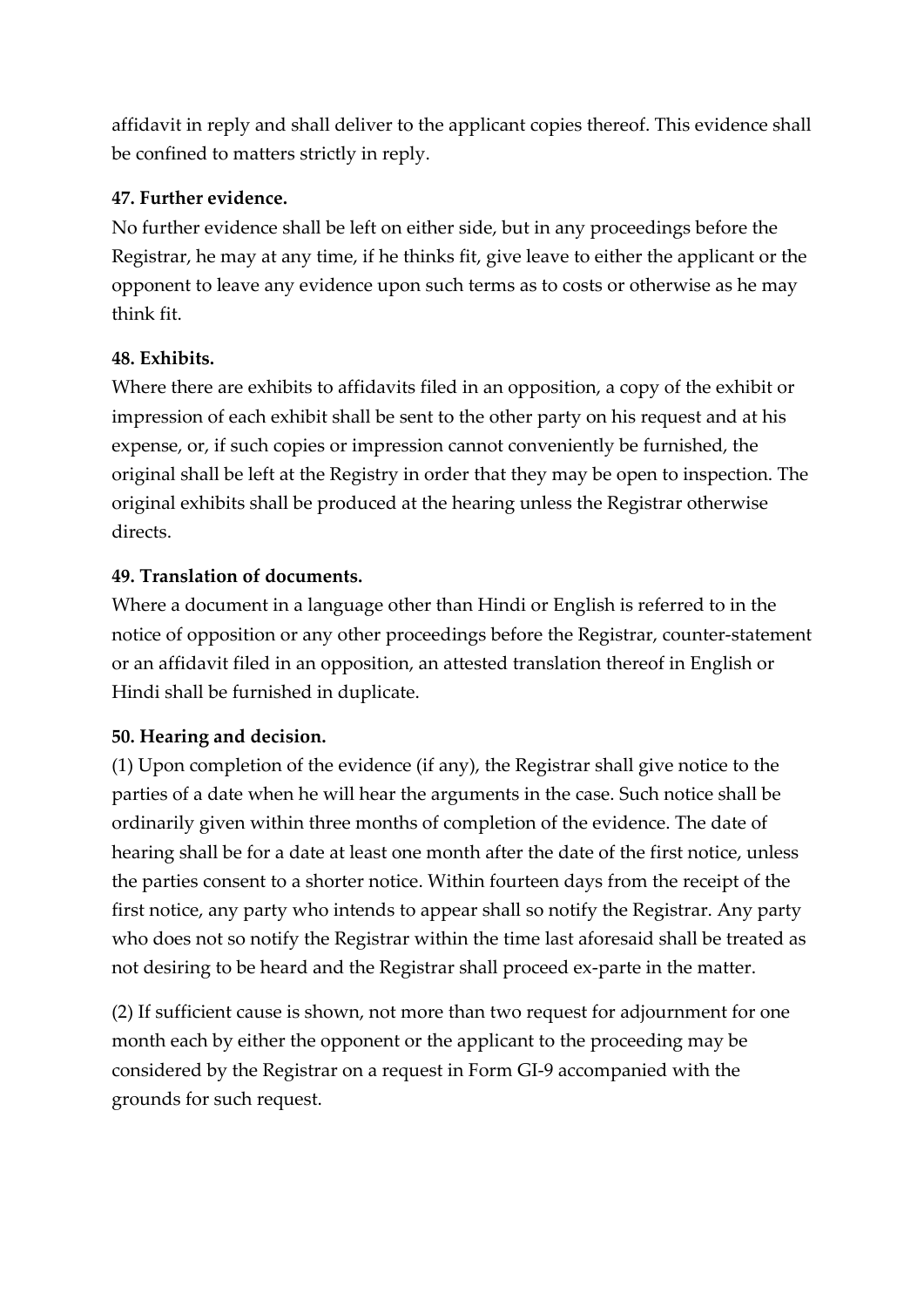(3) If the applicant is not present at the adjourned date of hearing and has not notified his intention to appear at the hearing , the Registrar may treat the application as dismissed.

(4) If the opponent is not present at the adjourned date of hearing and has not notified his intention to appear at the hearing, the Registrar may treat the opposition as dismissed for want of prosecution and the application may proceed to registration.

(5) In every case of adjournment the Registrar shall fix a day for further hearing of the case and shall make such order as to cost occasioned by the adjournment or such higher costs as the Registrar deems fit.

(6) The fact that the agent or advocate on record of a party is engaged in another court, shall not be a ground for adjournment.

(7) Where illness of an advocate on record or agent or his inability to conduct the case for any reason is put forward as a ground for adjournment, the Tribunal shall not grant the adjournment unless it is satisfied that the advocate on record or agent, as the case may be, could not have engaged another agent or advocate in time.

(8) The Registrar shall take on record written arguments if submitted by a party to the proceeding.

(9) The Registrar shall have powers to limit time for oral arguments.

(10) The decision of the Registrar shall be notified to the parties in writing.

#### **51. Security for costs.**

The security for costs which the Registrar may require under sub-section (6) of section 14 may be fixed at any amount which he may consider proper, and such amount may be further enhanced by him at any stage in the opposition or other proceedings.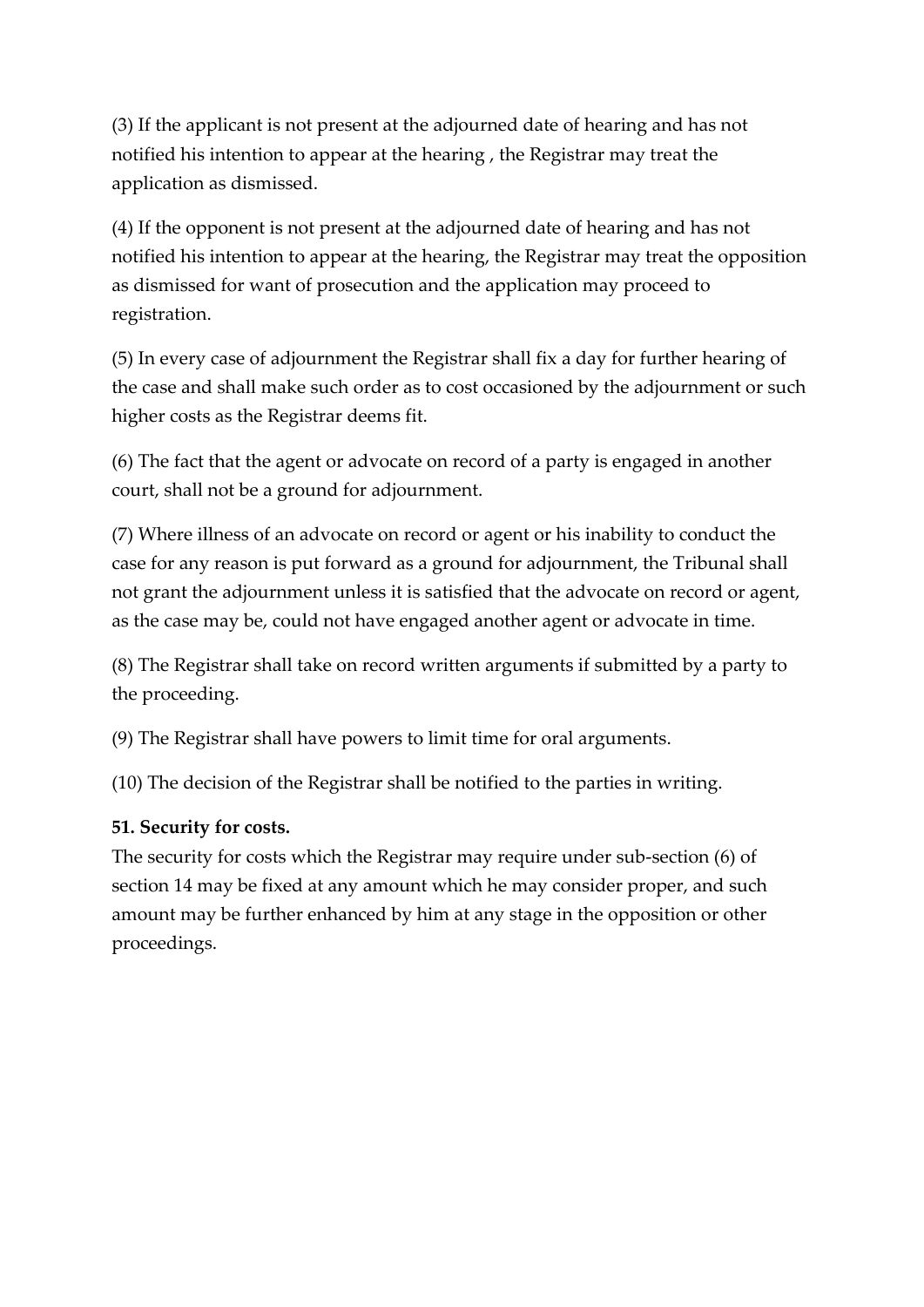#### **NOTICE OF NON-COMPLETION OF REGISTRATION**

#### **52. Procedure for giving notice.**

The notice which the Registrar is required by sub-section(3) of section 16 to give to an applicant, shall be sent on Form – O-1 to the applicant at the address of his principal place of business in India or if he has no principal place of business in India at the address for service in India as stated in the application but if the applicant has authorised an agent for the purpose of the application, the notice shall be sent to the agent and a duplicate thereof to the applicant. The notice shall specify twenty one days time from the date thereof or such further time as the Registrar may allow on a request made in the prescribed Form GI-9 for completion of the registration.

#### **53. Entry in the Register.**

(1) Where no Notice of Opposition is filed to an application for the registration of a geographical indication advertised or re-advertised in the Journal within the period specified in sub- section (1) of section 14 or where an opposition is filed and it is dismissed and the appeal period is over, the Registrar shall, subject to the provisions of sub-section (1) of section 16 enter the geographical indication in Part A of the register on receipt of a request.

(2) The entry of a geographical indication in the register shall specify the date of filing of application, the actual date of the registration, the goods and the class in respect of which it is registered, and all particulars required by sub-section (1) of section 6 including -

(a) the name and description of the applicant, the address of the principal place of business in India, if any, of the proprietor of the geographical indication or in the case of an association of persons of such of the association of persons as have a principal place of business in India.

(b) where the proprietor of the geographical indication has no place of business in India his address for service in India as entered in the application for registration together with his address in his home country.

(c) in the case of an association of persons or producers, where none of the association of persons or producers has a principal place of business in India, the address for service in India as given in the application together with the address of each of the association of persons or producers in his home country.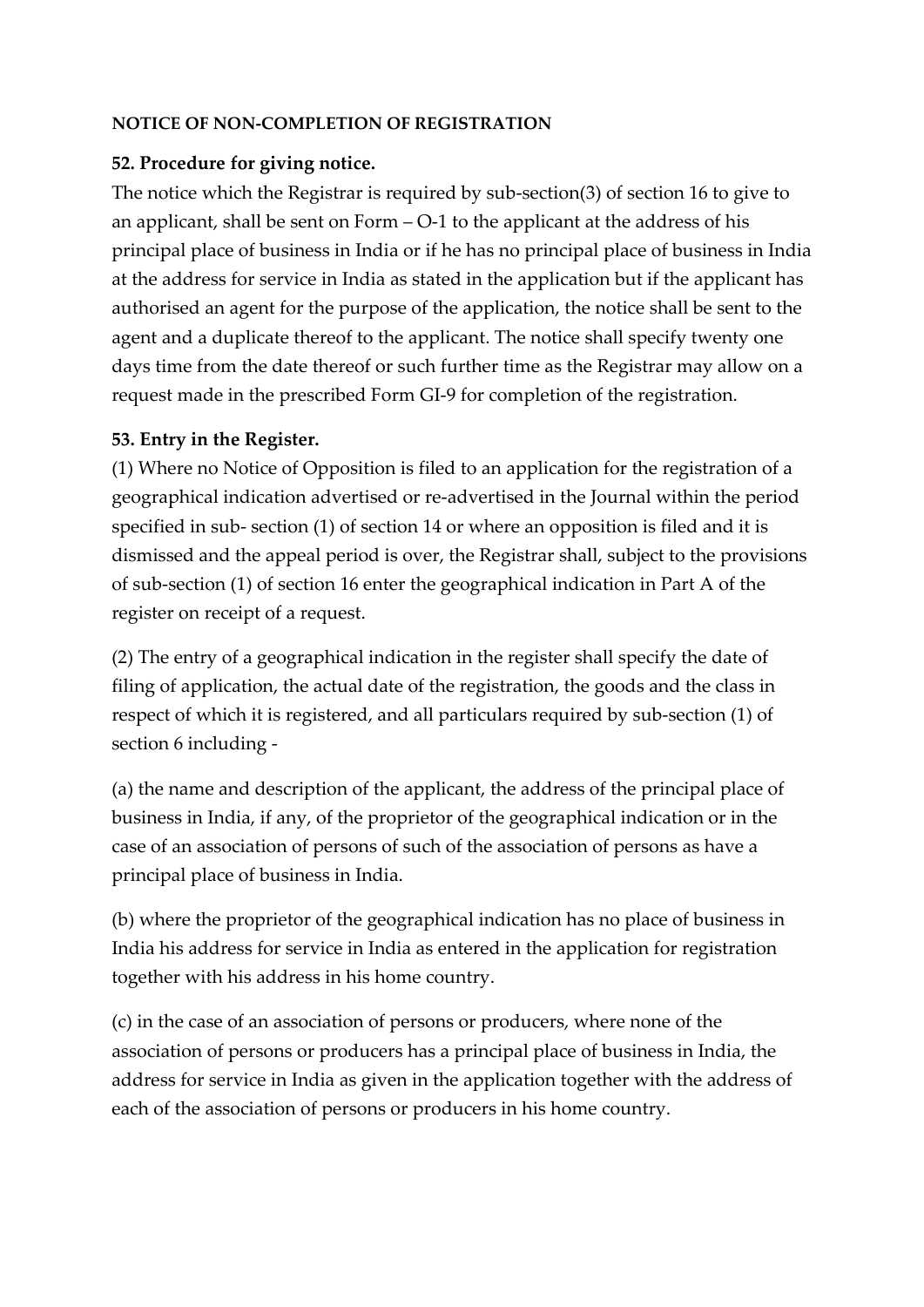(d) particulars of the trade, business, profession, occupation or other description of the proprietor or of the association of persons or producers of the geographical indication as entered in the application for registration;

(e) particulars affecting the scope of the registration or the rights conferred by the registration;

(f) The priority date, if any, to be accorded pursuant to claim to a right of a convention application made under section 84;

(g) A summary of the particulars furnished under rule 32 as finally accepted by the Registrar; and;

(h) the appropriate office of the Geographical Indications Registry in relation to the Geographical Indication.

### **54. Death of applicant before registration.**

In case of death of any applicant for the registration of a geographical indication after the date of his application and before the geographical indication has been entered in the register, the Registrar may, on proof of the applicant's death and on proof of the transmission of the interest of the deceased person, substitute in the application his successor in interest in place of the name of such deceased applicant and the application may proceed thereafter as so amended.

### **55. Certificate of registration.**

(1) The certificate of registration of a geographical indication or an authorised user to be issued by the Registrar under sub-section (2) of section 16 shall be on Form-O2 , with such modification as the circumstances of a case may require, and the Registrar shall annex a copy of the geographical indication or authorised user to the certificate.

(2) The Registrar may issue a duplicate or further copy of the certificate of registration of a geographical indication on request by the registered proprietor on Form GI-7 accompanied by the prescribed fee. An unmounted representation of the geographical indication exactly as shown in the form of application for registration thereof at the time of registration shall accompany such request.

(3) The certificate of registration referred to in sub-rule (1) shall not be used in legal proceedings or for obtaining registration abroad.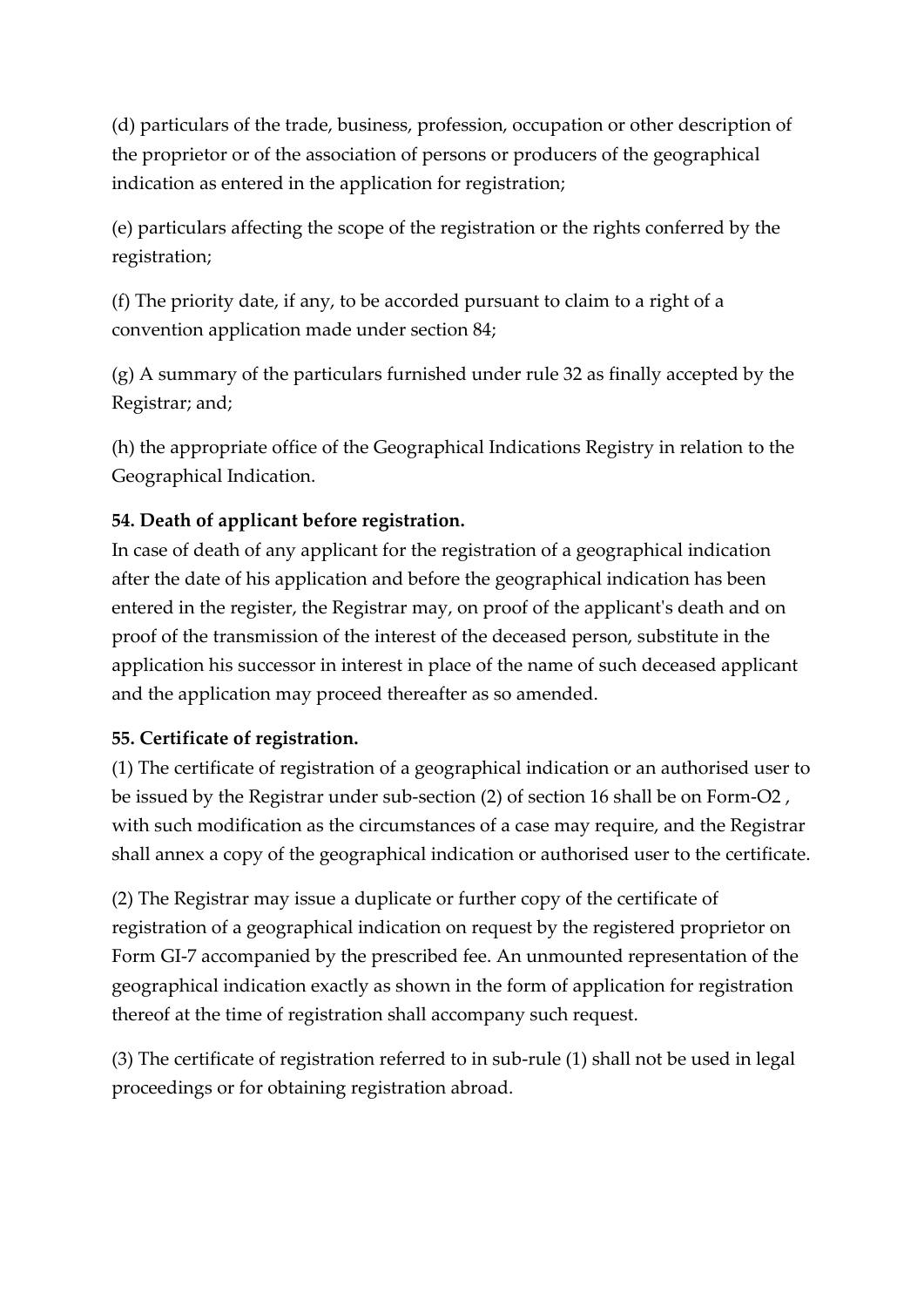#### **CHAPTER III - AUTHORISED USER**

#### **56. Authorised User.-**

(1) An application for registration of authorized user under section 17 may be made to the Registrar in Form GI-3 accompanied by a statement of case as to how the applicant claims to be the producer of the registered geographical indication.

(2) A copy of application made under sub-rule (1) shall be forwarded to the registered proprietor of geographical indication and intimate the same to the Registrar.

#### **57. Issuance of report**

Upon receipt of an application for the registration as an authorised user in respect of a registered geographical indication, the Registrar shall cause it to be examined and shall issue a report.

### **58. Registration of authorised user**

Thereupon, the provision of Rule 34 to 52, and 54 and 55 shall apply mutatis mutandis to further proceedings in respect of an application for the registration of an authorised user of a registered geographical indication.

#### **59. Registration of an authorised user entry in the Register.**

(1) Where no notice of opposition is filed to an application advertised or readvertised in the Journal within the period specified under sub-clause (e) of subsection (3) of Section 17 or where an opposition is filed and it is dismissed, the Registrar shall enter the authorised user in Part B of the register and shall issue a registration certificate with the seal of Geographical Indication Registry.

(2) The entry of an authorised user in the register shall specify the date of filing of application for registration as an authorised user, the actual date of the registration, the goods and class or classes in respect of which it is registered, and all particulars required by sub-section (1) of section 6 including:-

(a) The address of the principal place of business in India, if any, of the registered proprietor of the geographical indication,

(b) Particulars of the geographical indication registered including the specification of goods and the class in which it is registered.

(c) The address of the principal place of business in India, if any, of the authorised user.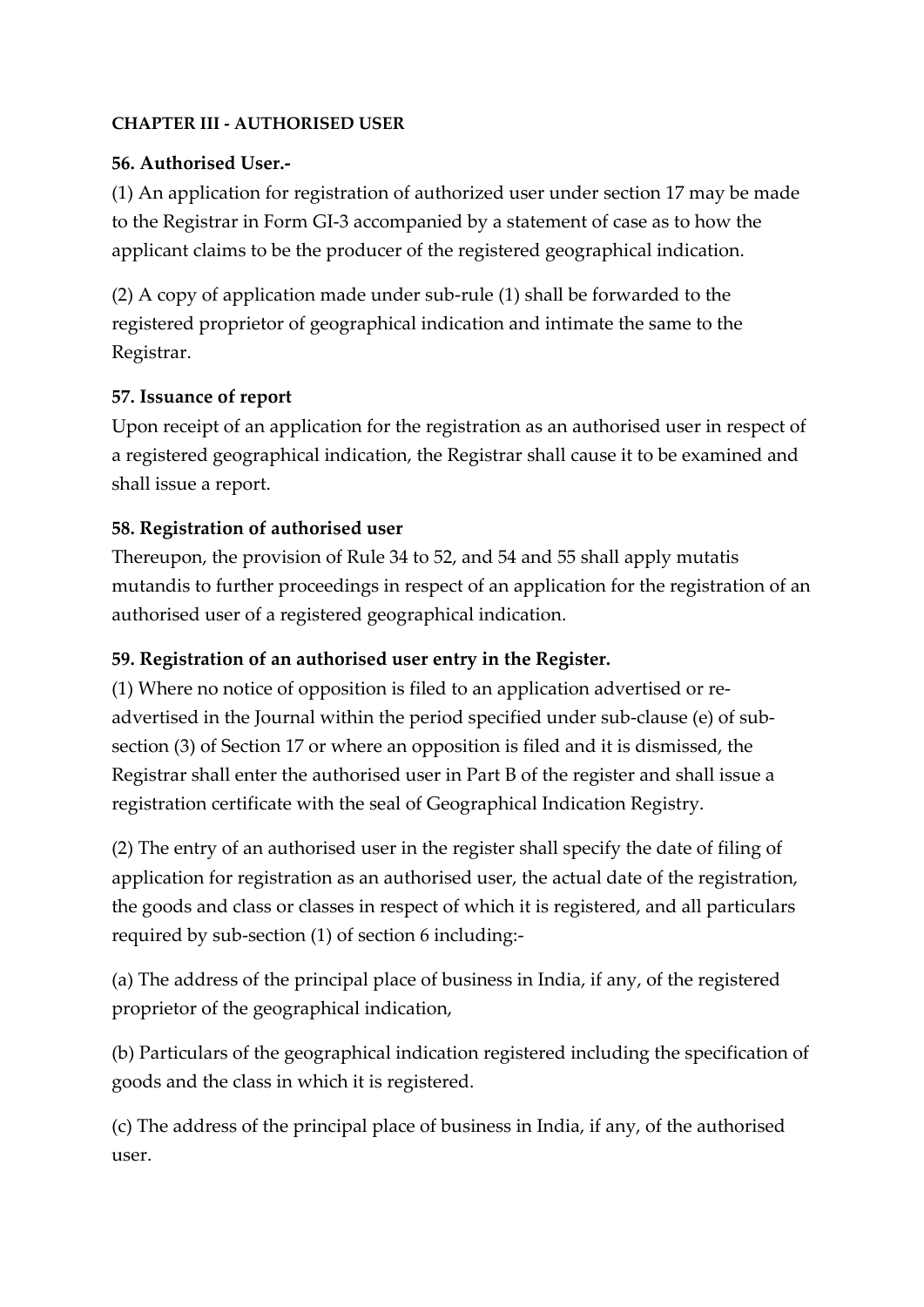(d) Where the authorised user of a registered geographical indication has no place of business in India his address for service in India as entered in the application for registration together with his address in his home country.

(e) Particulars of the trade, business, profession, occupation, dealership or other description of the authorised user of the geographical indication as entered in the application for registration.

(f) Omitted by the Geographical Indications of Goods (Registration and Protection) (Amendment) Rules, 2020;

(g) Omitted by the Geographical Indications of Goods (Registration and Protection) (Amendment) Rules, 2020.

(3) The Registrar may issue a duplicate or further copies of the certificate of registration as an authorised user on a request in Form GI-7 accompanied by prescribed fee.

#### **CHAPTER IV - RENEWAL OF REGISTRATION AND RESTORATION**

### **60. Renewal of registration.**

(1) An application for the renewal of the registration of a geographical Indication or an authorised user of a registered geographical indication shall be made on Form GI-4 or Form GI-3 as the case may be and may be made at any time not more than six months before the expiration of the last registration of the Geographical Indication or the authorised user.

(2) Such application for renewal must be filed by the person who is the proprietor of the registered geographical indication failing which by any of the authorised users on record, as the case may be.

(3) If the proprietor, as set forth in the application for renewal is not the same person or the same legal entity as the registrant shown in the registration, continuity of title from the registrant to the present owner must be shown in the first instance.

(4) The Registrar may accept an application for renewal from the managing trustee, executors, administrators and the like, when supported by court order or other evidence of such persons authority to act on behalf of the present proprietor.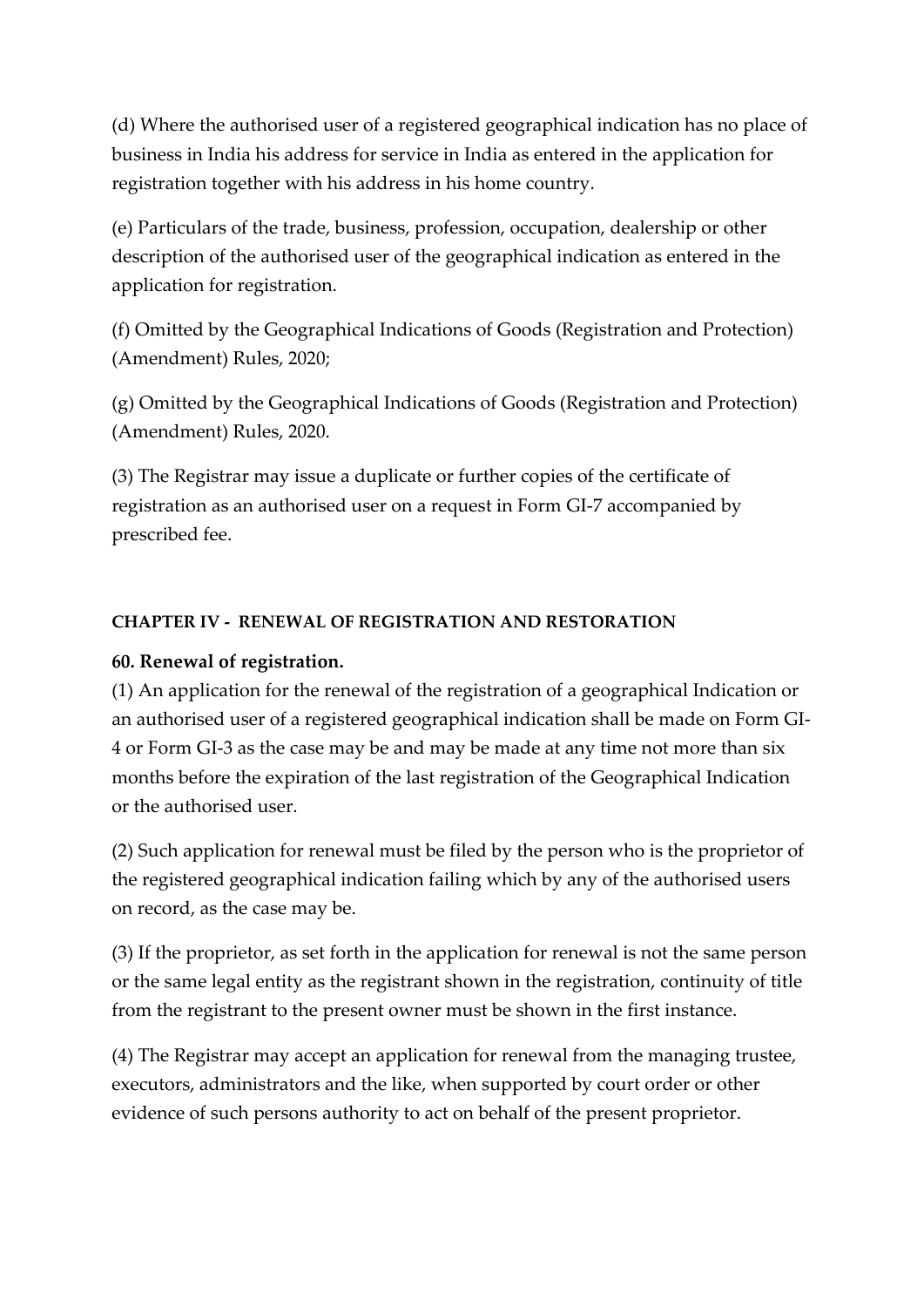(5) For the removal of doubt, it is clarified that where the registered proprietor of the geographical indication has ceased to exist, the renewal of the registered geographical indication shall be effected by any of the authorised users of the registered geographical indication acting collectively whose name has been entered in Part B of the register on the due date of renewal.

(6) Before issuing a renewal certificate, the Registrar may call upon the registered proprietor to file an affidavit concerning the use of the registered geographical indication in India where he has reasons to believe that the registered geographical indication may not be in use in the market.

## **61. Notice before removal of Geographical Indication or authorised user from register.**

(1) At a date not less than one month and not more than three months before the expiration of the last registration of a geographical indication or authorised user, as the case may be, if no application on Form GI-4 or FormGI-3 as the case may be, for renewal of the registration of a geographical indication or of an authorised user together with the prescribed fee has been received, the Registrar shall notify the registered proprietor or the authorised user, as the case may be, or in the case of an association of persons or producers of a registered geographical indication each of the association of persons, producers registered as registered proprietors or the person authorised to act on their behalf, if any, in writing on Form O3 or O5, as the case may be, of the approaching expiration at the address of their respective principal places of business in India as entered in the register or where such registered proprietor or authorised user has no principal place of business in India at his address for service in India entered in the Register.

(2) Where, in the case of a geographical indication or authorised user the registration of which (by reference to the date of application for registration) becomes due for renewal, the geographical indication or authorised user is registered at any time within six months before the date on which renewal is due, the registration may be renewed by the payment of the renewal fee within six months after the actual date of registration and where the renewal fee is not paid within that period the Registrar shall subject to rule 63, remove the geographical indication or authorised user from the register.

(3) Where, in the case of a geographical indication or authorised user the registration of which (by reference to the date of application for registration) becomes due for renewal, the geographical indication or authorised user is registered after the date of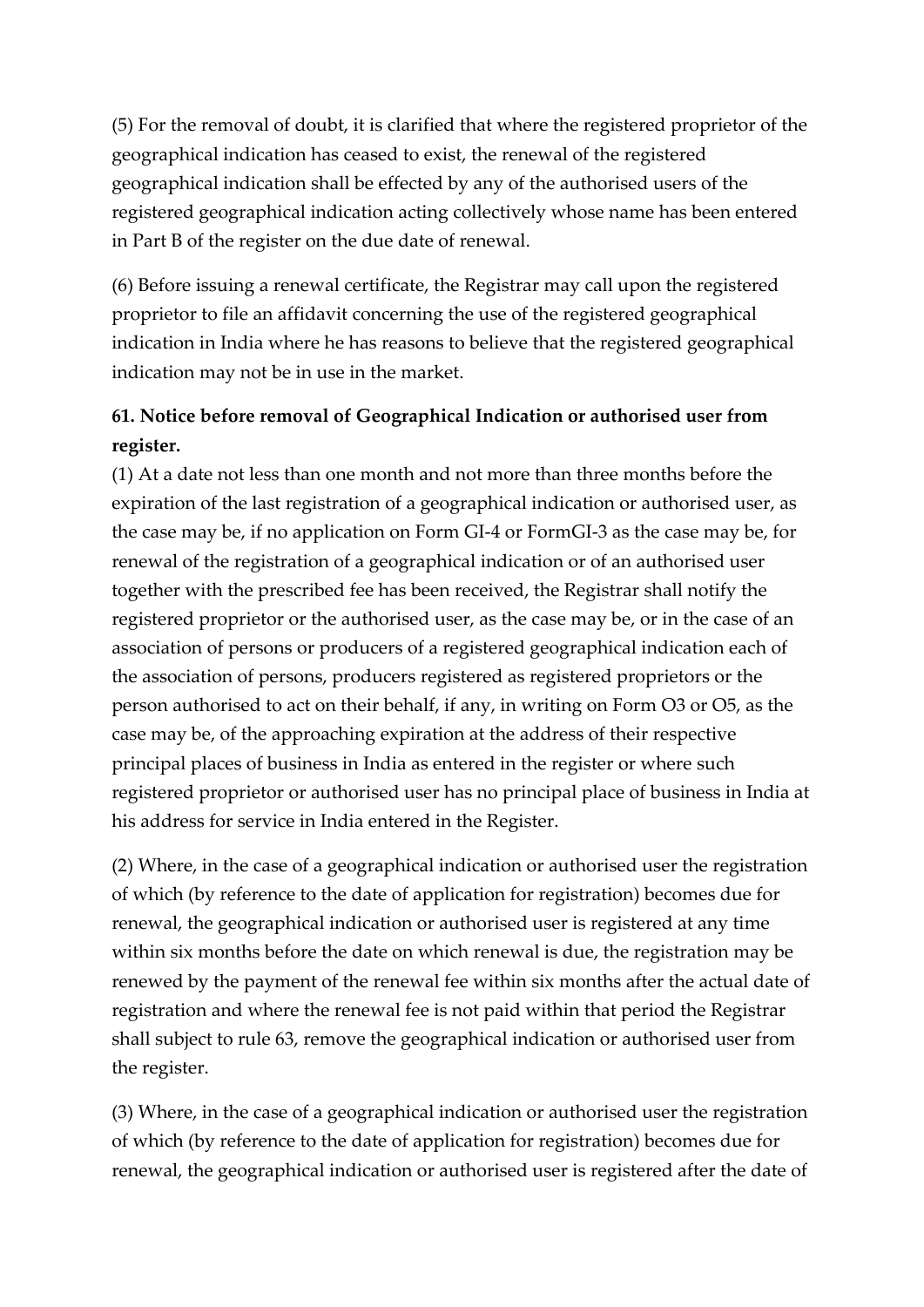renewal, the registration may be renewed by the payment of the renewal fee within six months of the actual date of registration and where the renewal fee is not paid within that period the Registrar shall, subject to rule 63, remove the geographical indication or authorised user from the register.

## **62. Advertisement of removal of geographical indication or the authorised user from the register.-**

If at the expiration of last registration of a geographical indication or an authorised user, the renewal fees has not been paid, the Registrar may remove the geographical indication or the authorised user, as the case may be, from the register and advertise the fact forthwith in the Journal.

Provided the Registrar shall not remove the geographical indication or the authorised user from the Register if an application is made in Form GI-4 within six months from the expiration of the last registration of the geographical indication or the authorised user accompanied by prescribed fees and appropriate surcharge.

#### **63. Restoration and renewal of registration.**

An application for the restoration of a geographical indication or authorised user to the register and renewal of its registration under sub-section (5) of section 18, shall be made in Form GI-4 after six months and within one year from the expiration of the last registration of the geographical indication or the authorised user as the case may be, accompanied by the prescribed fee. The Registrar shall, while considering the request for registration, have regard to the interest of the persons who have either applied or registered identical or deceptively similar geographical indication or other affected persons in the intervening period.

#### **64. Notice and advertisement of renewal and restoration.**

Upon the renewal or restoration and renewal of registration, a notice to that effect shall be sent to the registered proprietor or the concerned authorised user and the said renewal or restoration and renewal shall be advertised in the Journal.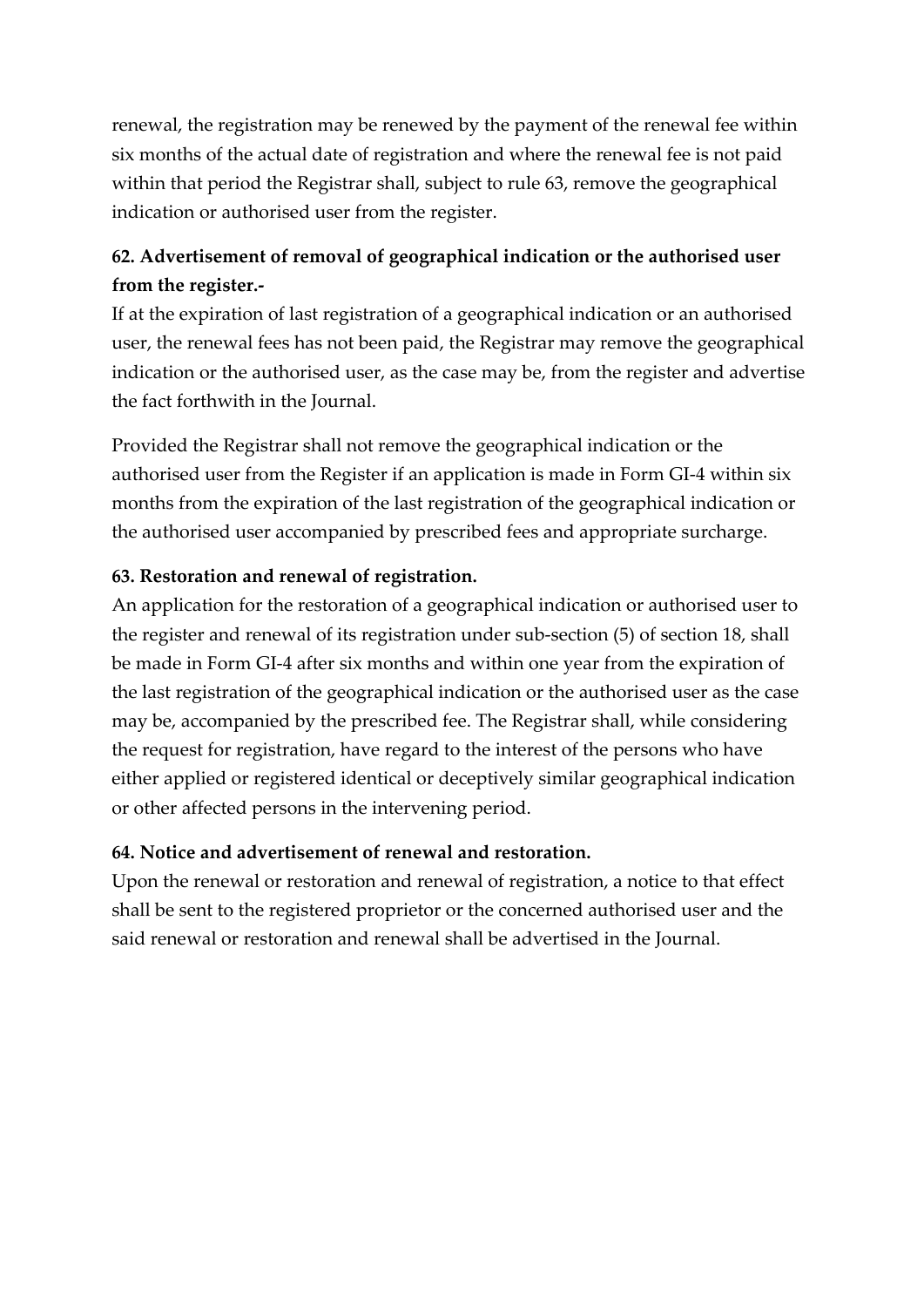#### **CHAPTER V - RECTIFICATION AND CORRECTION OF REGISTER ALTERATION OR RECTIFICATION OF REGISTER**

**65. Application to rectify or remove a geographical indication from the register.** An application to the Registrar under Section 27 for the cancelling, expunging or varying of any entry relating to a geographical indication or of the Statement of Case referred to under rule 32(1) recorded in the Register of Geographical Indication or an authorised user in the register shall be made in triplicate on Form GI-6 or Form GI-5, as the case may be, shall be accompanied by a statement in triplicate setting out fully the nature of the applicant's interest, the facts upon which he bases his case and the relief which he seeks. Where the application is made by a person who is not the registered proprietor of the geographical indication in question, the application and the statement aforesaid shall be left at the Geographical Indications Registry in triplicate. In case there are authorised users, such application and statements shall be accompanied by as many copies thereof as there are authorised users on the register or alternatively furnish proof of publication in leading national newspapers circulated widely in the definite territory, region or locality to which the geographical indication relates notifying to the general public of proposed application for rectification or removal with full particulars thereof. A copy each of the application and statement shall be transmitted within two months by the Registrar to the registered proprietor and to any other person who appears from the register to have an interest in the geographical indication or makes a request for the same. The application shall be verified in the manner prescribed under Rule 42 for verification of notice of opposition.

#### **66. Further procedure.**

Within two months or within such further period not exceeding two months in the aggregate from the receipt by a registered proprietor of the copy of the application mentioned in rule 65 from the Registrar, he shall send to the Registrar and to the person making the application on Form GI-2 a counterstatement in triplicate of the grounds on which the application is contested. The Registrar shall serve a copy of the counterstatement on the person making the application within one month of the receipt of the same. The provisions of rules 44 to 51 shall thereafter apply mutatis mutandis to the further proceedings on the application. The Registrar shall not, however, rectify the register or remove the geographical indication or any authorised user from the register merely because the registered proprietor or the authorised user has not filed a counterstatement unless he is satisfied that the delay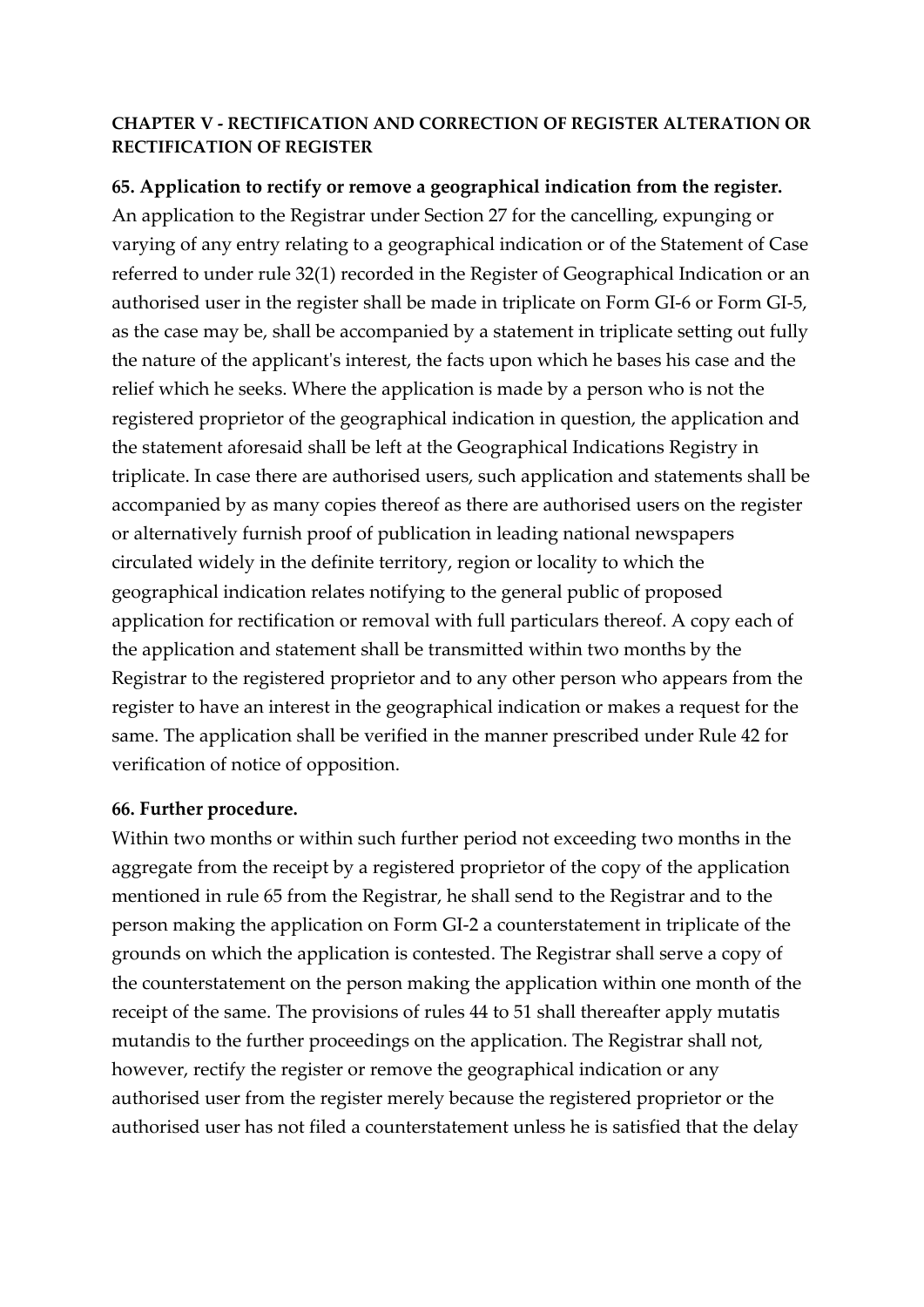in filing the counterstatement is wilful and is not justified by the circumstance of the case. In any case of doubt any party may apply to the Registrar for directions.

### **67. Intervention by third parties.**

Any person alleging interest in a registered geographical indication in respect of which an application is made under rule 65 may apply on Form GI-6 for leave to intervene, stating the nature of his interest, and the Registrar may refuse or grant such leave after hearing if so required the parties concerned, upon such terms and conditions including undertakings or conditions as to security for cost as he may deem fit to impose.

### **68. Rectification of the register by the Registrar of his own motion.**

(1) The notice, which the Registrar is required be give under sub-section (4) of section 27 shall be sent in writing to the registered proprietor and to any other person who appears from the register to have any interest in the registered geographical indication, and shall state the grounds on which the Registrar proposes to rectify the register and shall also specify the time, not being less than one month from the date of such notice, within which an application for a hearing shall be made.

(2) Unless within the time specified in the notice aforesaid, any person so notified sends to the Registrar a statement in writing setting out fully the facts upon which he relies to meet the grounds stated in the notice or applies for a hearing, he may be treated as not desiring to take part in the proceedings and the Registrar may act accordingly.

(3) If the Registrar decides to rectify the register he shall communicate his decision in writing.

#### **ALTERATION OF ADDRESS**

### **69. Alteration of address in register.**

(1) A registered proprietor or an authorised user of a geographical indication the address of whose principal place of business in India or whose address in his home country, as the case may be, is changed so that the entry in the register is rendered incorrect shall forthwith request the Registrar on Form GI-5 to make the appropriate alteration of the address in the register, and the Registrar shall alter the register accordingly if he is satisfied in the matter.

(2) A registered proprietor or an authorised user of a geographical indication, whose address for service in India entered in the register is changed, whether by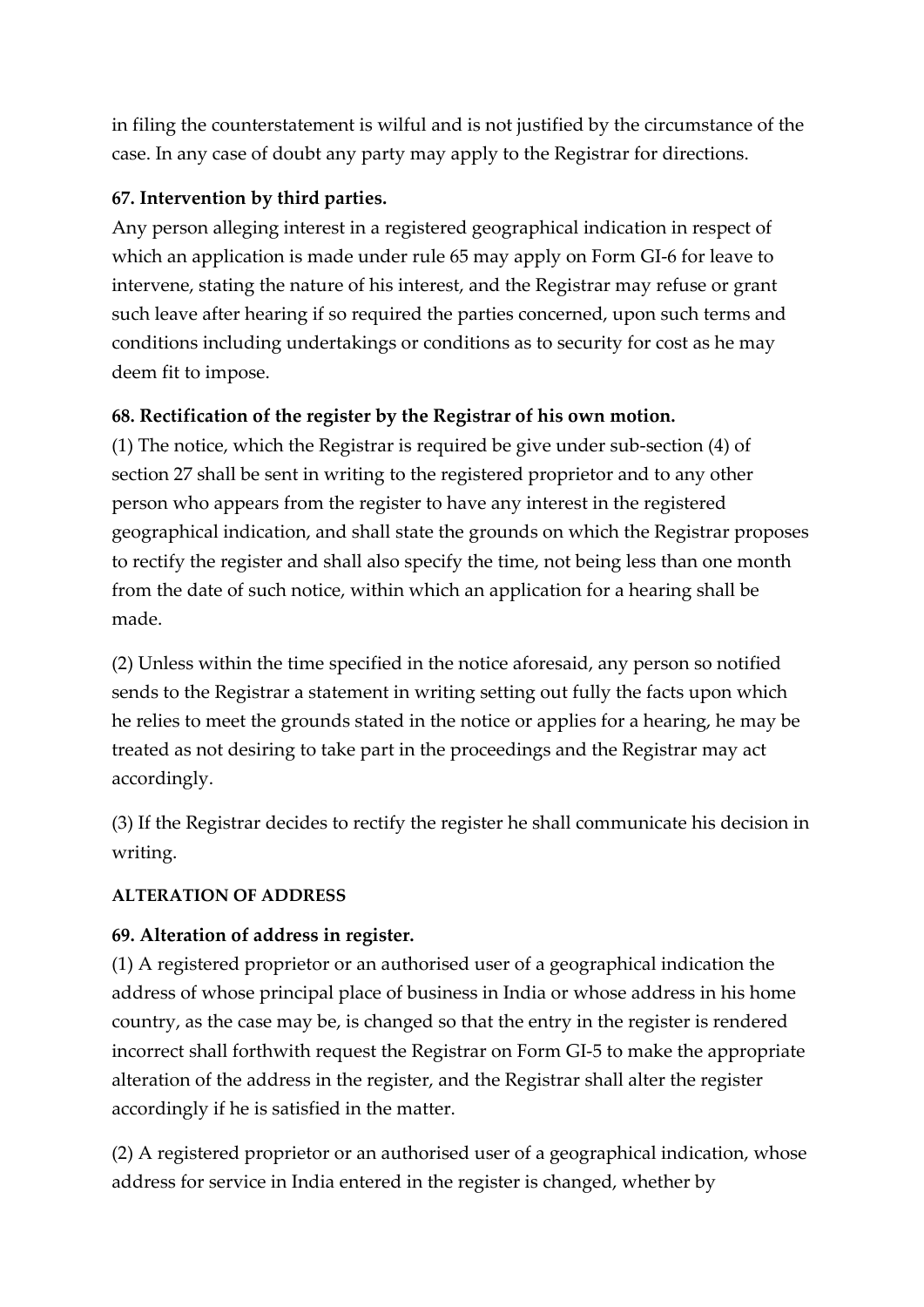discontinuance of the entered address or otherwise, so that the entry in the register is rendered incorrect, shall forthwith request the Registrar on Form GI -5 to make the appropriate alteration of the address in the Register, and the Registrar shall alter the register accordingly if he is satisfied in the matter.

(3) A registered proprietor or an authorised user of a geographical indication the address of whose principal place of business in India or whose address for service in India is altered by a public authority, so that the changed address designates the same premises as entered in the register, may make the aforesaid request to the Registrar on Form GI-5 and if he does so he shall leave therewith a certificate of the alteration given by the said authority. If the Registrar is satisfied as to the facts of the case, he shall alter the register accordingly but shall not require any fees to be paid on the forms, notwithstanding the provisions of sub-rule (2) of rule 10 or sub-rule (2) of rule 11.

(4) (i) Where a registered proprietor makes a request under sub-rule (1), (2) or (3), he shall serve a copy of the request on the authorised user or users, if any, and inform the Registrar accordingly.

(ii) where the request aforesaid is made by an authorised user, he shall serve a copy thereof on the registered proprietor and other authorised users, if any or alternatively issue a public notice in at least two leading local newspapers circulated widely in the definite territory, region or locality to which geographical indication relates or issue a public notice in at least two leading local newspapers and inform the Registrar that he had done so.

(5) In case of the alteration of the address of a person entered in the register as the address for service in India of more than one registered proprietor or authorised users of Geographical Indications, the Registrar may, on proof that the said address is the address of the applicant and if satisfied that it is just to do so, accept an application from that person on Form GI-5 amended so as to suit the case, for the appropriate alteration of the entries of his address as the address for service in the several registrations, particulars of which shall be given in the form and may alter the entries accordingly.

(6) All applications under this rule shall be signed by the registered proprietor or the authorised user, as the case may be, or by an agent expressly authorised by him for the purpose of such an application, unless in exceptional circumstances the Registrar otherwise allows.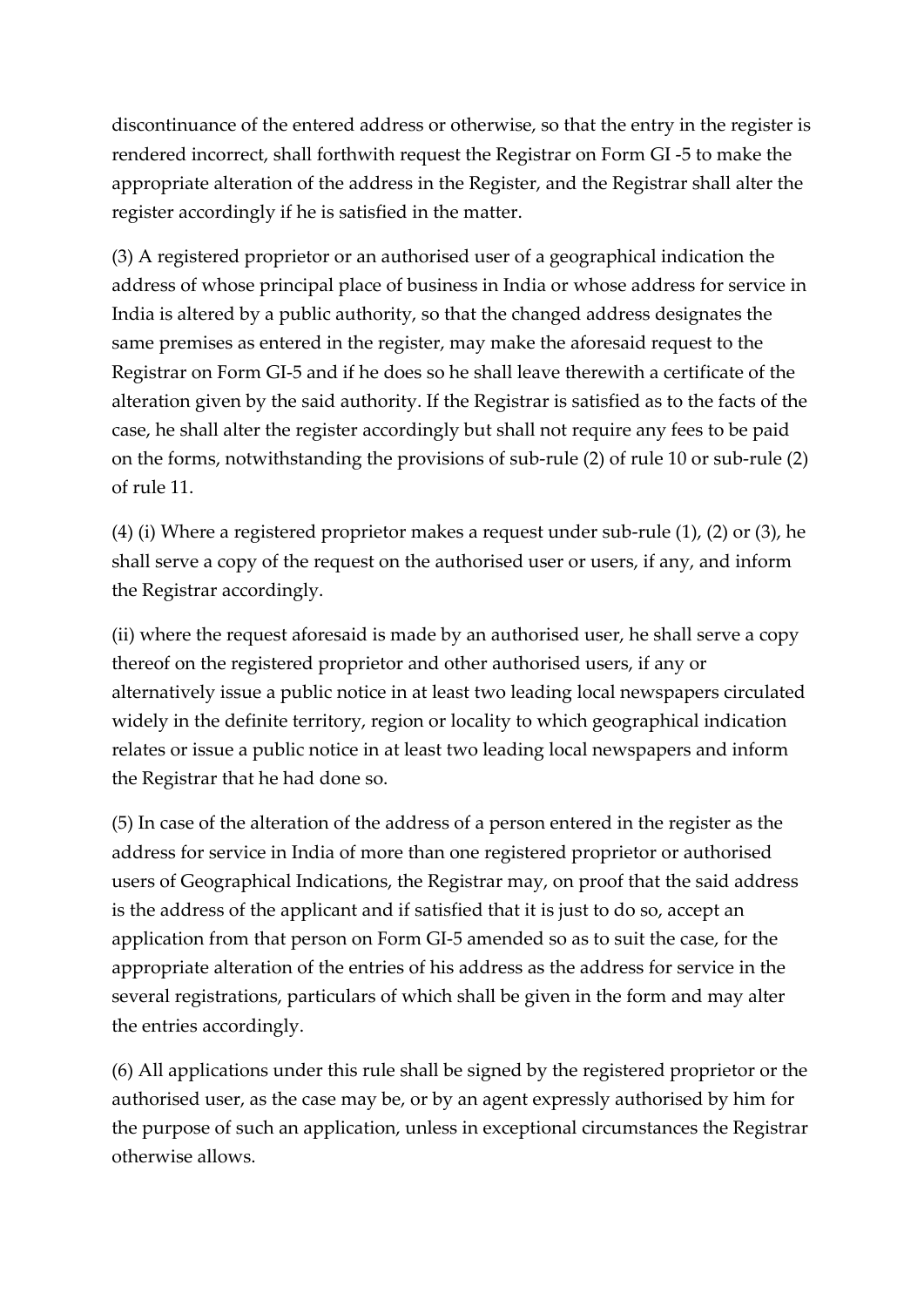#### **CORRECTION OF REGISTER**

#### **70. Application under Section 28.**

Where an application has been made under Sub-section (1) of section 28 for the alteration of the register by correction, change, cancellation or striking out of goods or for the entry of a memorandum in the register, the Registrar may require the applicant to furnish such evidence by affidavit or otherwise as the registrar may think fit, as to the circumstances in which the application is made. Such application shall be made on Form GI-5 as may be appropriate and a copy thereof shall be served by the applicant on the authorised user or users, if any or issue a public notice in at least two leading local newspapers under the registration of the geographical indication in question and to any other person who appears from the register to have an interest in the geographical indication and inform the Registrar he has done so.

#### **71. Alteration of registered Geographical Indication.**

Where the registered proprietor of a geographical indication applies under section 29 for leave to add to or alter the registered geographical indication , he shall make the application in writing on Form GI-9 and shall furnish five copies of the geographical indication as it will appear when so added to or altered. A copy of the application and of the geographical indication so amended or altered shall be served by the applicant on every authorised users on the record or issue a public notice in at least two leading local newspapers and inform the Registrar he has done so.

#### **72. Advertisement before decision and opposition etc .**

(1) The Registrar shall consider the application and shall, advertise the application in the Journal before deciding it.

(2) Within three months from the date of advertisement under sub-rule (1), or within such period not exceeding one month in the aggregate any person may give notice of opposition to the application on Form GI-2 and may also send therewith a statement of his objections. The notice and the statement, if any, shall be sent in triplicate. In case there are any authorised users under the registration of the geographical indication in question, such notice and statement may also be accompanied by as many copies thereof as there are authorised users. A copy each of the notice and statement shall be transmitted by the person giving notice to registered proprietor and authorised user if any or alternatively issue a public notice in at least two leading local newspapers circulated widely in the definite territory, region or locality to which the geographical indication relates. The Registrar shall forward within two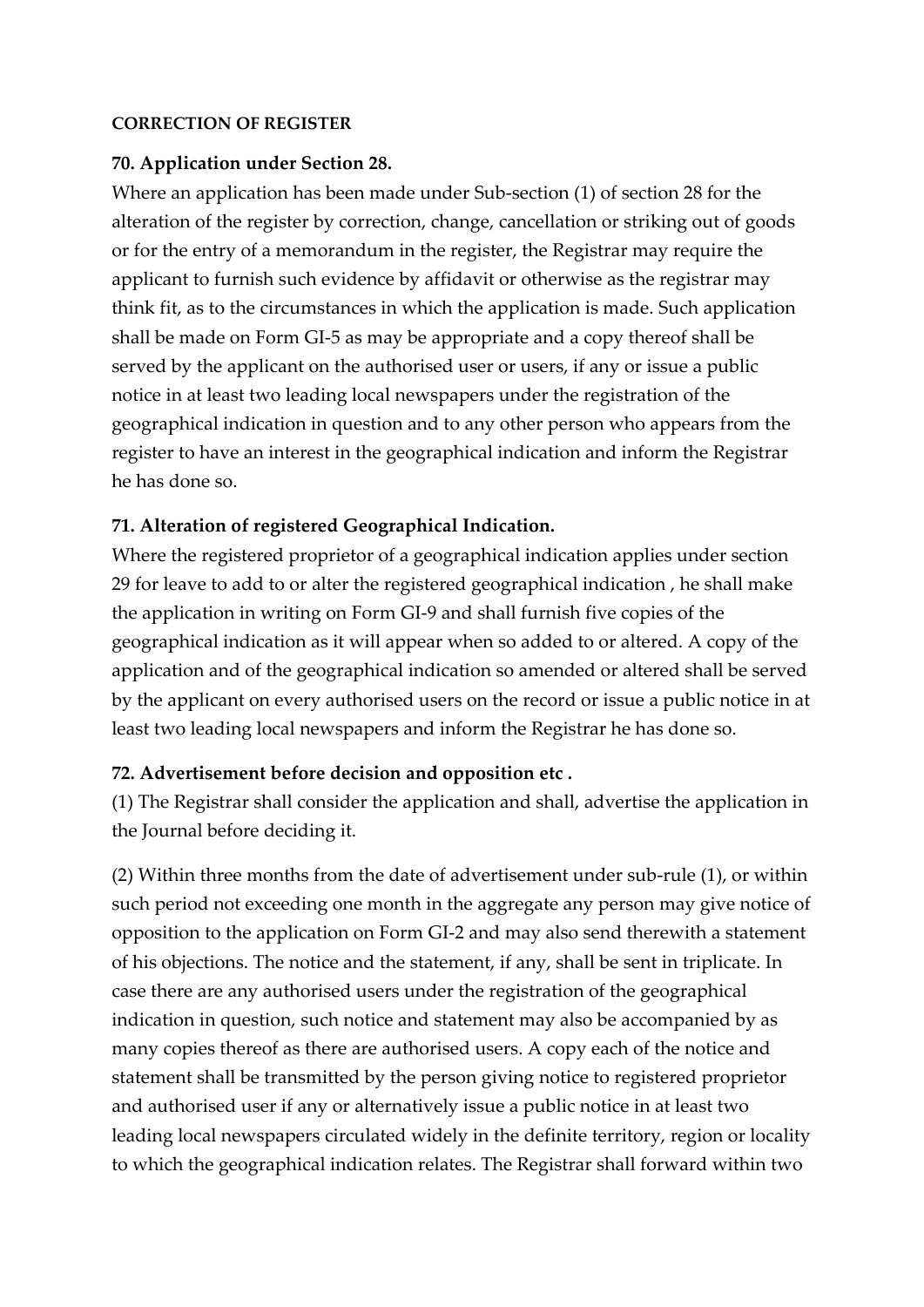months a copy of the notice and statement to the registered proprietor and within two months from the receipt by the registered proprietor of such copies from the Registrar, he shall send to the Registrar on Form GI-2 a counter- statement in triplicate of the grounds on which the opposition is contested. If the registered proprietor sends such a counter statement the Registrar shall serve a copy thereof on the person giving notice of opposition within one month and the provisions of rules 44 to 51 shall thereafter apply mutatis mutandis to the further proceedings on the opposition. The Registrar shall not refuse the application merely because the registered proprietor has not filed a counterstatement unless he is satisfied that the delay in filing the counter statement is wilful and is not justified by the circumstance of the case. In any case of doubt any party may apply to the Registrar for directions.

(3) If there is no opposition, within the time specified in sub-rule(2), the Registrar shall, after hearing the applicant if he so desires allow or refuse the application and shall communicate his decision in writing to the applicant.

#### **73. Decision - Advertisement – Notification.**

If the Registrar decides to allow the application he shall alter the geographical indication in the register accordingly and insert in the Journal a notification that the geographical indication has been altered. If the application has not been advertised under rule 71, he shall also advertise in the Journal the geographical indications as altered.

#### **CHAPTER VI - Special Provisions relating to Trade Marks**

#### **74. Refusal or Invalidation of Registration of Trade Marks .**

(1) Where the Registrar of Trade Marks on his own motion decides to refuse the registration of a trade mark or invalidate a registered trade mark pursuant to subsection (a) of Section 25 of the Geographical Indications of Goods (Registration and Protection) Act, 1999, he shall in writing notify the applicants or the registered proprietor of the trade mark , as the case may be, stating the reason for the same. Thereafter, the Registrar shall decide the matter after giving the applicant or the registered proprietor of the trade mark, as the case may be, an opportunity of being heard.

(2) A request under sub-section (a) of section 25 to refuse a trade mark or invalidate a registered trade mark which contains or consists of a geographical indication not originating in the territory of a country, or a region, or locality in that territory which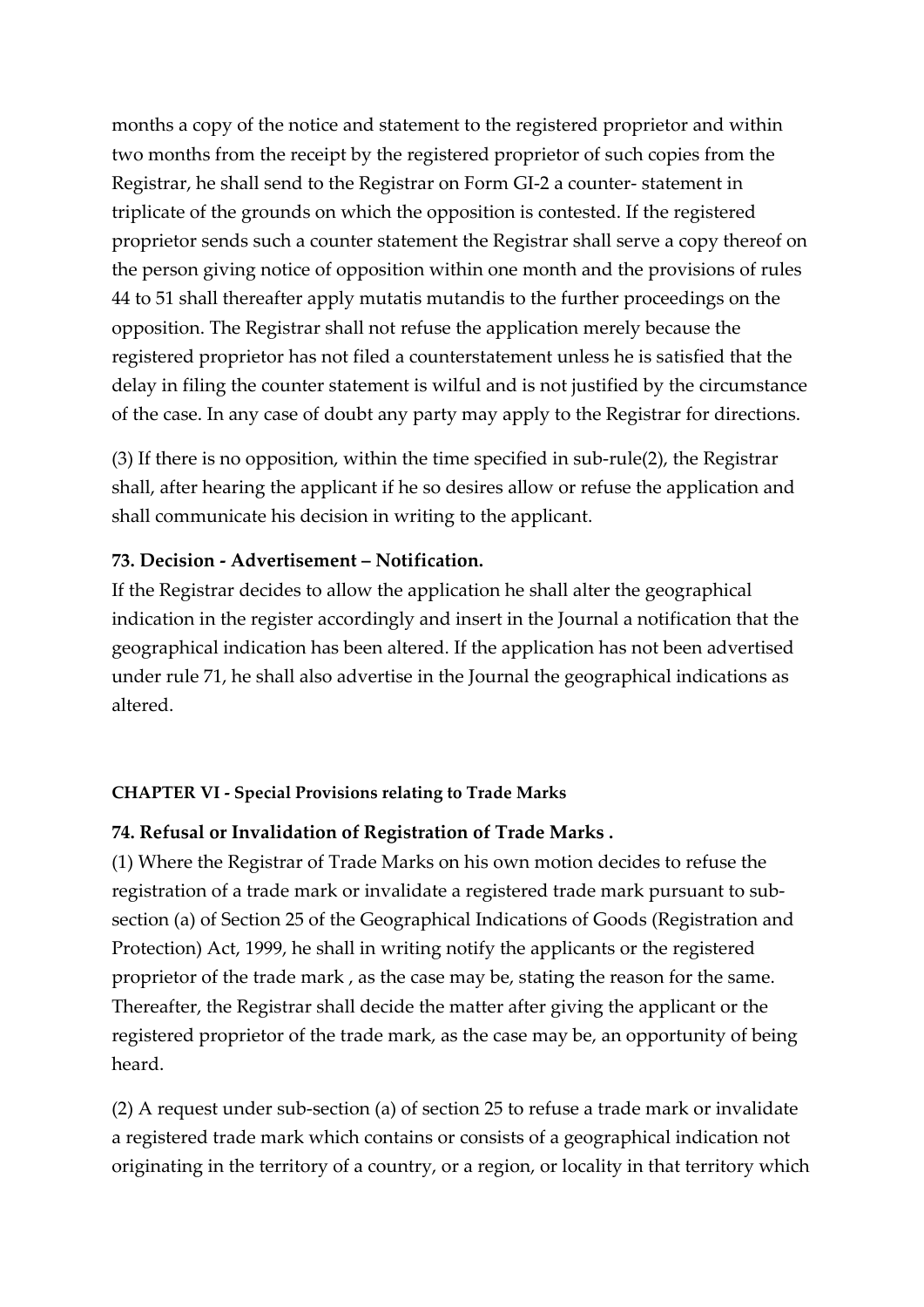such geographical indication indicates , which is likely to cause confusion or mislead persons as to the true place of origin of such goods or class or classes of goods shall be made in the prescribed form under the Trade Marks Rules, 2002. Thereafter, in case of a request for refusal the Registrar of Trade Marks shall forward the same to the applicant and provide an opportunity of being heard to the applicant. In case of a request for invalidation, the Registrar of Trade Marks shall forward the request to the registered proprietor and the procedure set out in Rule 93 of the Trade Marks Rules, 2002 shall apply mutatis mutandis to further proceedings on the matter.

## **75. Refusal or Invalidation of Registered Trade Mark Conflicting with a geographical indication notified under Section 22(2).**

(1) Where the Registrar of Trade Marks on his own motion decides to refuse an application or invalidate the registration of a trade mark pursuant to sub-section (b) of Section 25 of the Geographical Indications of Goods (Registration and Protection) Act, 1999, he shall notify in writing to the applicant or the registered proprietor of the trade mark, as the case may be, stating the reasons for the same. Thereafter, the Registrar shall decide the matter after giving the applicant or the registered proprietor of the trade mark, as the case may be, an opportunity of being heard.

(2). Refusal or invalidation under Section 25(b) of notified geographical indications. - A request under sub-section (b) of section 25 to refuse an application for the registration of a trade mark or invalidate a registered trademark which conflict with or which contains or consists of a geographical indication identifying goods or class or classes of goods notified under sub-section (2) of section 22 shall be made in the prescribed form under the Trade Marks Rules, 2002. Thereafter, in case of request for refusal, the Registrar of Trade Marks shall forward the same to the applicant and provide an opportunity of being heard to the applicant. In case of request for invalidation, the Registrar of Trade Mark shall forward the request to the registered proprietor and the procedure set out in Rule 93 of the Trade Marks Rules, 2002 shall apply mutatis mutandis to further proceedings on the matter.

#### **76. Publication of refusal or invalidation of Geographical indications.**

(1) The Registrar of Trade Marks shall record and publish a reference to the refusal or the invalidation of the registration of a trade mark pursuant to section 25 of the Geographical Indications of Goods (Registration and Protection) Act, 1999 and forwarded a copy of the publication to the Registrar of Geographical Indications.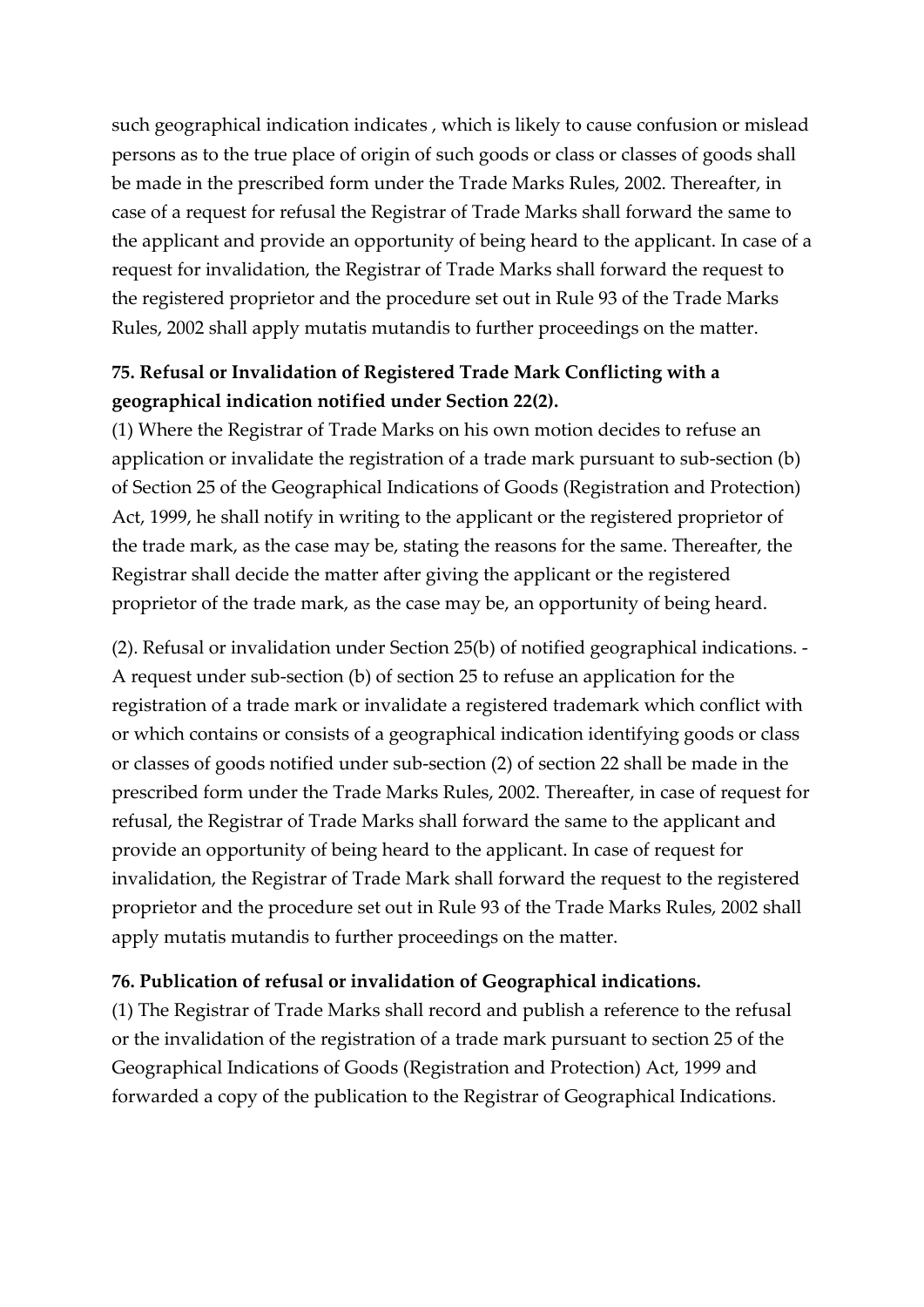(2). The publication of the reference to the refusal or the invalidation of the registration of a trademark pursuant to section 25 of the Geographical Indication of Goods (Registration and Protection) Act, 1999 shall include:

(a) the representation of the mark;

(b) the application or registration number of the trade mark, as the case may be;

(c) the name and address of the applicant or the registered proprietor, as the case may be;

(d) the date of application or the date of registration in the case of a registered trade mark, as the case may be;

(e) the list of goods or class of goods in respect of which the trade mark was applied for or was registered; and

(f) a summary of the ground on which the application for registration of a trade mark had been refused or the registration of the registered trade mark was invalidated.

#### **CHAPTER VII - PROCEDURE RELATING TO ADDITIONAL PROTECTION TO CERTAIN GOODS UNDER SECTION 22(2) OF GEOGRAPHICAL INDICATIONS OF GOODS (REGISTRATION AND PROTECTION) ACT, 1999**

### **77. Additional protection to certain goods.**

An application may be made to the Registrar in respect of goods notified by the Central Government under sub-section (2) of section 22 for additional protection for registered geographical indications in Form GI-9 accompanied by prescribed fee in triplicate along with a Statement of Case. Such case shall be furnished in triplicate and shall be accompanied with the copy of the notification issued.

### **78. Joint applications**

The application shall be made jointly by the registered proprietor of the geographical indication in India and by all the producers of the geographical indication whose name has been entered in the register as authorised user in Part B.

### **79. Consideration by the Registrar**

The Registrar on receipt of the application for additional protection for such goods in respect of a registered geographical indication in India shall examine whether there are measurable attributes to the particular geographical indication in relation to the goods or classes of goods in question with special regard to the reputation of the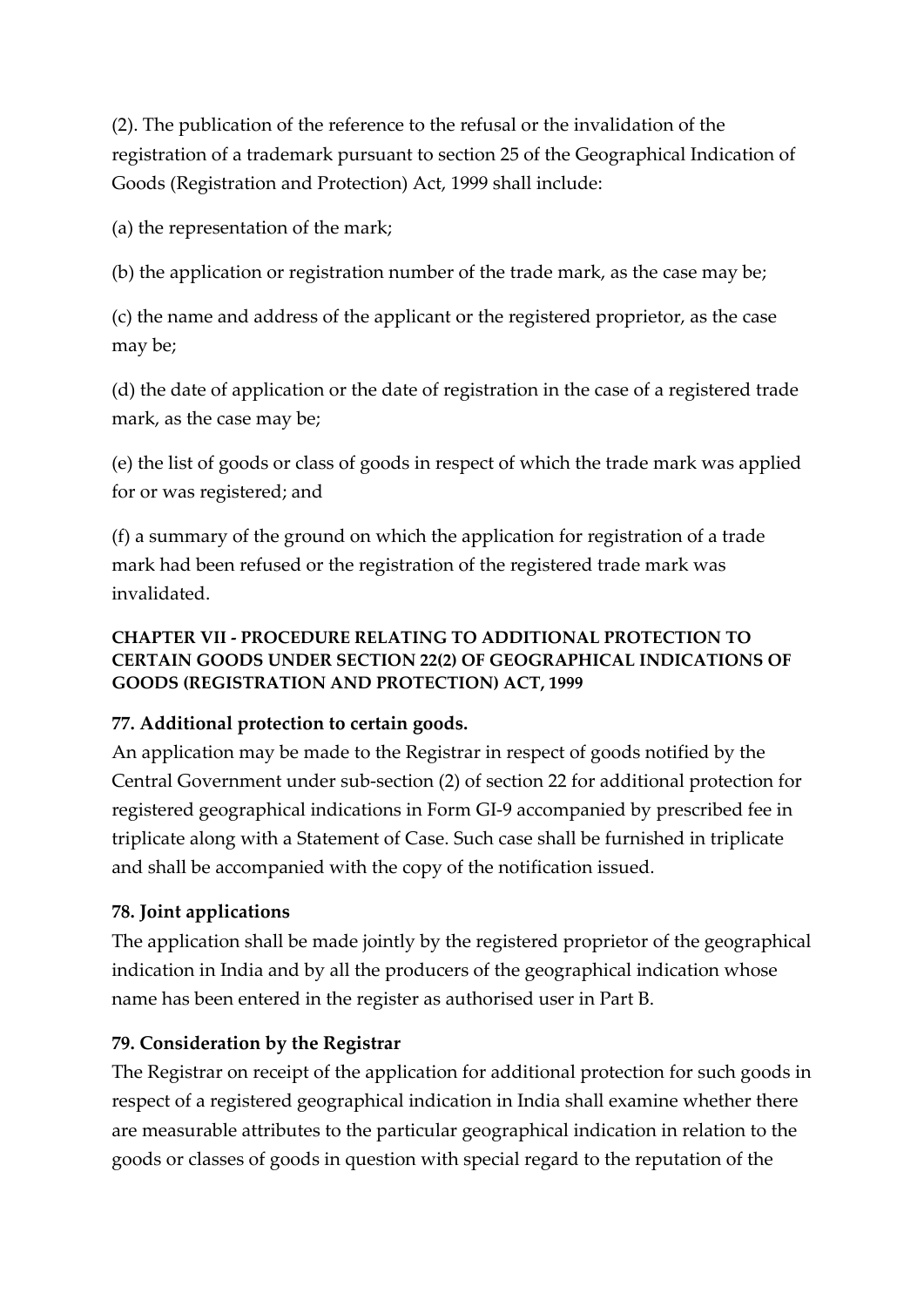goods or classes of goods on a global scale, which requires the additional protection envisaged under sub-section (2) of section 22 be conferred against usurpation or imitation of the geographical indication even where the true origin of the goods or classes of goods is indicated or if the registered geographical indication is used in translated form or is accompanied by terms such as "kind", "type", "style", "imitation" or other like expressions.

### **80. Hearing before refusing an application.**

(1) If on consideration of the application or any other matter which the applicant may or may be required to furnish, the Registrar has any objections to the acceptance of the application or proposes to accept it subject to such conditions, as he may think right to impose, the Registrar shall communicate such objections or proposals in writing to the applicant.

(2) The decision of the Registrar under sub-rule(1) after a hearing or without a hearing if the applicant has duly communicated his observations in writing and has stated that he does not desire to be heard shall be communicated to the applicant in writing and if the applicant intends to appeal from such decisions, he may within two months from the date of such communication request the Registrar requiring him to state in writing the grounds and the material used by him in arriving at his decision.

### **81. Entry in the Register.**

(1) Where the Registrar decides to allow the geographical indication in respect of which additional protection is to be provided as envisaged under sub-section (2) of Section 22, he shall enter in the Register a summary of the grounds and the material used by him in arriving at his decision to accord additional protection to the notified goods in respect of the relevant geographical indication application.

(2) The entry in Part A of the Register shall state the date on which the application for additional protection was made, the name, description and principal place of business in India of the registered proprietor and if they do not carry on business in India their address for service in India.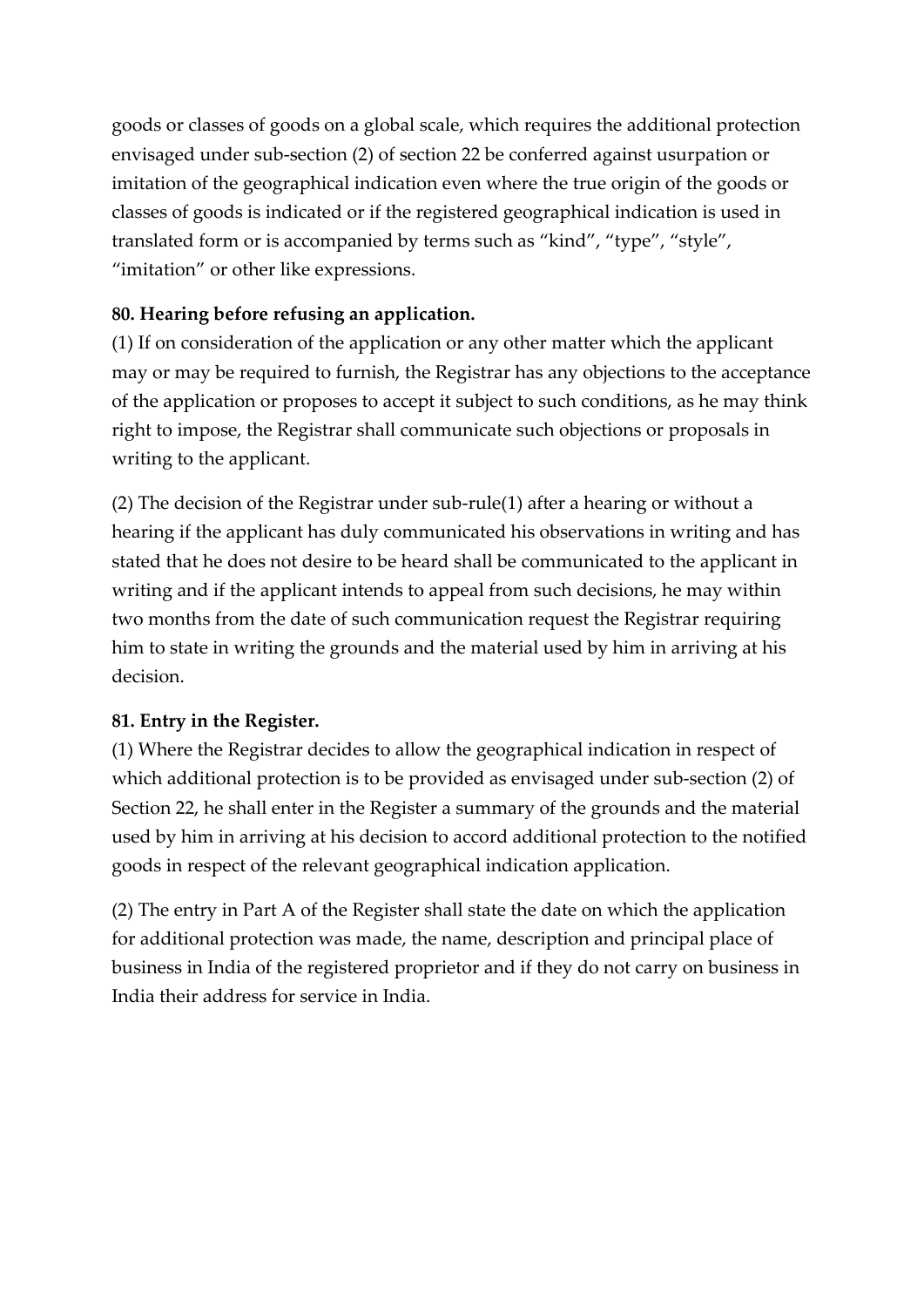#### **CHAPTER VIII - MISCELLANEOUS**

#### **82. (A) Single application.**

(1) Where an application for the registration of a geographical indication for goods is made under sub-section (3)of section 11, the specification of goods contained in it shall set out the classes in consecutive numerical order beginning with the lowest number and list under each class the goods appropriate to that class.

(2) If the specification of goods contained in the original application for the registration of a geographical indication lists by reference to a class or classes in the Fourth Schedule in which they do not fall, the Registrar shall require the applicant to divide the application on payment of a divisional fee in Form GI – 5 to the class or classes to which the application relates together with such class fee as may be appropriate.

(3) Applications filed under sub-section 3 of section 11 when ordered to be advertised shall be published in a separate section of the Geographical Indications Journal.

(4) The Registrar shall issue a single certificate of registration in respect of an application made under sub-section 3 of section11 which has proceeded to registration.

### **(B) Divisional Application.**

(1) Where an application is made in Form GI – 5 under proviso to section 15 for the division of a single application, such an application shall be divided into two or more separate applications upon the payment of a division fee and such class fees as are appropriate.

(2) At any time before registration an applicant may request the Registrar for a division of his application for registration (the original applications) into two or more separate applications (divisional applications), indicating for each division the specification of goods. The Registrar shall treat each divisional application as a separate application for registration with the same filing date as the original application.

(3) In the case of a request to divide some, but not all, of the goods in a class, a divisional fee for separate application to be created by division shall be submitted.

(4) If the request to divide does not include necessary fee or is otherwise deficient, the Registrar will notify the applicant of deficiency. The applicant must correct any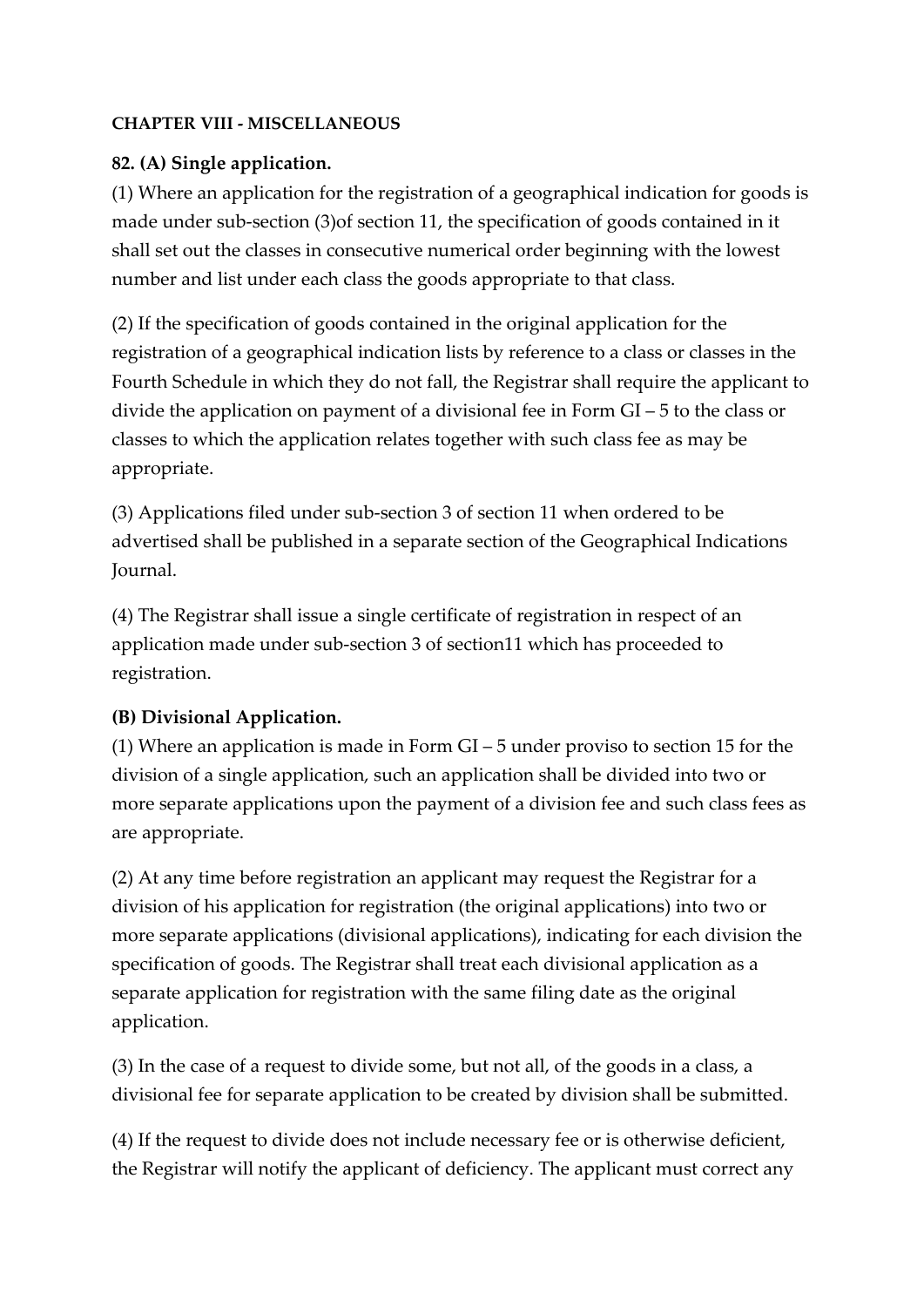such deficiency within thirty days. If the applicant fails to correct the deficiency within the time provided, the request will be considered as abandoned and the application will be proceeded further without regard to the request.

(5) Where a request to divide an application is received, the Registrar shall assign an additional separate new serial number or numbers, as the case may be, and it will be cross referenced with the original application. Such additional separate application or applications shall be assigned same filing date as the original application.

(6) For the removal doubt, it is clarified that no new registration is effected when a single application is divided. On the contrary, application already filed are merely separated or divided into individual files.

#### **83. Extension of time.**

(1) An application for extension of time under section 64 (not being a time expressly provided in the Act or a time for the extension of which provision is made in the rules) shall be made on Form GI- 9.

(2) Upon an application made under sub-rule (1) the Registrar, if satisfied that the circumstances are such as to justify the extension of the time applied for, may subject to the provisions of the rules where a maximum time limit is prescribed and subject to such conditions as he may think fit to impose, extend the time and notify the parties accordingly and the extension may be granted though the time for doing the act or taking the proceeding for which it is applied for has already expired.

### **84. Exercise of discretionary power of Registrar.**

The time within which a person entitled under Section 61 to an opportunity of being heard shall exercise his option of requiring to be heard shall, save as otherwise expressly provided in the Act or the rules, be one month from the date of a notice which the Registrar shall give to such person before determining the matter with reference to which such person is entitled to be heard. If within that month such person is required to be heard, the Registrar shall appoint a date for the hearing and shall give 10 day's notice thereof.

### **85. Notification of decision.**

The decision of the Registrar in the exercise of any discretionary power given to him by the Act or the rules shall be notified to the person affected.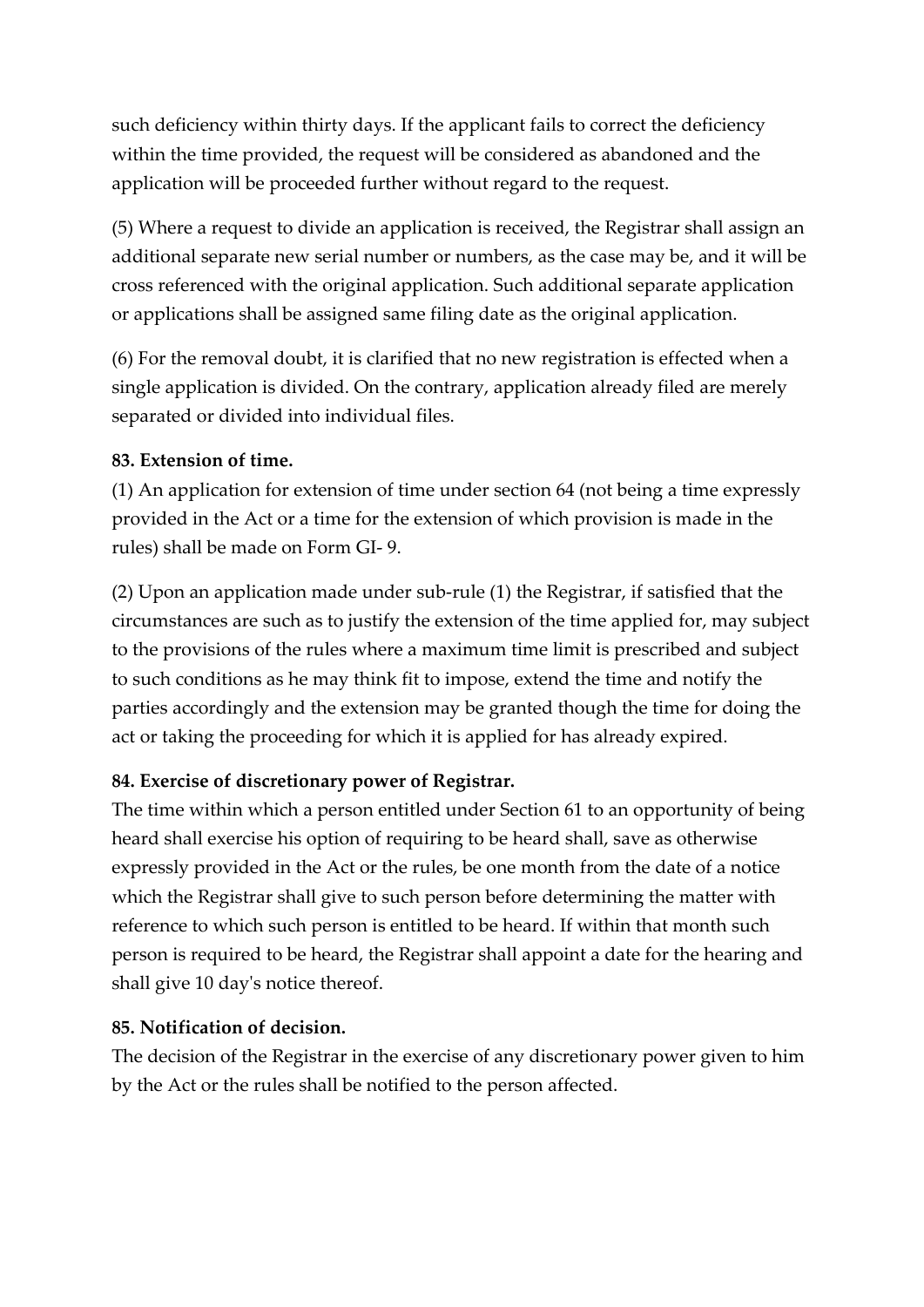### **86. Amendments and correction of irregularity in procedure.**

(1) Any document, communication or other representation respecting a geographical indication or an authorised user may be amended and any irregularity in procedure which in the opinion of the Registrar, may be obviated without detriment to the interests of any person, may be corrected, if the Registrar thinks fit and proper on such terms as he may direct.

(2) The Registrar may require the amendment of any application or representation of a geographical indication or any other document or the addition of any matter thereto in order to bring it in accordance with the formal requirements of the Act.

#### **87. Directions not otherwise prescribed.**

Where in the opinion of the Registrar, it is necessary for the proper prosecution or completion of any proceedings under the Act or rules for a person to perform an act, file a document or produce evidence, which is not provided for by the Act or the rules, the Registrar may by notice in writing require the person to perform the Act, file the document or produce the evidence, specified in the notice.

#### **88. Hearings.**

(1) Subject to sub-rule (2) of rule 4 in relation to a geographical indication for which an application for registration is made on or after the notified date, the application as well as any proceeding under the Act and the rules shall, in the event of a hearing becoming necessary, be heard at the appropriate office of the Geographical Indications Registry at which such application was made under sub-section (4) of section 11, or at such place within the territorial jurisdiction of that office as the Registrar may deem proper.

(2) Where an officer exercising the powers of the Registrar who has heard any matter under the Act or the Rules, has reserved orders therein, is transferred from one office of the Registry to another or reverts to another appointment before passing an order or rendering decision therein, he may, if the Registrar so directs, pass the order or render the decision as if he had continued to be the officer in the office of the Registry where the matter was heard.

#### **AWARD OF COSTS BY REGISTRAR**

#### **89. Costs in uncontested cases.**

Where any opposition duly instituted under the rules is not contested by the applicant, the Registrar in deciding whether costs should be awarded to the opponent shall consider whether the proceedings might have been avoided if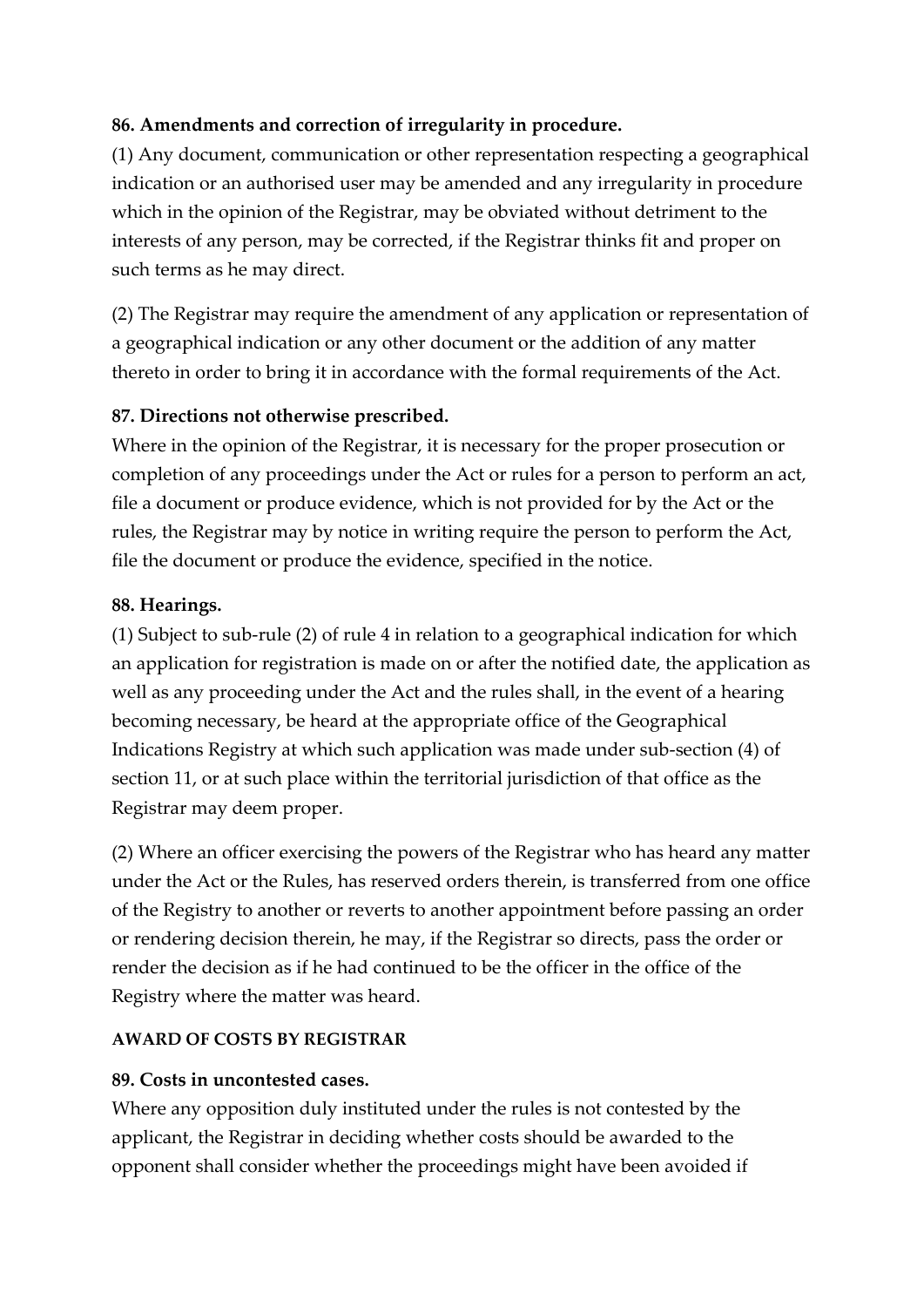reasonable notice had been given by the opponent to the applicant before the notice of opposition was filed.

#### **90. Exception to rule 89.**

Notwithstanding anything in rule 89, costs in respect of fees specified under entries, 7, 8 and 9 of the First Schedule and of all stamps used on and affixed to affidavits used in the proceedings shall follow the event.

#### **91. Scale of costs.**

Subject to the provisions of rules 89 and 90, in all proceedings before the Registrar the Registrar may, save as otherwise expressly provided by the Act, award such costs, not exceeding the amount admissible therefore, as he considers reasonable having regard to all the circumstances of the case.

#### **REVIEW OF DECISION BY REGISTRAR**

#### **92. Application for review of Registrar's decision.**

An application to the Registrar for the review of his decision under clause (c) of section 60 shall be made on Form GI-7 within one month from the date of such decision or within such further period not exceeding one month thereafter as the Registrar may on request allow, and shall be accompanied by a statement setting forth the grounds on which the review is sought. Where the decision in question concerns any other person in addition to the applicant, such application and statement shall be left in triplicate and the Registrar shall forthwith transmit a copy each of the application and statement to the other person concerned. The Registrar may, after giving the parties an opportunity of being heard, reject or grant the application, either unconditionally or subject to any conditions or limitations, as he thinks fit.

#### **AFFIDAVITS**

#### **93. Form, etc. of Affidavits.**

(1) The Affidavits required by the Act and the rules to be filed at the Geographical Indications Registry or furnished to the Registrar, unless otherwise provided in the Second Schedule, shall be headed in the matter or matters to which they relate, shall be drawn up in the first person, and shall be divided into paragraphs consecutively numbered, and each paragraph shall, as far as practicable, be confined to one subject. Every affidavit shall state the description and the true place of abode of the person making the same, shall bear the name and address of the person filing it and shall state on whose behalf it is filed.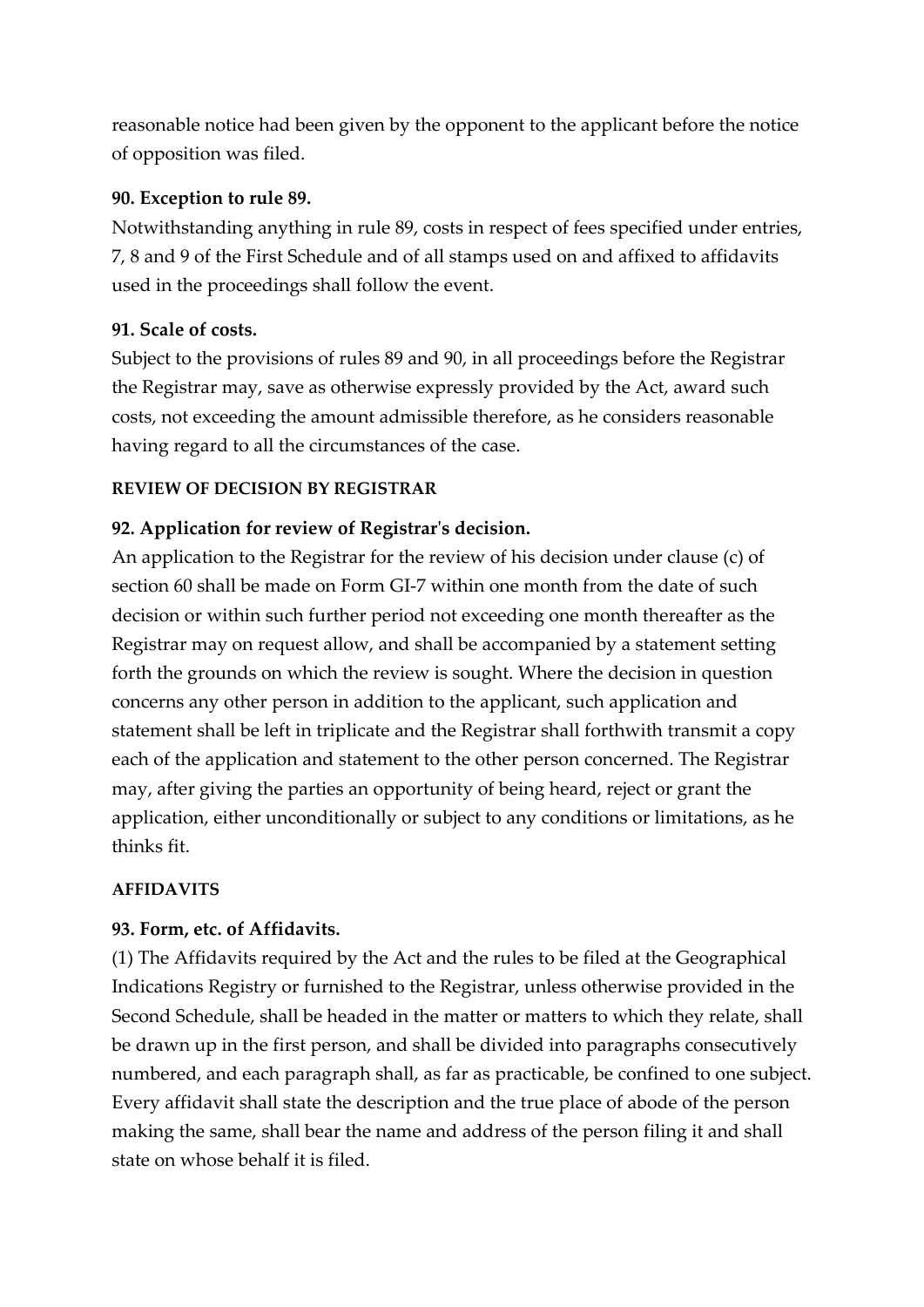(2) Where two or more persons join in an affidavit, each of them shall depose separately to such facts which are within his personal knowledge and those facts shall be stated in separate paragraphs.

(3) Affidavits shall be taken -

(a) In India -before any court or person having by law authority to receive evidence, or before any officer empowered by such Court as aforesaid to administer oaths or to take affidavits,

(b) in any country or place outside India - before a diplomatic or consular officer, within the meaning of the Diplomatic and Consular Officers (Oaths and Fee) Act, 1948, of such country or place, or before a notary public, or before a judge or magistrate, of the country or place.

(4) The person before whom an affidavit is taken shall state the date on which and the place where the same is taken and shall affix his seal, if any, or the seal of the Court to which he is attached, thereto and sign his name and description at the end thereof.

(5) Any affidavit purporting to have affixed, impressed or subscribed thereto or therein the seal or signature of any person authorised by sub-rule (3) to take an affidavit, in testimony of the affidavit having been taken before him, may be admitted by the Registrar without proof of the genuineness of the seal or signature or of the official character of that person.

(6) Alterations and interlineations shall, before an affidavit is sworn or affirmed, be authenticated by the initials of the person before whom the affidavit is taken.

(7) Where the deponent is illiterate, blind or unacquainted with the language in which the affidavit is written, a certificate by the person taking the affidavit that the affidavit was read, translated or explained in his presence to the deponent, that the deponent seemed perfectly to understand it and that the deponent made his signature or mark in his presence, shall appear in the jurat.

(8) Every affidavit filed before the Registrar in connection with any of the proceedings under the Act or the rules shall be duly stamped under the law for the time being in force.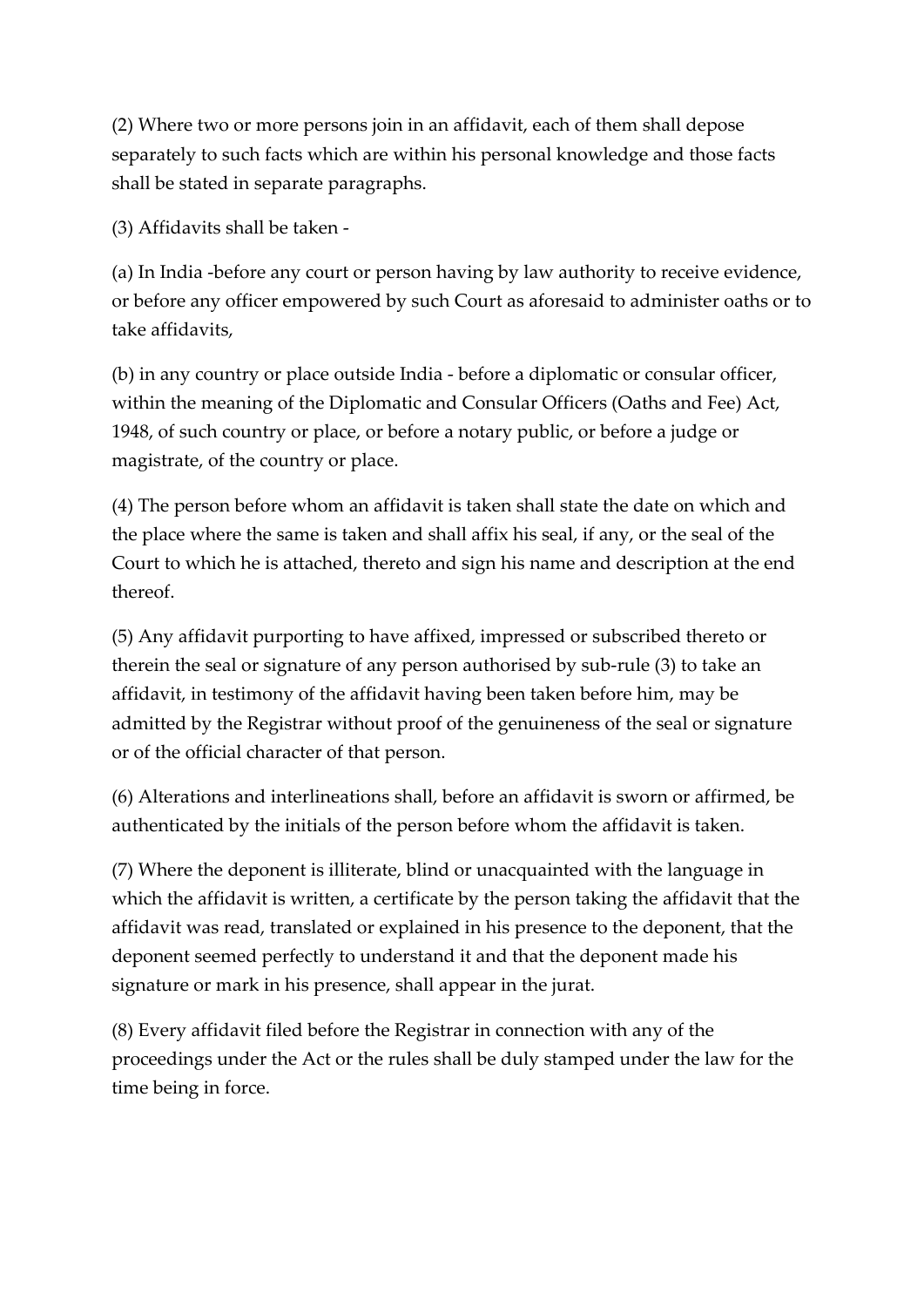#### **INSPECTION OF DOCUMENTS BY THE PUBLIC**

#### **94. Inspection of documents.**

The documents mentioned in sub-section (1) of section 78 shall be available for inspection at the Head office of the Geographical Indications Registry. A copy of the register and such of the other documents mentioned in section 78, as the Central Government may by notification in the Official Gazette direct, shall be available for inspection at each branch office of the Geographical Indications Registry as and when established. The inspection shall be on payment of the prescribed fee and at such times on all the days on which the offices of the Geographical Indications Registry are not closed to the public, as may be fixed by the Registrar.

#### **95. Distribution of copies of Journal and other documents.**

The Central Government may direct the Registrar to distribute the journal and any other document which it may consider necessary, to such places as may be fixed by the Central Government in consultation with the State Governments and notified from time to time in the Official Gazette.

#### **CERTIFICATES**

#### **96. Certified copies of documents.**

The Registrar may furnish certified copies of any entry in the register or certified copies of any documents referred to in sub-section (1) of section 78 or of any decision or order of the Registrar, or give a certificate other than a certificate under subsection (2) of section 16 as to any entry, matter or thing which he is authorised or required by the Act or the rules to make or do, upon receipt from any person of an application therefor on Form GI-7 accompanied by the prescribed fee. The Registrar shall not be obliged to include in any certificate or certified copy a copy of any geographical indication unless he is furnished by the applicant with a copy thereof suitable for the purpose:

#### **97. Certificate for use in obtaining registration abroad.**

(1) Where a certificate relating to the registration of a geographical indication is desired for use in obtaining registration in any territory outside India, the Registrar shall include in the certificate a copy of the geographical indication and may require the applicant for the certificate to furnish him with a copy of the geographical indication suitable for that purpose, and if the applicant fails to do so, the Registrar may refuse to issue the certificate.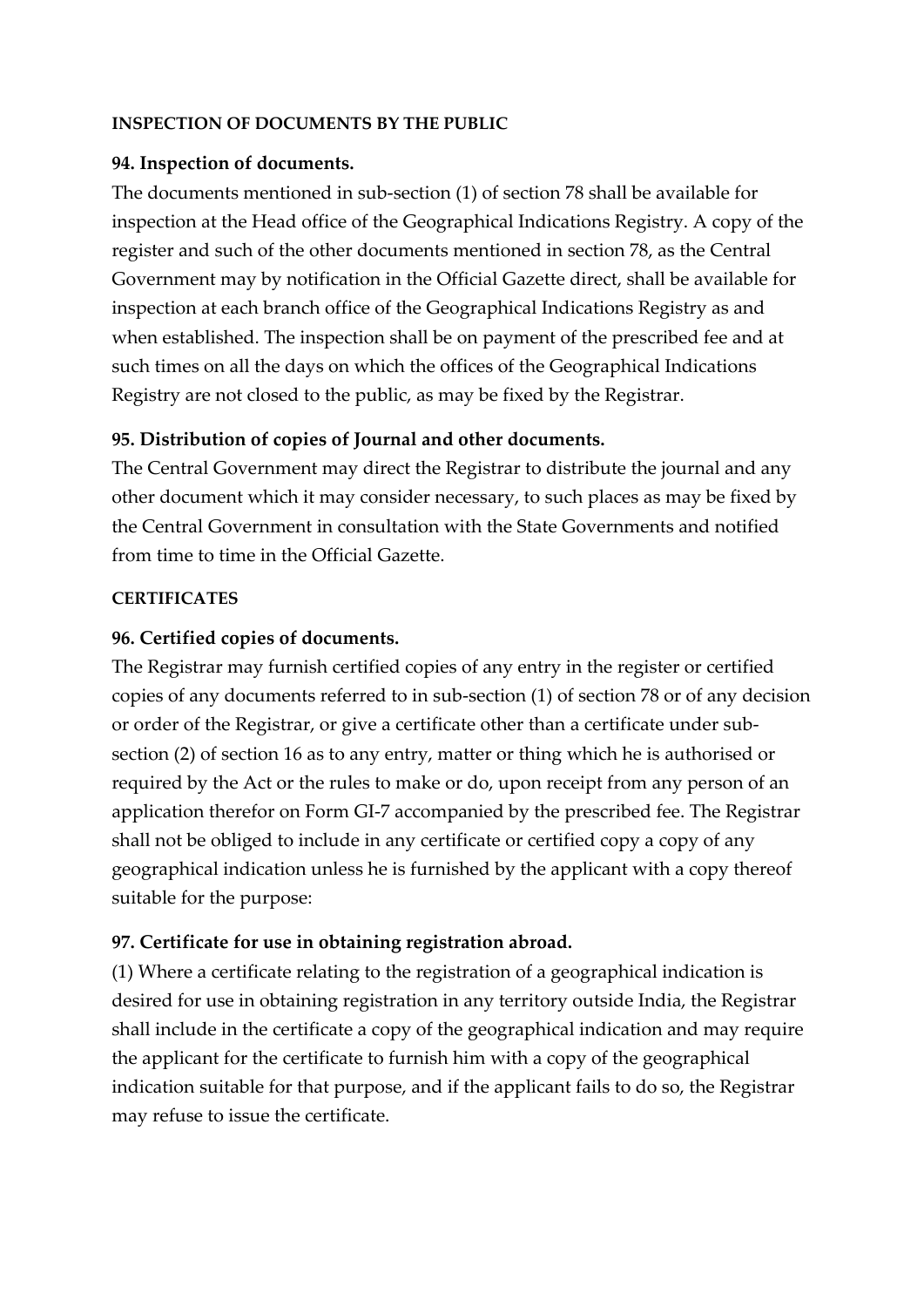(2) Where a geographical indication is registered without limitation of colour, the copy of the geographical indication to be included in the certificate, may be either in the colour in which it appears upon the register or in any other colour or colours and it shall be stated in the certificate that the geographical indication is registered without limitation of colour.

(3) The Registrar may state in the certificate such particulars concerning the application for registration or the registration of the geographical indication as may deem fit to him, and may specify the terms and conditions and other limitation appearing on the Register.

#### **APPEALS TO THE INTELLECTUAL PROPERTY APPELLATE BOARD**

### **98. Time for appeal.**

(1) An appeal to the Intellectual Property Appellate Board from any decision of the Registrar under the Act or the rules shall be made within three months from the date of receipt of such decision or within such further time as the said Appellate Board may allow.

(2) A copy of every application to the said Intellectual Property Appellate Board under the Act or the rules shall be served on the Registrar.

#### **CERTIFICATE OF VALIDITY**

### **99. Certificate of validity to be noted.**

Where the Intellectual Property Appellate Board has certified as provided in section 72 with regard to the validity of a registered geographical indication, the proprietor thereof may request the Registrar on Form GI-7 to add to the entry in the register a note that the certificate of validity has been granted in the course of the proceedings, particulars of which shall be given in the request. An officially certified copy of the certificate shall be sent with the request, and the Registrar shall record a note to that effect in the register and publish the note in the Journal.

### **RETURN OF EXHIBITS AND DESTRUCTION OF RECORDS.**

### **100. Return of exhibits.**

(1) Where the exhibits produced in any matter or proceeding under the Act or the rules are no longer required in the Geographical Indications Registry, the Registrar may notify the party concerned to take back the exhibits within a time specified by him and if the party fails to do so, such exhibits shall be dealt with in the manner mentioned under sub-rule (2) below.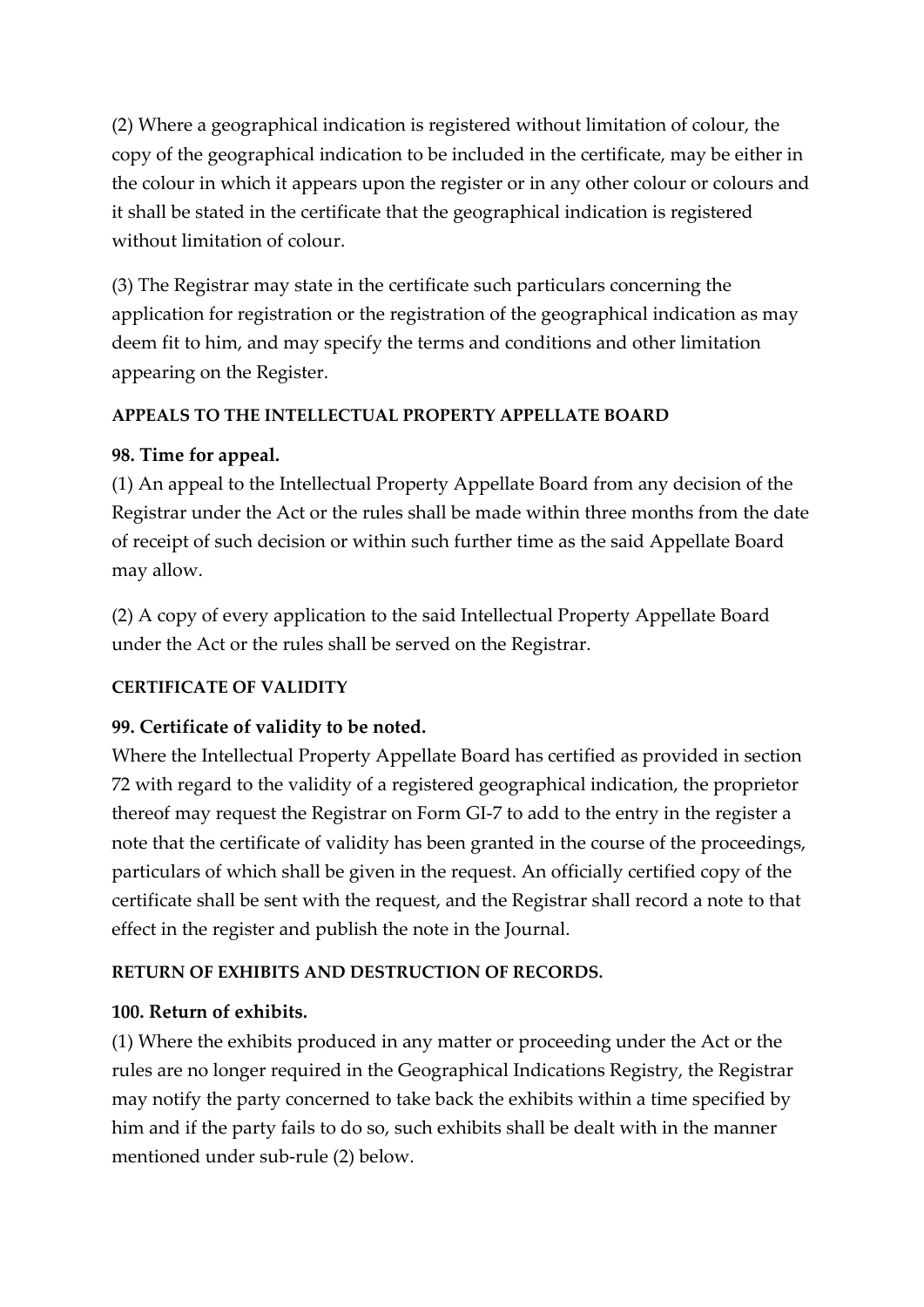(2) Where any exhibits have been produced in any proceeding, the Registrar may, if satisfied that it is no longer necessary to retain them, cause them to be destroyed, after the expiration of six months from the notified date.

#### **101. Destruction of records.**

Where an application for the registration of a geographical indication or an authorised user has been withdrawn abandoned or refused or the geographical indication or the authorised user has been removed from the register, the Registrar may, at the expiration of three years after the application is so withdrawn or is abandoned or is refused or after the geographical indication is removed from the register, as the case may be, destroy all or any of the records relating to the application for the geographical indication or the authorised user concerned.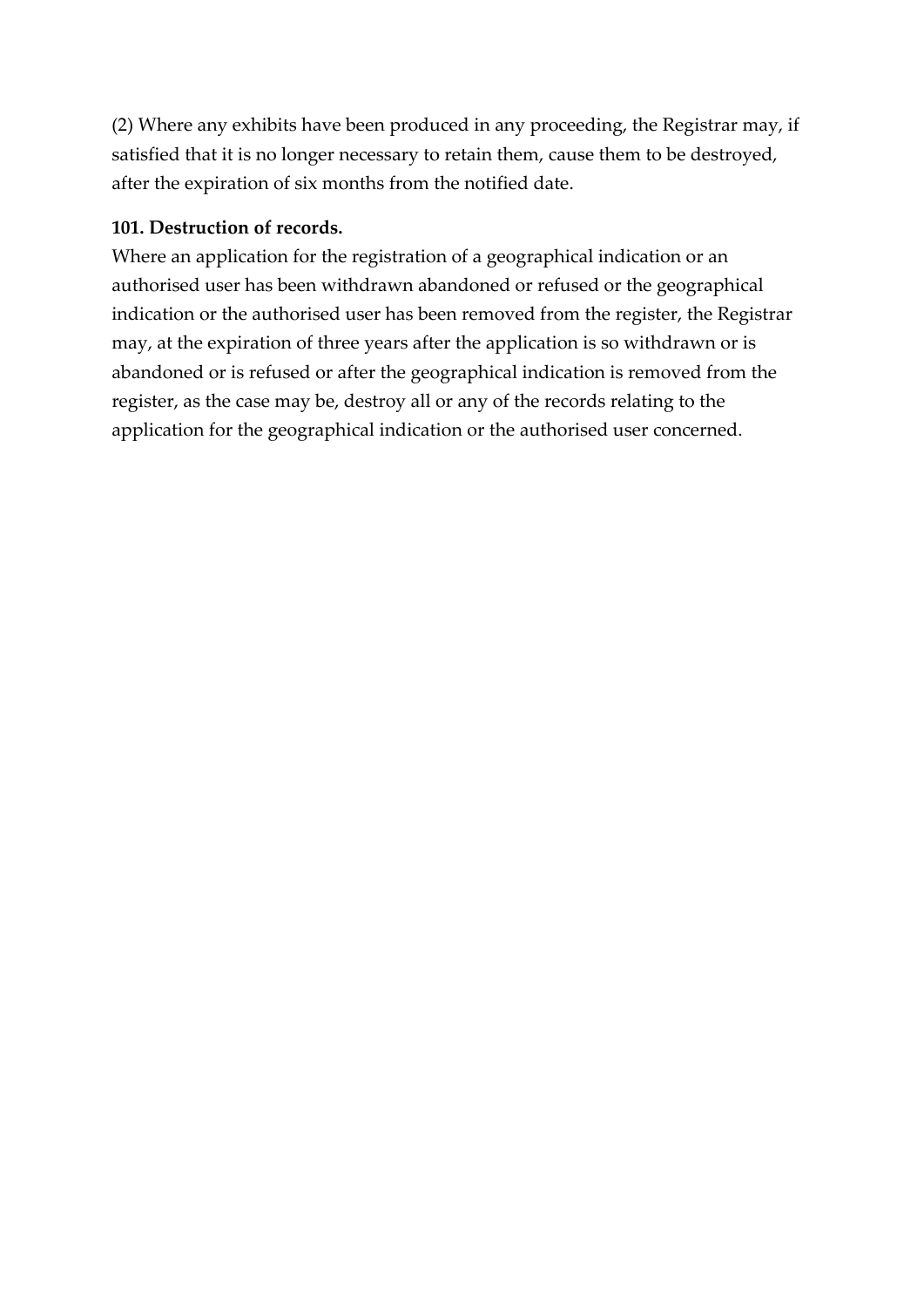# **PART II REGISTRATION OF GEOGRAPHICAL INDICATIONS AGENT**

## **102. Register of Geographical Indications Agent.**

The Registrar of Geographical Indications shall maintain a Register of Geographical Indications Agents wherein shall be entered the name, address of the place of residence, address of the principal place of business, the nationality, qualifications and date of registration of every registered Geographical Indications Agent.

## **103. Registration of existing registered trade marks agent.**

(1) Subject to rule 104 every person whose name is on the notified date on the Register of Trade Marks Agents maintained under the Trade Marks Rules, 2002 shall be deemed to be registered as a Geographical Indications Agent under the Act and the rules.

(2) The continuance fee of Geographical Indication s Agents deemed to be registered under sub rule (1) shall be payable as and from the notified date.

(3) The Registrar may publish the Dress Code for Registered geographical indications Agent in the Geographical Indications Journal.

(4) The Registrar may publish in the Journal a code of conduct for registered geographical indications agents.

## **104. Qualifications for registration.**

Subject to the provisions of rule 105, a person shall be qualified to be registered as a Geographical Indications Agent if he-

(i) is a citizen of India;

(ii) is not less than 21 years of age;

(iii) has passed the examination prescribed in rule 108 or is an Advocate within the meaning of the Advocates Act,1961;

(iv) is a graduate of any university in India or possess an equivalent qualification, and

(v) is considered by the Registrar as a fit and proper person to be registered as a Geographical Indications Agent.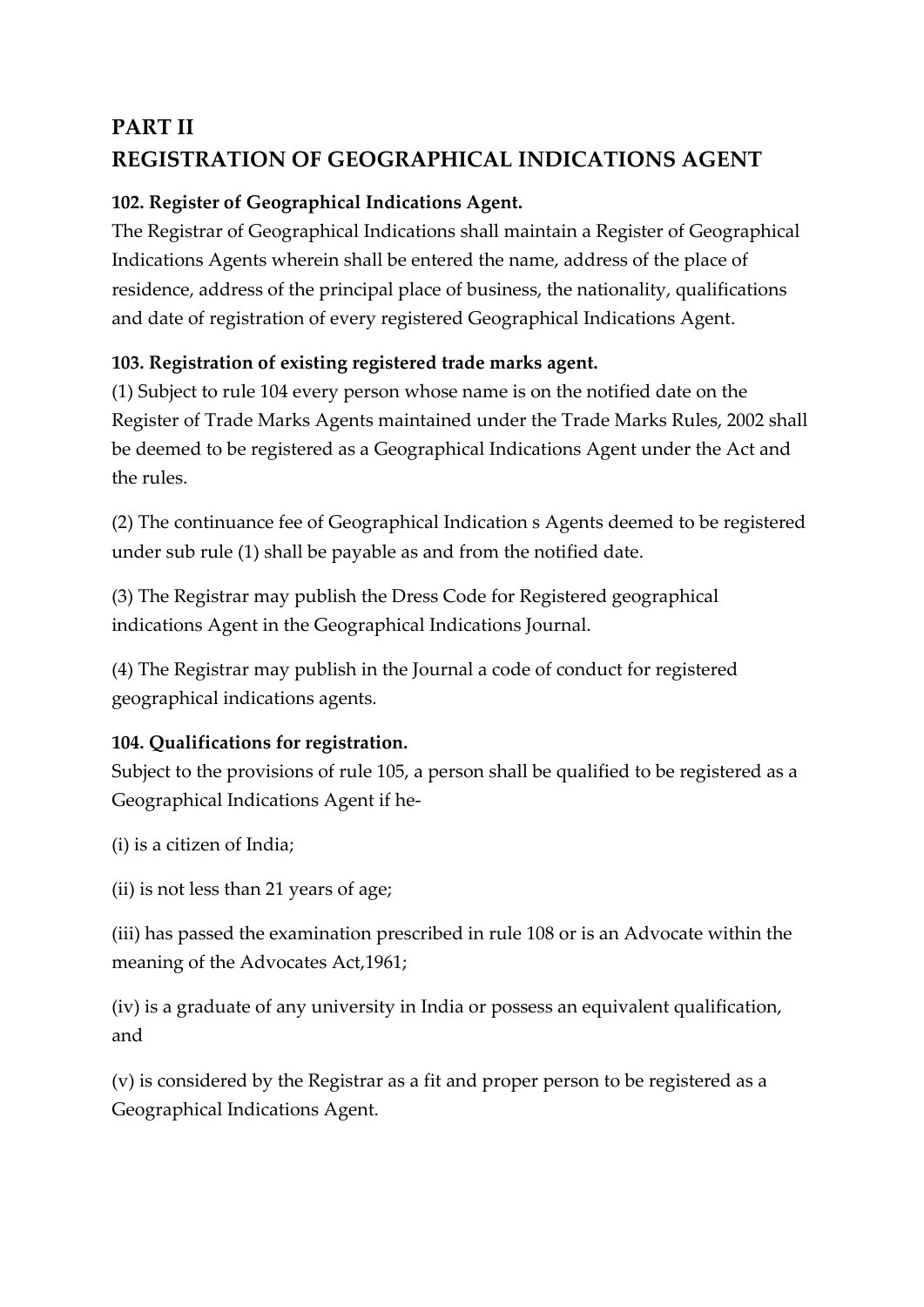#### **105. Persons debarred from registration.**

A person shall not be eligible for registration as a Geographical Indications Agent if he –

(i) Has been adjudged by a competent Court to be of unsound mind;

(ii) is an undercharged insolvent;

(iii) Being a discharged insolvent has not obtained from the Court a certificate to the effect that his insolvency was caused by misfortunate without any misconduct on his part;

(iv) has been convicted by a competent Court, whether within or without India of an offence punishable with transportation or imprisonment, unless the offence of which he has been convicted has been pardoned or unless on an application made by him, the Central Government by order in this behalf, has removed the disability;

(v) being a legal practitioner has been held guilty of professional misconduct by any High Court in India or by any Court beyond the limits of India;

(vi) being a chartered accountant, or a company secretary has been held guilty of negligence or misconduct by a High Court; or

(vii) being a registered geographical indication agent has been held guilty of professional misconduct by the Registrar.

## **106. Manner of making application.**

Subject to sub-rule (2) of rule 4, all applications under the provisions of this Part shall be made in triplicate, and shall be sent to or left at that office of the Geographical Indications Registry within whose territorial limits the principal place of business of the applicant is situate.

### **107. Application for registration as a geographical indications agent.**

(1) Every person desiring to be registered as a Geographical Indications Agent shall make an application on Form GI-8.

(2) The applicant shall furnish such further information bearing on his application as may be required of him at any time by the Registrar.

## **108. Procedure on application and qualifying requirements.**

(1) On receipt of an application for the registration of a person as a geographical indications agent, the Registrar, if satisfied that the applicant fulfils the prescribed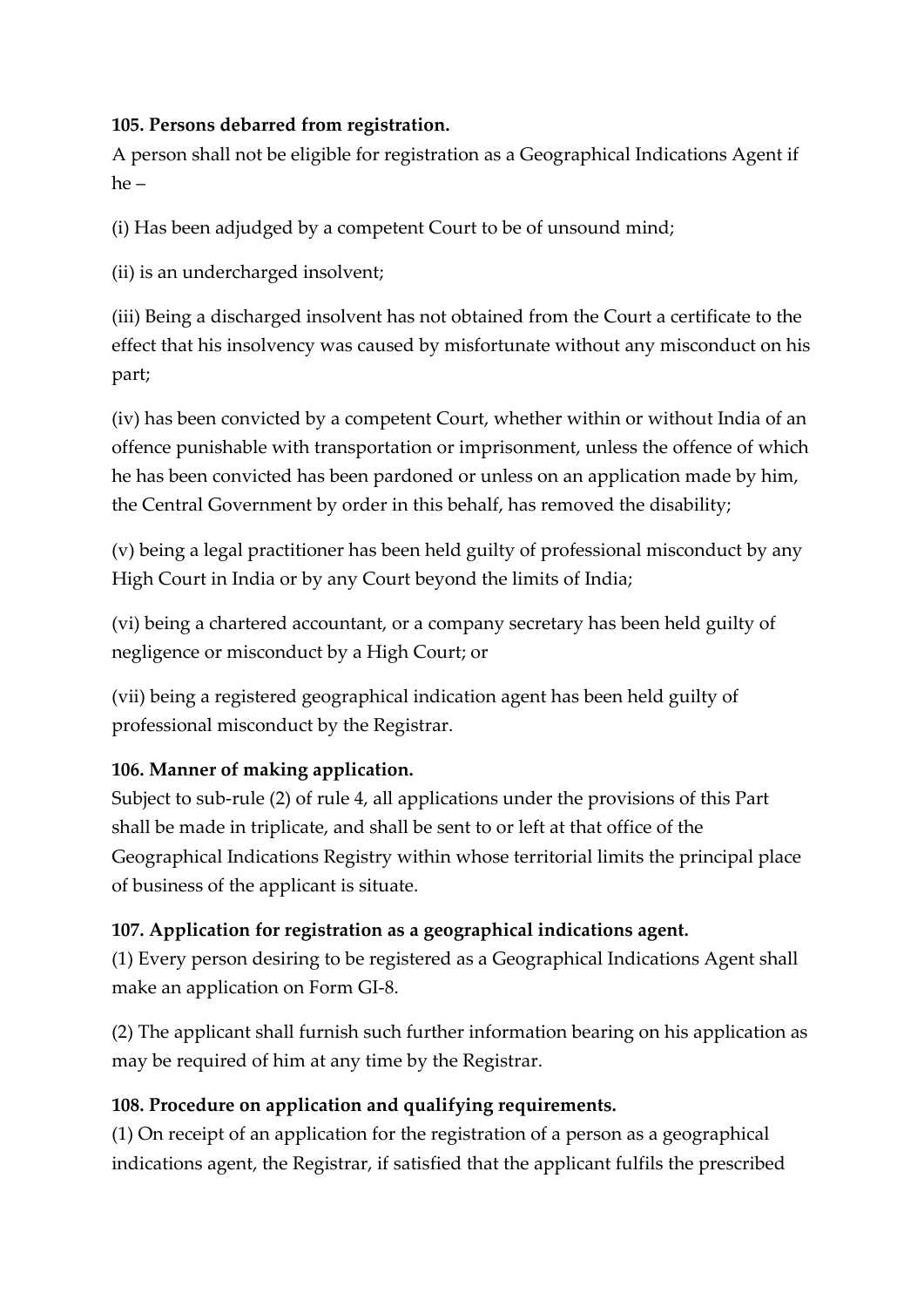qualifications, shall appoint a date in the due course on which the candidate will appear before him for a written examination in Geographical Indications Law and the Practice and Procedure in relation thereto and followed by an interview. The candidate will be expected to possess a detailed knowledge of the provisions of the Act and the rules and a knowledge of the elements on law of geographical indication.

(2) The qualifying mark for the written examination and for interview shall be 40 percent and 50 percent respectively and a candidate shall be declared to have passed the examination only if he obtained an aggregate of 50 percent of the total marks.

#### **109. Certificate of registration.**

After a candidate has been interviewed and any further information bearing on his application, which the Registrar may consider necessary has been obtained and if the Registrar considers the applicant eligible and qualified for registration as a geographical indications agent, he shall send an intimation to that effect to the applicant and any person so intimated may pay the prescribed fee in Form GI-8 for his registration as a Geographical Indications Agent. Upon receipt of the same, fee the Registrar shall cause the applicant's name to be entered in the register of Geographical Indications Agents and shall issue to him a certificate on Form O-4 of his registration as a Geographical Indications Agents.

**110. Continuance of a name in the Register of Geographical Indications Agents.** The continuance of a person's name in the Register of Geographical Indications Agents shall be subject to his payment of the fees prescribed in Form GI-8.

## **111. Removal of agent's name from the Register of Geographical Indications Agents.**

(1) The Registrar shall remove from the Register of Geographical Indications Agents the name of any registered Geographical Indications Agent-

(a) from whom a request has been received to that effect, or

(b) from whom the annual fee has not been received on the expiry of three months from the date on which it became due.

(2) The Registrar shall remove from the Register of Geographical Indication s Agents the name of any registered Geographical Indications agent-

(a) who is found to have been subject at the time of his registration, or thereafter has become subject to any of the disabilities stated in clauses (i) to(vi) of rule 105; or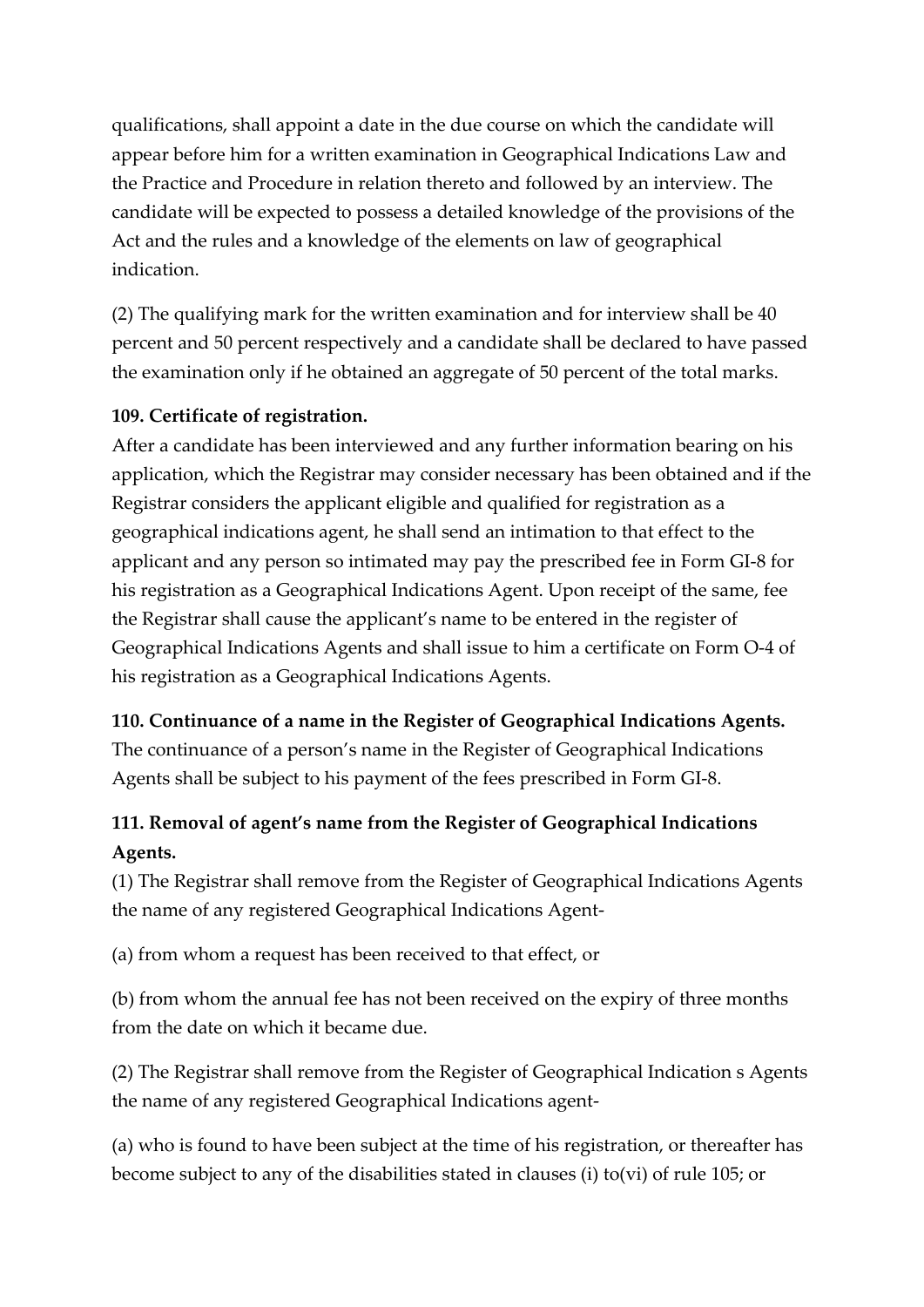(b) whom the Registrar has declared not to be a fit and proper person to remain in the Register by reason of any act of negligence, misconduct or dishonesty committed in his professional capacity;

(c) whose name has been entered in the register by an error or on account of misrepresentation or suppression of material fact:

Provided that before making such declaration under clause (b) and (c) the Registrar shall call upon the person concerned to show cause why his registration should not be cancelled and shall make such further enquiry, if any, as it may consider necessary.

(3) The Registrar shall remove from the Register of Geographical Indications Agents the name of any registered geographical indications agent who is dead.

(4) The removal of the name of any person from the Register of Geographical Indications Agents shall be notified in the Official Gazette and in the Journal and shall, wherever possible, be communicated to the person concerned.

### **112. Power of Registrar to refuse to deal with certain agents.**

(1) The Registrar may refuse to recognise-

(a) any individual whose name has been removed from, and not restored to the Register;

(b) any person, not being registered as a Geographical Indications Agent, who in the opinion of the Registrar is engaged wholly or mainly in acting as agent in applying for geographical indications in India or elsewhere in the name or for the benefit of the person by whom he is employed;

(c) any company or firm, if any person whom the Registrar could refuse to recognise as agent in respect of any business under these rules, is acting as a director or manager of the company or is a partner in the firm.

(2) The Registrar shall also refuse to recognise as agent in respect of any business under this rule any person who neither resides nor has a place of business in India

### **113. Restoration of removed names.**

The Registrar may, on an application made on Form GI-8 within six months from the date of removal of his name from the Register of Geographical Indications Agent accompanied by the fee specified in the First Schedule from a person whose name has been removed under clause (b) of sub-rule (1) of rule 111, restore his name to the